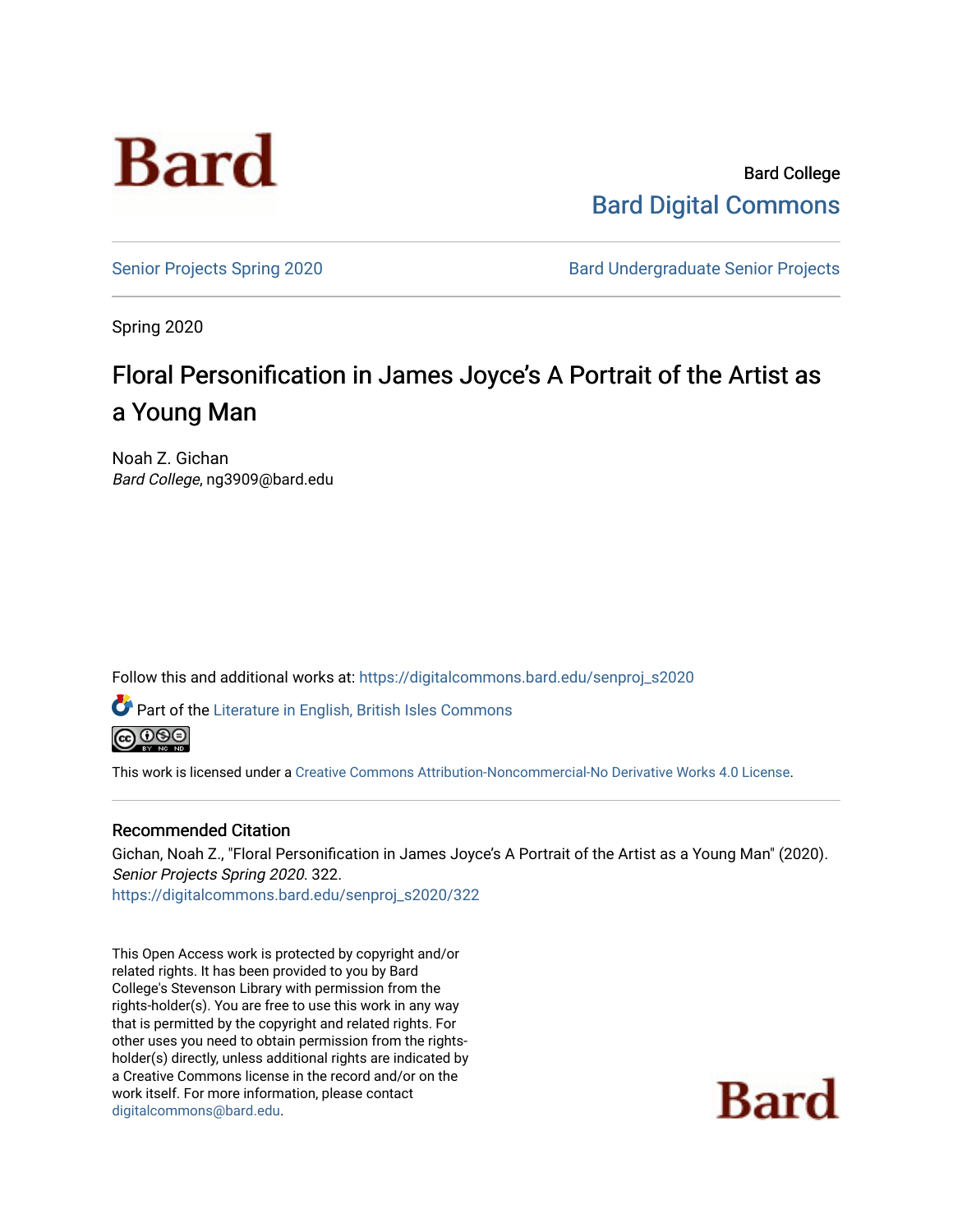## Floral Personification in James Joyce's *A Portrait of the Artist as a Young Man*

 Senior Project Submitted to The Division of Languages and Literature of Bard College

> by Noah Gichan

 Annandale-on-Hudson, New York May 2020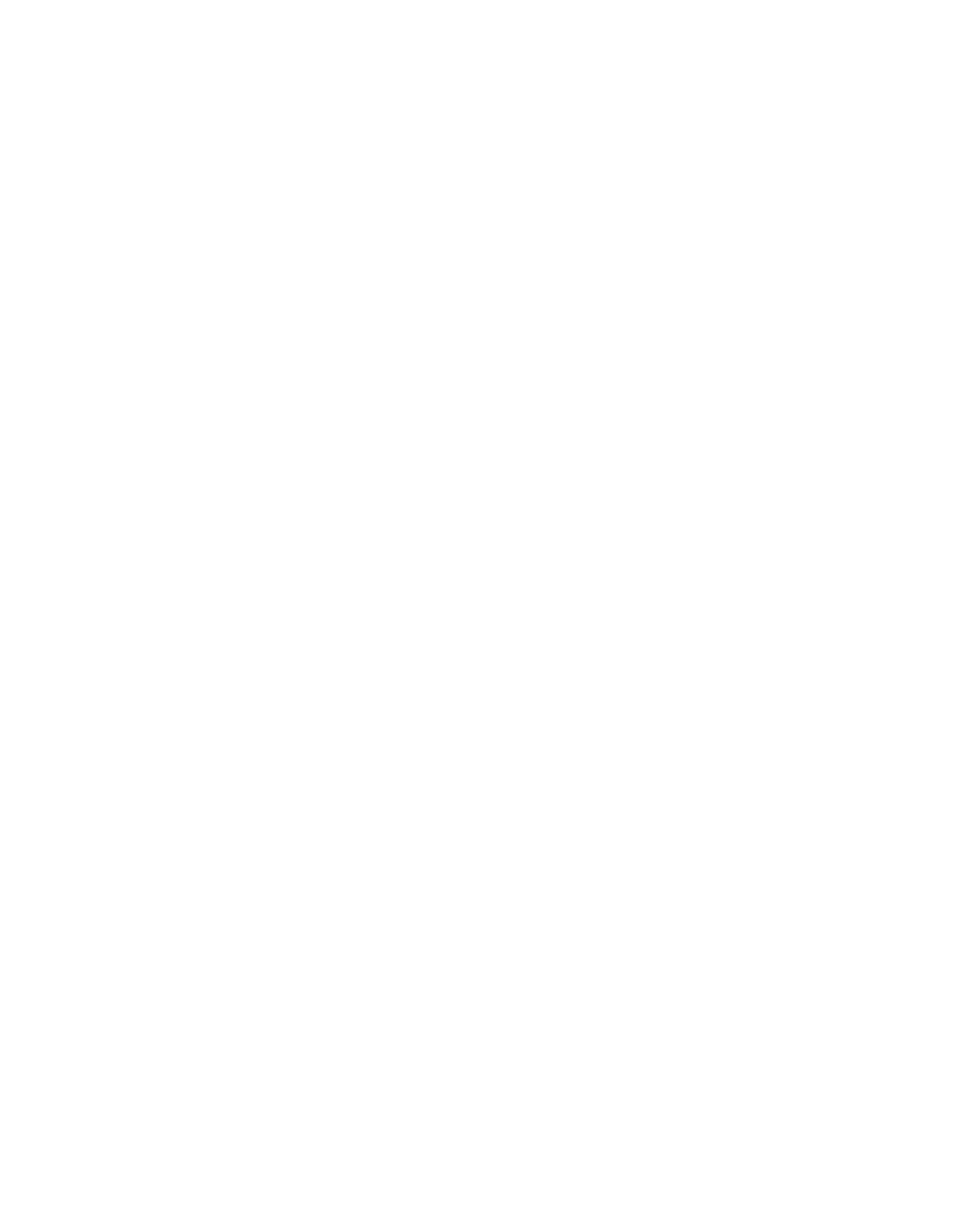## Acknowledgements

First and foremost, thank you to my senior project advisor Alys Moody, whose patience and constant encouragement throughout made everything possible. Thank you for listening to all the changes in my topic, cheering me on when I was stressed, and never giving up on me.

Thank you to Marissa Libbon and Matthew Mutter who made the impossible seem possible by being there every step of the way. Marissa, thank you for providing essential research and writing strategies which made the whole process much smoother. Matthew, since I first took your class on T.S. Eliot you pushed me to think more deeply and critically than ever before. Thank you for taking interest and excitement in my ideas, and for the games of squash.

Thank you to all the friends I made over the years at Bard who made sure that levity and good humor is the best possible distraction when life gets stressful: Artun Ak, Theo Webb, John Michael Richards, and Marko Jukic.

Additionally, thank you to coach Craig Thorpe-Clark who instilled in me a passion for squash and gave me structure during a time when I was badly in need of it. Thank you for showing me that a sound mind requires a sound body.

On a more personal note, I want to thank my sister Sarah. Four years goes by fast, but I count myself lucky to have gone to the same college with the best sister in the world. A constant source of light and laughter, you make me smile like no one else can. I take pride in calling myself *your* brother.

Lastly, I want to thank the rest of my family for their support over the years. Thank you to my Father for teaching me at a young age to love reading, even in my moments of wayward adolescence. Mom, thank you for putting everything in perspective during times when I struggle to see past what is simply immediate. Thank you to my older sister Anna, whose passion for art inspires me to be fearless. Thank you to my older brother Jacob who sets the standard to which I constantly strive.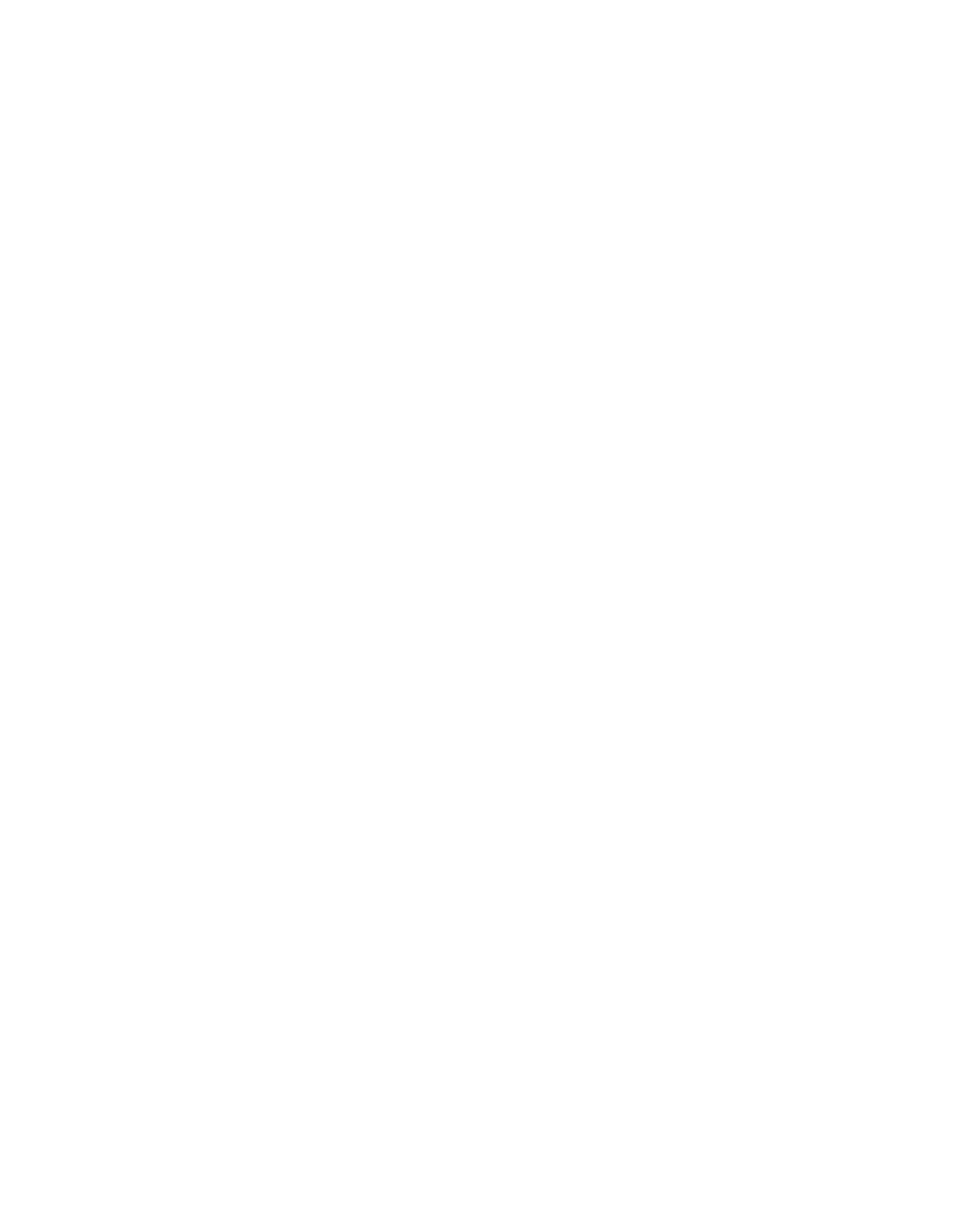# Table of Contents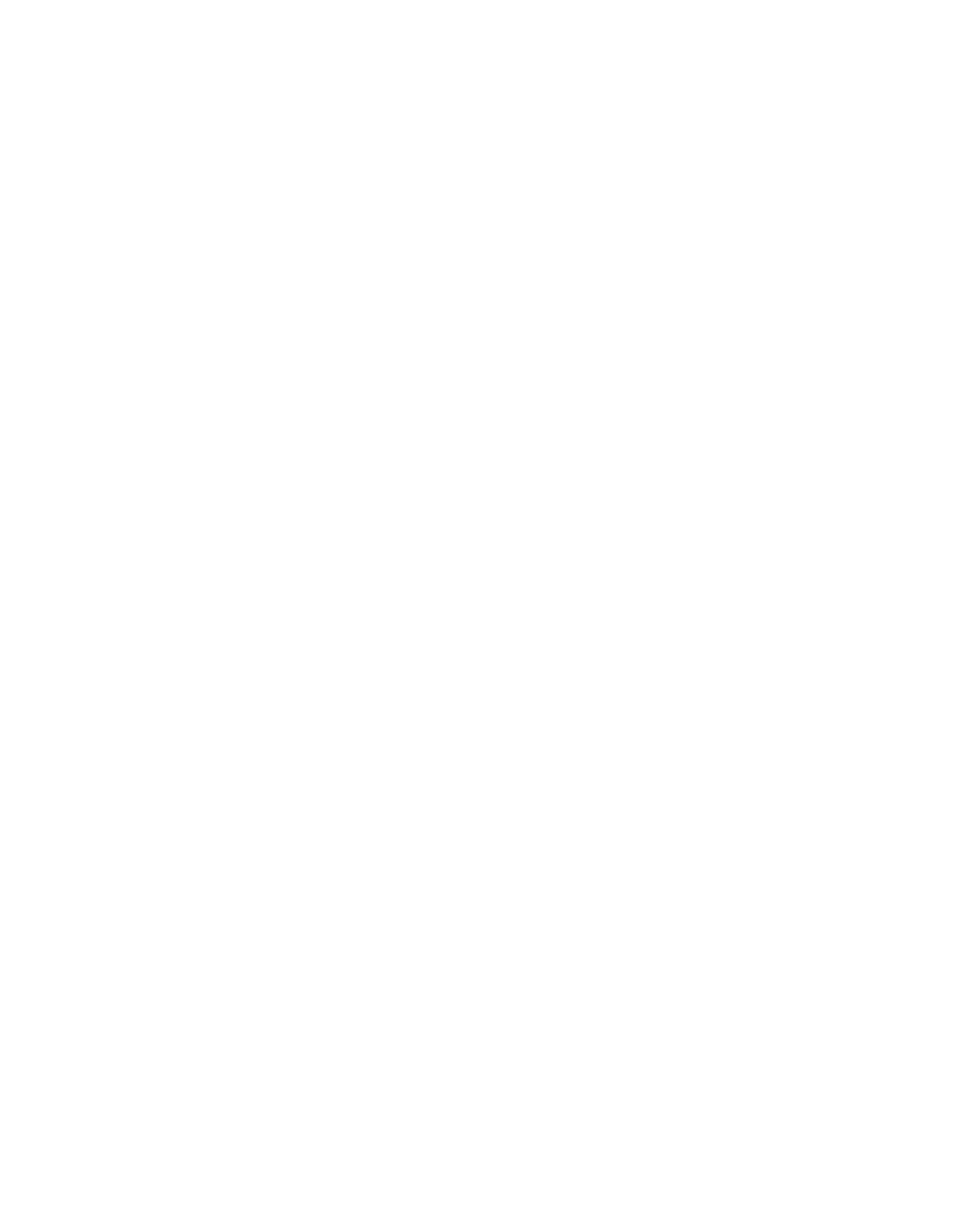#### **Introduction:**

A little wave of quiet mirth broke forth over the class of boys from the rector's grim smile. Stephen's heart began slowly to fold and fade with fear like a withering flower.<sup>1</sup>

For the casual reader of James Joyce's *A Portrait of the Artist as a Young Man* there are certain symbols that are easy to pick up on. The name Stephen Dedalus, the main protagonist, suggests that birds and water are important symbols to keep in mind since the surname brings to mind the mythological story of Icarus and Daedalus. Another leading symbol that many often think of are the use of colors symbolizing larger religious and political tensions in Ireland during Joyce's upbringing. These symbols have for the most part been universally acknowledged in both *A Portrait of the Artist* and *Ulysses.* So, it is quite surprising that the use of flowers, specifically the rose, has hardly gained critical attention.

There is a certain amount of silence within the scholarly field in regards to how flowers operate within Joyce's *A Portrait of the Artist,* and this is one which I hope to fill. In terms of what has already been written, Ramon Saldivar's book *Figural Language in the Novel* offers a chapter titled "The Flowers of Speech: James Joyce's *A Portrait of the Artist as a Young Man* and *Ulysses,*" which provides a framework from which we can come to an understanding of the general usage of flowers within Joyce's work. Saldivar only briefly looks at the image of the flower, and when he does so it is in conversation with Stephen's aesthetic theory near the end of the novel. Saldivar writes, "according to that theory, meaning and materiality can be reconciled in a transfigurative flash. For one fragile, heroic instant, a surge of spirit illuminates and redeems

<sup>1</sup> James [Joyce,](https://www.zotero.org/google-docs/?upomZF) *A [Portrait](https://www.zotero.org/google-docs/?upomZF) of the Artist as a Young Man*, ed. Seamus Deane, [Penguin](https://www.zotero.org/google-docs/?upomZF) Books (New York: [Penguin](https://www.zotero.org/google-docs/?upomZF) Group, 2003), 115.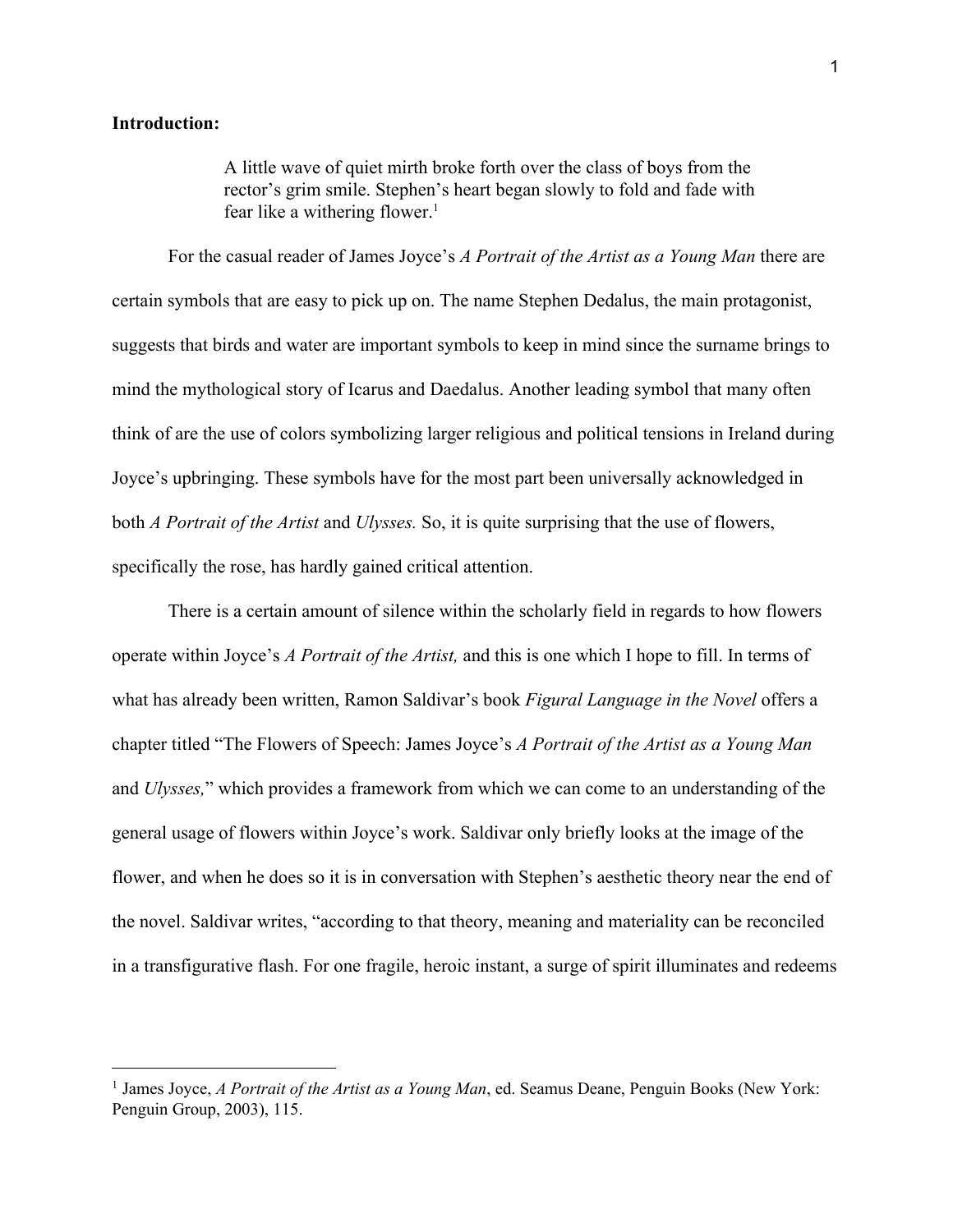the material world from within."<sup>2</sup> When we trace the use of the flower in *A Portrait of the Artist*, as Saldivar claims, we come to a moment of a "transfigurative flash." What this transfigurative flash means according to Saldivar is defined in terms of "reconciliation," where the material world and "meaning" are harmonized. Ultimately, however, Saldivar claims that "the aesthetic theory is a statement about literary language and about the way in which narratives create meaning" which "allegorize the procedures of meaning-creation throughout their narrated stories."<sup>3</sup> A slight problem with Saldivar's analysis is that he only focuses on a single instance of the flower in Joyce's *A Portrait of the Artist* when Stephen's "soul was swooning into some new world, fantastic, dim, uncertain as under sea, traversed by cloudy shapes and beings. A world, a glimmer, or a flower?" By the time Saldivar gets to his analysis of the flower, here, he concludes it is only "a product of the seductive physical pleasure of pure linguistic creation."<sup>5</sup> It is important to note that from the outset Saldivar's main occupation is with Stephen's aesthetic theory and not with how the floral language of the novel develops. When he gets to his analysis of *Ulysses,* his inquiry into the floral dimensions are more ranging. However, by only focusing on this single instance, Saldivar neglects Joyce's larger symbolic usage of flowers. For our sake, Saldivar's argument about the flower in *A Portrait of the Artist* as a type of transfiguration which offers a source of reconciliation that questions the degree to which language and narrative create meaning is an important contribution to keep in mind, and specifically how Saldivar synthesizes the notion of transformation as a central component.

<sup>2</sup> Ramón [Saldívar,](https://www.zotero.org/google-docs/?jxl76C) "The Flowers of Speech: James Joyceʹs *A [Portrait](https://www.zotero.org/google-docs/?jxl76C) of the Artist as a Young Man* [and](https://www.zotero.org/google-docs/?jxl76C) *[Ulysses,](https://www.zotero.org/google-docs/?jxl76C)*" [in](https://www.zotero.org/google-docs/?jxl76C) *Figural [Language](https://www.zotero.org/google-docs/?jxl76C) in the Novel* (Princeton [University](https://www.zotero.org/google-docs/?jxl76C) Press, 1984), 246, [https://doi.org/10.2307/j.ctt7zvvnp.9.](https://www.zotero.org/google-docs/?jxl76C)

<sup>3</sup> [Saldívar,](https://www.zotero.org/google-docs/?JGLvSu) 187.

<sup>4</sup>[Joyce,](https://www.zotero.org/google-docs/?ID0VbO) *A [Portrait](https://www.zotero.org/google-docs/?ID0VbO) of the Artist as a Young Man*, [187.](https://www.zotero.org/google-docs/?ID0VbO)

<sup>5</sup> [Saldívar,](https://www.zotero.org/google-docs/?F2zkcA) "The Flowers of Speech," 204.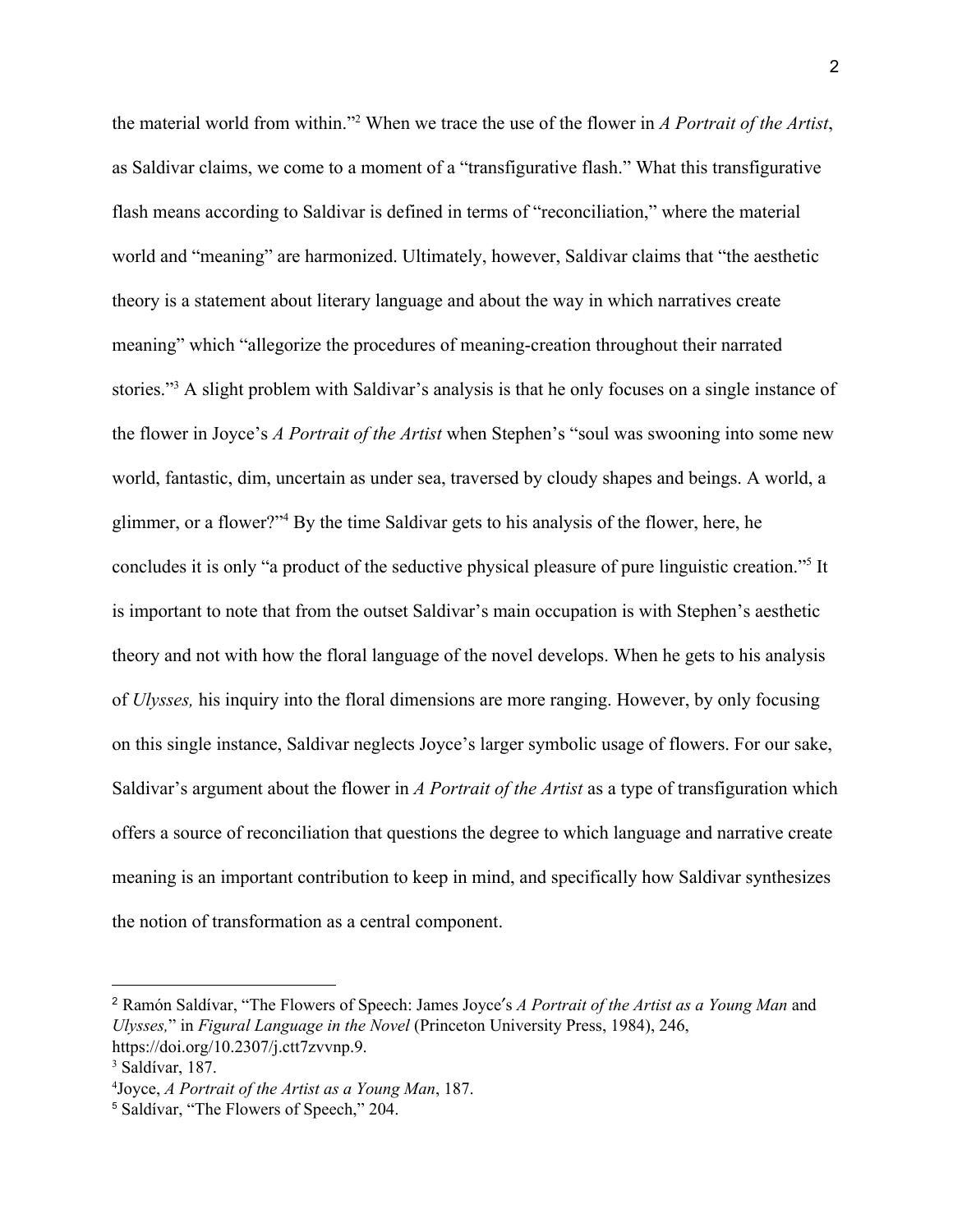Apart from Saldivar's brief foray into Joyce's flowers, Barbara Seward looks specifically at the image of the rose in her essay *The Rose and the Artist,* which in turn provides the most in depth analysis of how flowers operate in the novel. In Seward's analysis we are able to see why Saldivar felt the impulse to put Stephen's aesthetic theory in conversation with floral images: "as the flower of beautiful women, it has long been allied with both sensual and spiritual love; and association with the beauty of women is but a short step from association of the rose with the beauty of art."<sup>6</sup> The image of the rose, thus, represented a means for Joyce to be able to provide a symbol for Stephen's aesthetic theory as it applies to the beauty of women rather than the transcendental doctrine of the divine. Seward's main claim is that the rose "blossom[s] at crucial stages of Stephen Dedalus' experience in association with three of his principal concerns: women, religion, and art."<sup>7</sup> By tracing the development of the rose Seward indicates that the symbol is able to express "various levels of conscious and unconscious meaning" that allows the reader to view the "full expression of [Stephen's] emotional state."<sup>8</sup> Seward continues by saying "beyond this, his emotional state itself is dynamic and fluctuating, so that the rose takes on additional significance in conveying vital changes in attitudes and reactions determining Stephen's course on the road to maturity."<sup>9</sup> The focus of Seward's claim, here, is an essential one, since she argues that when we follow the rose symbol as it progresses through the novel we are afforded a window into the fluctuating emotional state of Stephen as he develops into maturity, thus providing clarity and structure to the thematic elements of the novel.

<sup>6</sup> Barbara [Seward,](https://www.zotero.org/google-docs/?3Z9IDe) "The Artist and the Rose," *[University](https://www.zotero.org/google-docs/?3Z9IDe) of Toronto Quarterly* 26, no. 2 [\(January](https://www.zotero.org/google-docs/?3Z9IDe) 1957): 180, [https://doi.org/10.3138/utq.26.2.180.](https://www.zotero.org/google-docs/?3Z9IDe)

<sup>7</sup> [Seward,](https://www.zotero.org/google-docs/?mIdKCn) 180.

<sup>8</sup> [Seward,](https://www.zotero.org/google-docs/?pJM313) 180.

<sup>&</sup>lt;sup>9</sup> [Seward,](https://www.zotero.org/google-docs/?6AOcUE) 180.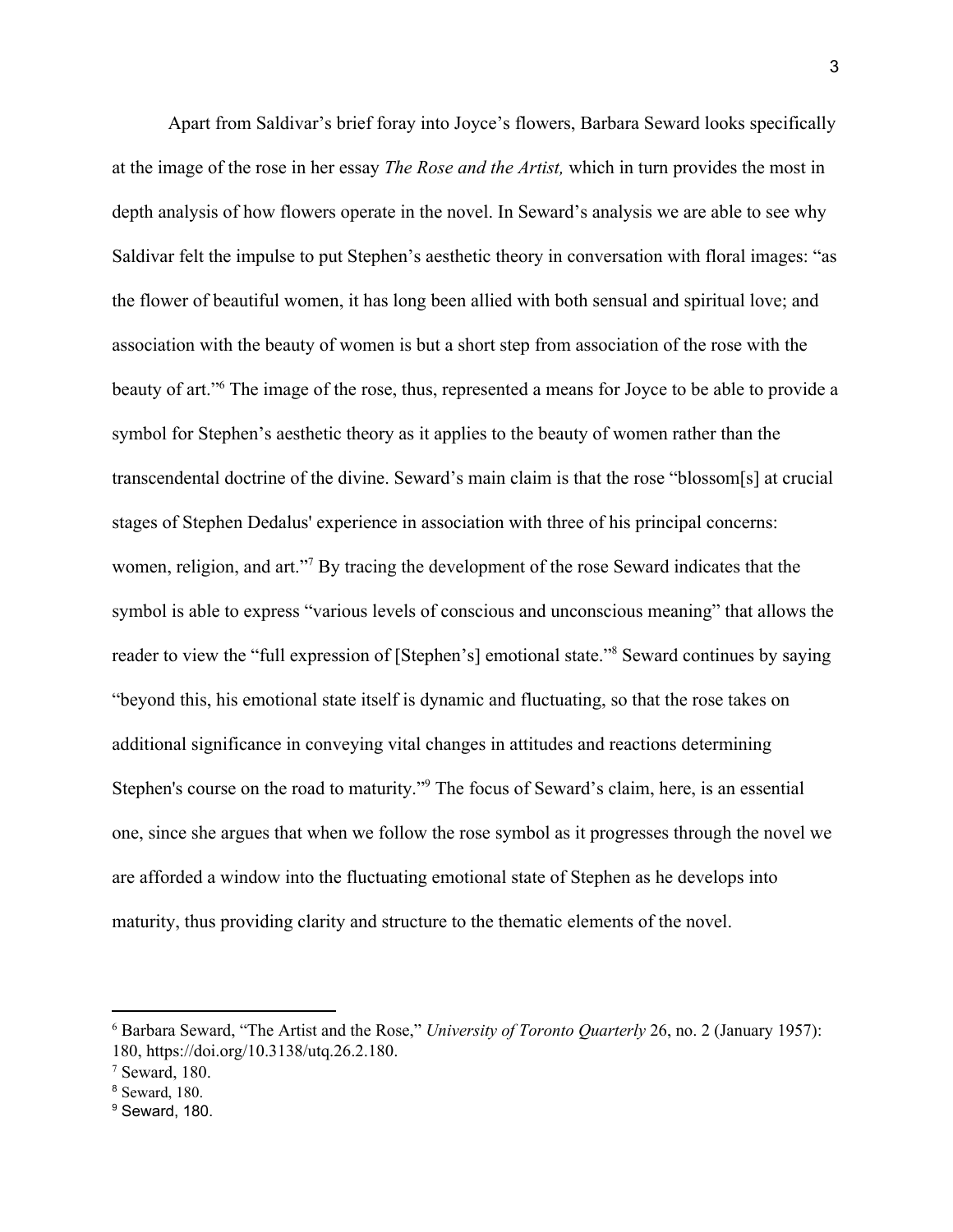That being said, Joyce's *A Portrait of the Artist* is carefully constructed with floral images in mind. The first usage of the flower is tied to its religious ceremonial usages, and represents Stephen's interior emotions as he interacts with the religious sphere. A young Stephen Dedalus while ruminating on a bit of gossip about a group of boys who stole wine from the cellar of the chapel locates God "on the altar in the middle of flowers and candles" and thinks about how terrible a sin it must be to steal from a place where God resides.<sup>10</sup> In another instance when Father Arnall, the rector of the college, is giving a lecture during the student's Jesuit retreat, Stephen feels that his "heart began slowly to fold and fade with fear like a withering flower."<sup>11</sup> The image of a "withering flower" is reiterated again during the sermon as Stephen "withered up like a flower of the desert that feels the simoom coming from afar."<sup>12</sup> Whenever Joyce uses repetition, as Seamus Deane indicates in his introduction to the novel, the reader ought to pay close attention, as "it emphasizes for us the asphyxiation of Stephen's surroundings, their limited and limiting character."<sup>13</sup> Joyce's repetition of the word withering is thus important to understand in its religious connotation. As Deane suggests "repetition is, in its monotony, variety and intensity, the rhetoric of hell, and, as in hell, its worst aspect is that it goes on forever."<sup>14</sup>

We see, here, that the image of the flower begins to gesture towards religion. As Stephen is at his most pious he thinks that "every instance of consciousness could be made to reverberate radiantly in heaven," and "feel[s] his soul in devotion pressing like fingers the keyboard of a great cash register" that records not numbers "but as a frail column of incense or as a slender

<sup>10</sup> [Joyce,](https://www.zotero.org/google-docs/?nrV1VW) *A [Portrait](https://www.zotero.org/google-docs/?nrV1VW) of the Artist as a Young Man*, [47.](https://www.zotero.org/google-docs/?nrV1VW)

<sup>11</sup> [Joyce,](https://www.zotero.org/google-docs/?mARLmb) 115.

 $12$  [Joyce,](https://www.zotero.org/google-docs/?YmcA4z) 116.

<sup>&</sup>lt;sup>13</sup> Seamus Deane, introduction to A Portrait of the Artist as a Young Man by James Joyce, ed. Deane (1916; New York: Penguin Publishers, 1993), p.xxviii-xxix.

<sup>&</sup>lt;sup>14</sup> Deane, xxix.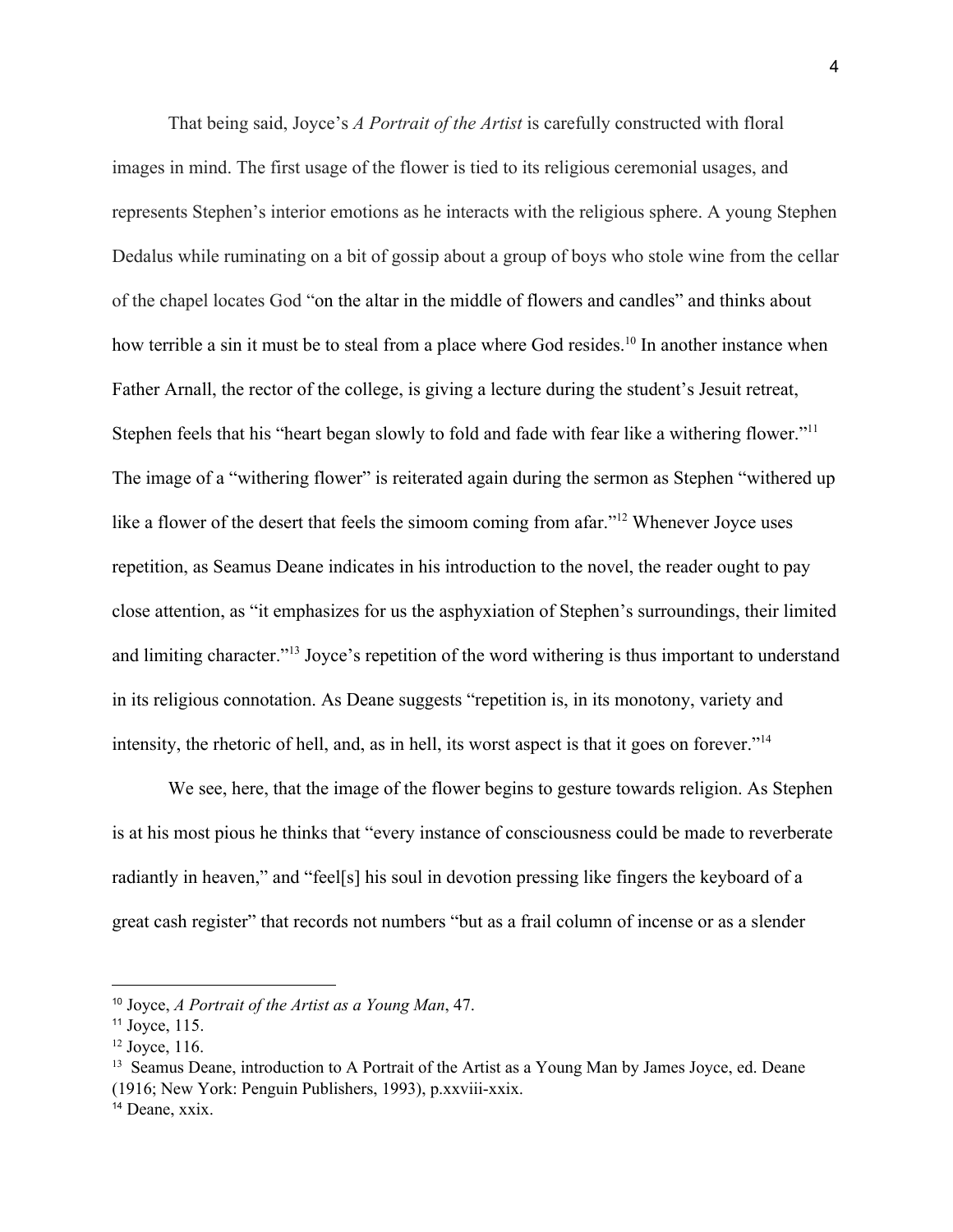flower."<sup>15</sup> Religious obedience makes Stephen–when thinking about his soul pressing on the cash register of heaven–into a "slender flower." This sense of insubstantiality that Stephen feels when attempting to follow religious dogma presents itself most fully when Stephen is holding "the rosaries" and they "[transform] themselves into coronals of flowers of such vague unearthly texture that they seemed to him as hueless and odourless as they were nameless."<sup>16</sup> The transformation of the rosaries into "coronals of flowers" evokes in some sense the crown of thorns placed on the head of Jesus. And yet there is something demystifying about this moment, as the flowers lack any substance, without odour, color, or even a name. It is also, of no coincidence, that the word rosary contains on an etymological level the word rose, from the Latin *rosarium* meaning a rose garden. When Stephen views the rosaries in a way that hints at its etymology, we can see why Saldivar suggests that the usage of flowers represents a "pure linguistic creation." What this means is that Stephen is able to penetrate the substance of a thing and bring it to the realm of language, without the attachment to religious symbolism. And yet, Stephen sees the transformation of the rosaries into flowers take place when he is at his most religiously obedient, suggesting that his attempt at being pious is almost contradicted by his interior emotional state. What we see, thus, is that Joyce's use of floral language explicitly shows the fluctuation of Stephen's emotional state, seen clearly in the terms "withering," "slender," and the linguistic transformation of the rosaries into "coronals of flower." But perhaps the most intriguing aspect of how Joyce uses flowers is that, when it is coupled with Stephen's interaction with the religious sphere, it shows that his emotional state is weak and impotent, stuck in the realm of childhood.

<sup>15</sup> [Joyce,](https://www.zotero.org/google-docs/?M4EEXk) *A [Portrait](https://www.zotero.org/google-docs/?M4EEXk) of the Artist as a Young Man*, [160.](https://www.zotero.org/google-docs/?M4EEXk)

 $16$  [Joyce,](https://www.zotero.org/google-docs/?cu10Kg) 160.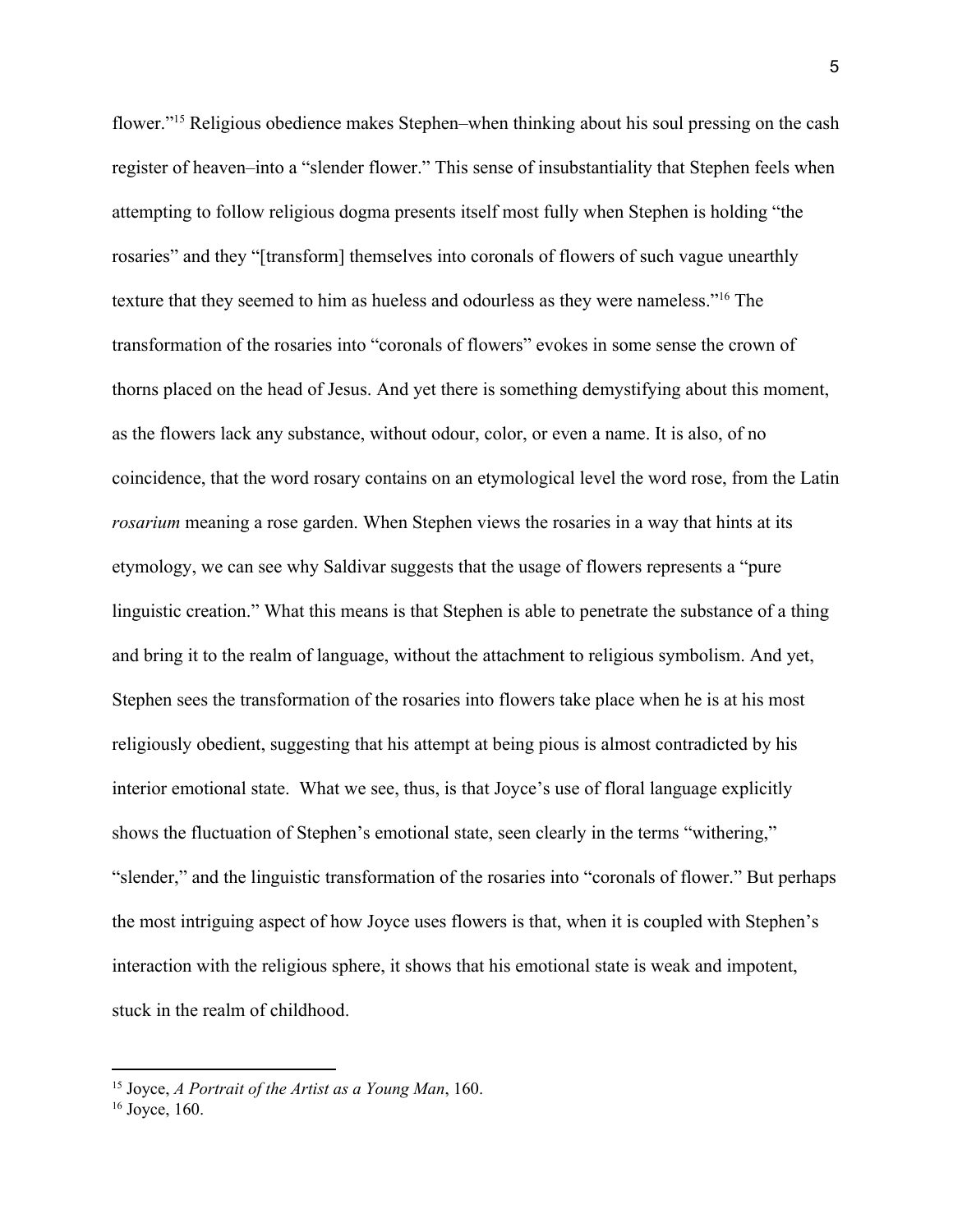If we take an image of a flower and put it in a time lapse we will see a progression from a small indiscernible seed to a full bloom and finally its decay as it withers and dies. Under certain conditions, say a limited amount of sunlight or an extended drought, a flower cannot develop fully; it will have withered before it has yet to bloom. However if the flower is given the right amount of sunlight, water and soil to grow in it will develop fully and live out its biological purpose as nature intends. When Joyce uses flowers as a personification of Stephen's interiority we might think about the time lapse of the flower as indicative of the proper conditions necessary for Stephen to flourish. If we think of the role of religion as it affects Stephen's emotional interiority we can look to the flower as an expression of his inability to grow and develop. In essence, religion can only offer a limited amount of water and sunshine. There is a moment about two-thirds of the way through Joyce's *A Portrait of the Artist* when Stephen asserts his intention to become an artist. After experiencing a state of youthful rapture and boundless ecstasy, Stephen finds a moment of calm to close "his eyes in the languor of sleep."<sup>17</sup> In his tired state Stephen describes the feeling of his eyes "[trembling] as if they felt the strange light of some new world."  $18$  The world for Stephen suddenly splits into one with a distinct past which no longer holds sway over his newfound present. Closer inspection of the rest of the passage reveals this new terrain that Stephen traverses:

His soul was swooning into some new world, fantastic, dim, uncertain as under a sea, traversed by cloudy shapes and beings. A world, a glimmer, or a flower? Glimmering and trembling, trembling and unfolding, a breaking light, an opening flower, it spread in endless succession to itself, breaking in full crimson and unfolding and fading to palest rose, leaf by leaf and wave of light by wave of

<sup>17</sup> James [Joyce,](https://www.zotero.org/google-docs/?kvzl04) *A [Portrait](https://www.zotero.org/google-docs/?kvzl04) of the Artist as a Young Man*, ed. Seamus Deane, [Penguin](https://www.zotero.org/google-docs/?kvzl04) Books (New York: [Penguin](https://www.zotero.org/google-docs/?kvzl04) Group, 2003), 187.

<sup>18</sup> [Joyce,](https://www.zotero.org/google-docs/?GUKSyn) 187.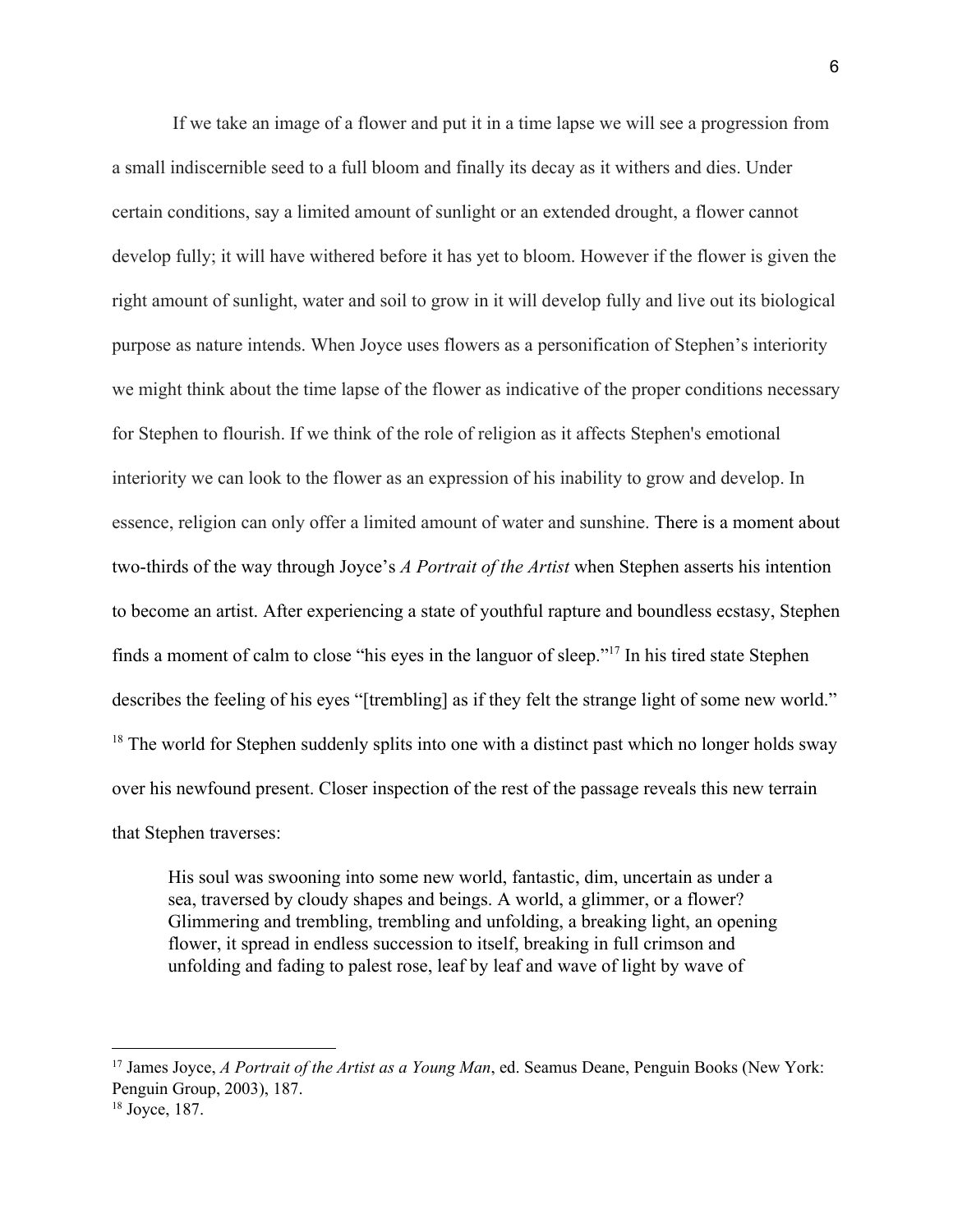light, flooding all the heavens with its soft flushes, every flush deeper than the other $19$ 

Stephen's soul enters into a space that is "fantastic, dim, uncertain" and "traversed by cloudy shapes and beings." Stephen cannot see through the dim and unknown territory as one could at the top of a mountain on a clear day looking upon an empty valley. And yet this is a fantastic space where Stephen's soul "swoons." The term swoon describes a state of such ecstatic joy that one is on the point of fainting and losing consciousness. Within this strange state of neither full lucidity nor complete unconsciousness, Stephen ponders whether his soul is in "a world, a glimmer, or a flower." In an instant the more spiritual inner realm of Stephen's soul is able to be expressed through the metaphor of "an opening flower." What is striking about this moment is that the naturalism of the flower metaphor is defined by an almost religious experience. His soul, in the allegorical symbol of an opening flower, is "trembling and unfolding…in endless succession to itself…flooding all the heavens with its soft flushes." Similar to the temporal process of a blooming flower, Stephens soul is expanding outwards to the point where the flushness of the leaves encompasses all of earth and floods heaven with its light.

Stephen's perception of the world, here, is one that changes again to a flower. Yet this time, it is marked by a change from a withering flower to "an opening flower." Saldivar would claim that this is the instance of a "transfigurative flash" of a purely linguistic creation. Yes, it is true, that as Saldivar claims that the world for Stephen becomes imbued with meaning, but it is important to keep in mind why the flower finally opens up when Stephen is no longer tied to the chains of religion. While Saldivar is able to suggest correctly that a transfigurative flash has occurred, he fails to account for the reason why the flower is opening up and what it is opening

<sup>19</sup> [Joyce,](https://www.zotero.org/google-docs/?Z9m52N) 187.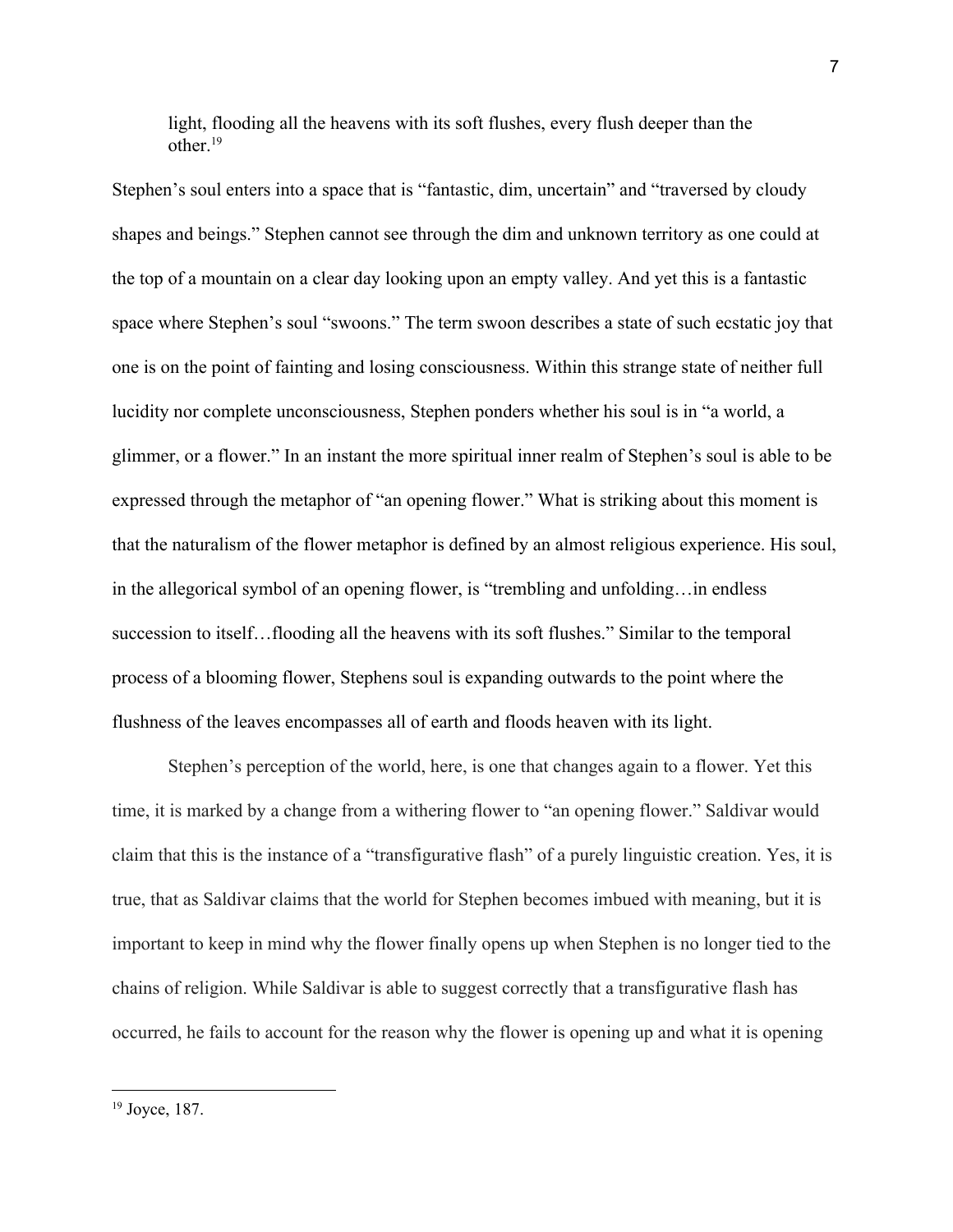up into. By the time Stephen gets to this point, Joyce has fully developed the usage of the flower within the novel and makes it represent his own detachment from religion.

By following the image of flowers throughout Joyce's *A Portrait of the Artist* we can see that they give structure to Stephen's development, specifically as it pertains to his loss of religious faith and his call to the vocation of the artist. My inquiry into the usage of flowers in Joyce's *A Portrait of the Artist* concerns itself specifically with how flowers are personified to Stephen's emotional growth as he goes through the process of changing from a "withering flower" to one that is "opening up." Taking Saldivar's and Seward's analysis of floral imagery as a guide, I will pay close attention to the reason Joyce employs floral language within *A Portrait of the Artist* to suggest that he is participating in a larger tradition of flower language. By doing so I add to the standard scholarly narrative of Stephen's transformation from religious obedience to secular artist.

The most general biological definition of a flower is that it is the reproductive structure for flowering plants. A rather simple definition that suggests flowers are generally associated with sex. A flower also describes the finest individuals in a group and when it is used as a verb it suggests full development. As we get to more specific flowers the general definition changes to encompass specific emotions and sentiments, creating a specific language of flowers. We all know the formula; a red rose associates with love and passion while a white one is used for purity and innocence.

How many times have you been out walking on a path, a trail, or a street and suddenly had the urge to stop in your tracks, never mind the destination in hand, simply to look and smell a colorful flower? There is something quite arresting about this moment. Against the humdrum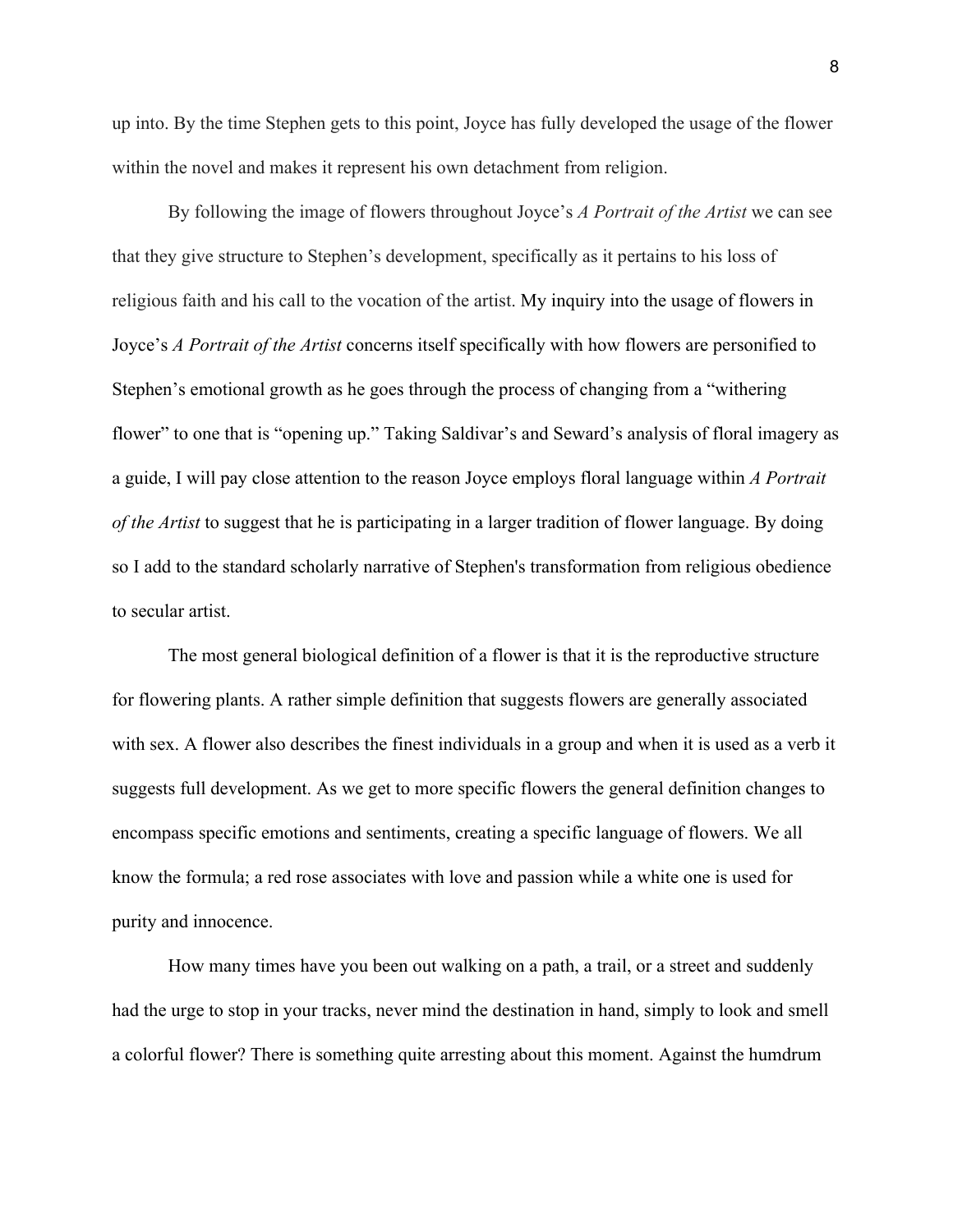of our complex daily lives a flower appears seemingly out of nowhere and for a small instant all we desire is to revel in its beauty. And then life resumes, we go about our day, all the while forgetting about the flower and the sliver of joy it provided as a reprieve from our immense weariness. Oftentimes they are just decorative pieces meant to add to the aesthetic of the scene, planted in little pots adorning the bland white window sills. But Joyce paints a different picture. He glorifies ordinary objects and raises them to mythical heights. With Joyce a simple milkmaid becomes the personification of Ireland, a morning shave becomes a mock catholic mass, and the flower becomes the window to the soul.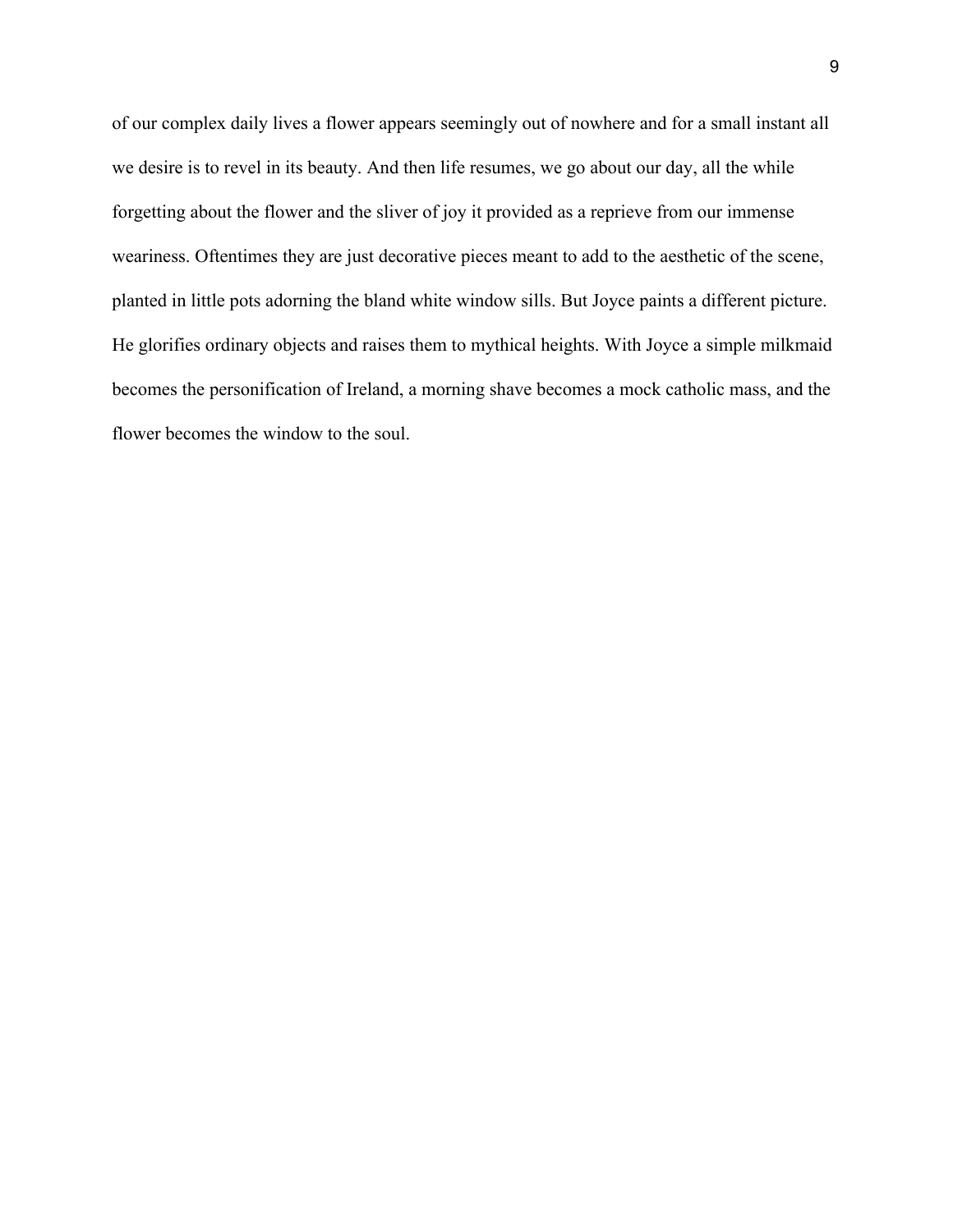#### **Chapter 1: The Flower as Religious Symbol**

The use of flowers has a long tradition in Western literature. Beverley Seaton's essay *Towards a Historical Semiotics of Literary Flower Personification* seeks to trace the development of flowers, or more specifically "flower personification"–that is "signification in any form that brings together flowers and human beings"–in literature "from classical times to the end of the nineteenth century."<sup>20</sup> In doing so, Seaton notices two types of "sign-function."<sup>21</sup> The first type of signification that Seaton points to is a "biological" function, where "flowers are seen to represent persons in their relations to nature, in their sexual roles, in the place of mankind in the cosmos."<sup>22</sup> The second type of signification Seaton calls "social," where "flowers are seen to represent persons in their ranks in society, in their interaction with others, in their characters as different one from another, in their religious orientations."<sup>23</sup> While comparing the biological and social basis of flowers in terms of psychology, Seaton writes that "the biologically based perceptions tend towards emotion" while "the socially based towards ideas."<sup>24</sup> What Seaton means by emotions is rather straightforward, but a little confusing when it comes to ideas. For Seaton, we might say that when flowers are personified to represent ideas on a sociological basis, representing "persons in their ranks in society" or "their religious orientations."

Seaton looks at five distinct periods of literature as dominated by either a biologically based or socially based forms of flower personification: classical, medieval, renaissance, eighteenth century and nineteenth century. For Seaton the classical period and the nineteenth

<sup>20</sup> Beverly Seaton, "Towards a Historical Semiotics of Literary Flower [Personification,"](https://www.zotero.org/google-docs/?LSLUja) *[Poetics](https://www.zotero.org/google-docs/?LSLUja) Today* 10, no. 4 (1989): 679, [https://doi.org/10.2307/1772806.](https://www.zotero.org/google-docs/?LSLUja)

<sup>21</sup> [Seaton,](https://www.zotero.org/google-docs/?HwI3Lz) 681.

<sup>22</sup> [Seaton,](https://www.zotero.org/google-docs/?ziWL2w) 681.

<sup>23</sup> [Seaton,](https://www.zotero.org/google-docs/?ukRL8M) 681.

<sup>24</sup> [Seaton,](https://www.zotero.org/google-docs/?3b28uu) 681.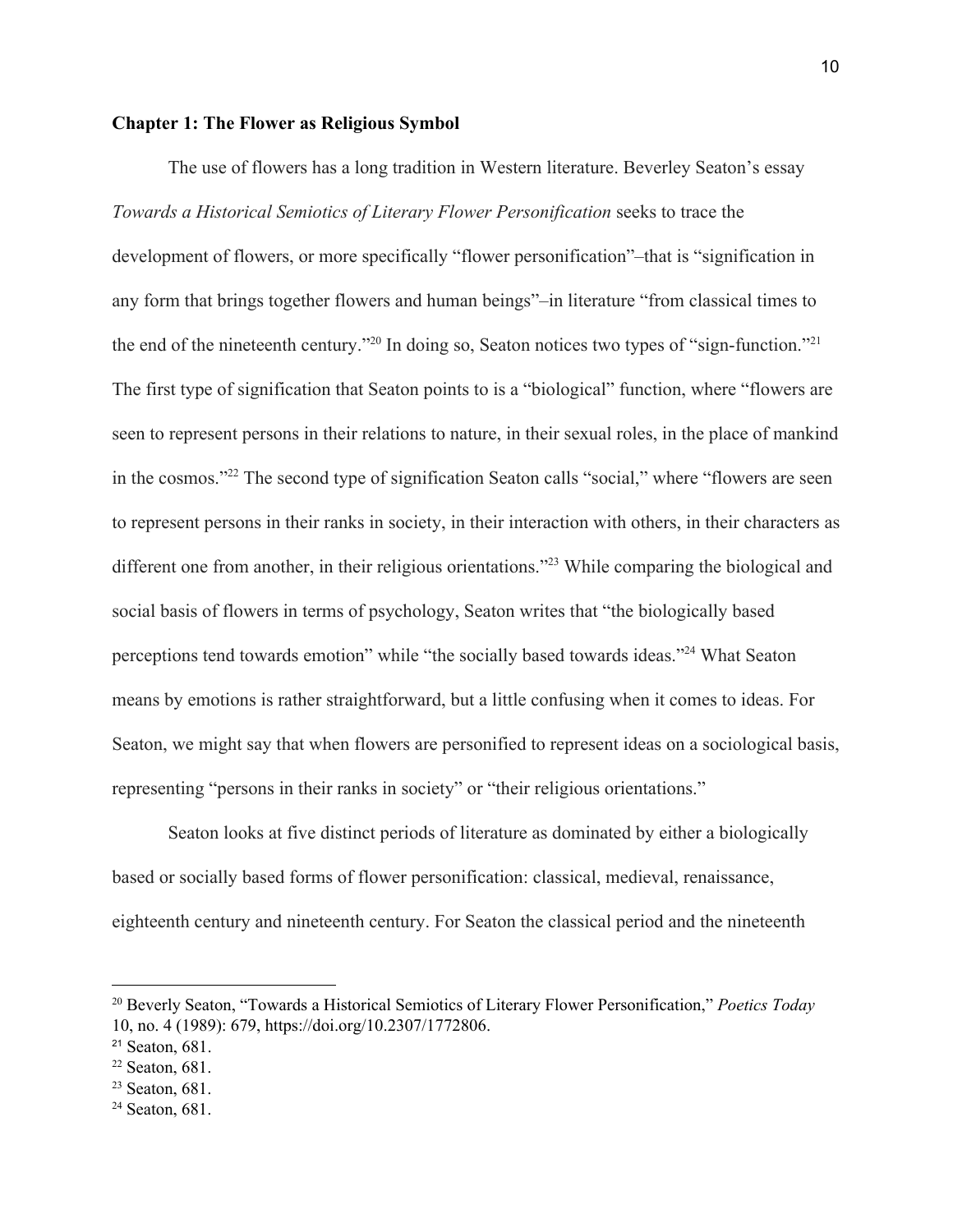century were predominantly dominated by a biological sign-function basis whereas the medieval period and the eighteenth century were socially based. The renaissance, interestingly, presented a type of crossover between the two. In the classical period Seaton looks at Ovid's *Metamorphosis* that showed a "cosmic biology" where "flowers are associated with persons in their shared mortality."<sup>25</sup> To use Ovid as an example, we see that flowers are always used in moments of transformation and metamorphosis, specifically when characters die. The best known being the story of Narcissus who drowns in a pool of water by looking at his own reflection and turns into a bed of gold and white flowers. Stephen's transformation in the novel, while not as dramatic as that of Narcissus', undergoes a similar metamorphosis. This can be seen when Stephen chooses the life of the artist and he feels "his soul was swooning into some new world," the new world being the "opening flower."  $26$  As he opens up into this new floral world there is a newfound recognition of his place in the cosmos. What is interesting about this moment for Stephen, however, is that Stephen's recognition of his place in the cosmos is one that is closely associated with his religious orientation and rank in society, suggesting a closer approximation to a social based version of floral personification. How Stephen gets to his point of transformation, however, is a complex process.

In order to understand the context of Stephen's transformation it is important to recognize that Stephen believes the necessary conditions for his metamorphosis stems from a tension with his desire to be religiously obedient and his desire to act upon his sexal impulses. One way to tackle this problem is to first look at the early criticism around Joyce's writing, and look at the context in which Joyce is associated with religion. The reason why this is important to do is that

<sup>25</sup> [Seaton,](https://www.zotero.org/google-docs/?hBq4Gf) 683.

<sup>26</sup>[Joyce,](https://www.zotero.org/google-docs/?ORwfNA) *A [Portrait](https://www.zotero.org/google-docs/?ORwfNA) of the Artist as a Young Man*, [187.](https://www.zotero.org/google-docs/?ORwfNA)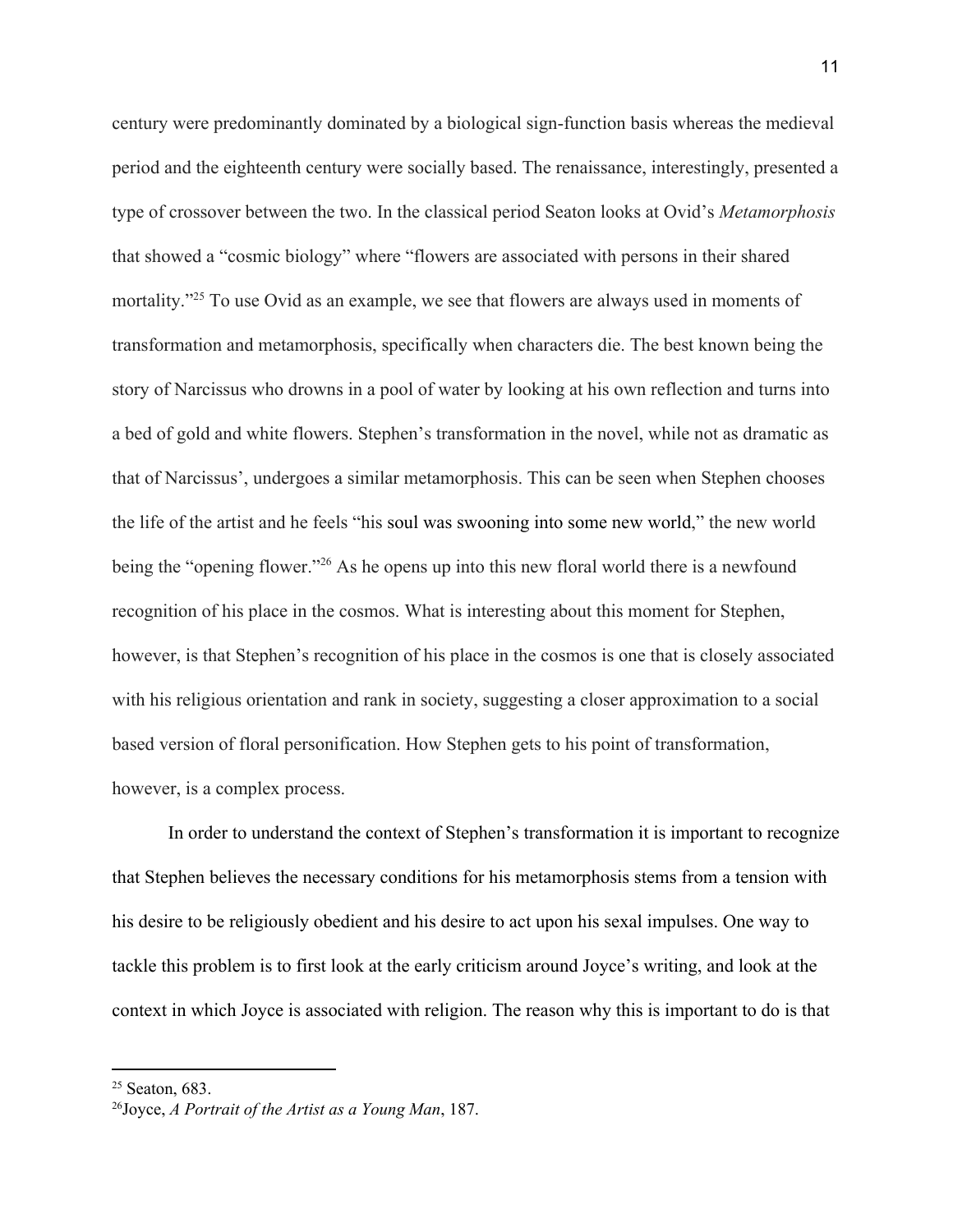Stephen is loosely modeled after Joyce himself, and to some extent Stephen is an autobiographical, albeit fictional, portrait of Joyce. When we do this we notice that the emphasis has always been on Joyce's intellectual brilliance as a form of satanic rebellion against religious dogma. The earliest surviving pieces of criticism that we have on Joyce comes from a letter from George Russell, famously abbreviated to AE in *Ulysses,* dates to 1902 in which he calls the young Joyce "preposterously clever" and "my young genius."<sup>27</sup> Russell later goes on to joke that, "I wouldn't be his Messiah for a thousand million pounds. He would be always criticizing the bad taste of his deity."<sup>28</sup> Another early piece comes from Joyce's brother Stanislaus from 1903 in which he says that "the keen observation and satanic irony of his character are precisely, but not fully, expressed."<sup>29</sup> The satanic irony Stanislaus indicates presents itself most clearly in Joyce's *A Portrait of the Artist* with the lines of Stephen's proclamation to Cranly that "I will not serve." <sup>30</sup> The sentiment of non-servitude recalls Father Arnall's sermon in which he speaks of Lucifer's sin by saying, "theologians consider that it was the sin of pride, the sinful thought conceived in an instant: *non serviam: I will not serve*. That instant was his ruin."<sup>31</sup> We can see this irony in Cranly's voice when he responds "that remark was made before,"<sup>32</sup> showing that Stephen, while desiring to be free from servitude, particularly servitude in his religious obedience, cannot escape from the literary tradition informed by religion. The fall from religion and the sin associated with such fall is a thematic element central in Joyce's personal rebellion with the church. It is why Russell says so jokingly that he refused to be Joyce's "deity," since to be such would invite

<sup>27</sup> Robert H. Deming, ed., *James Joyce: The Critical Heritage Vol One 1902-1927* (London: Routledge & Kegan Paul Ltd, 1970), 32–33.

<sup>28</sup> Deming, 33.

<sup>29</sup> Deming, 34.

<sup>30</sup> Joyce, *A Portrait of the Artist as a Young Man*, 260.

 $31$  Joyce, 126.

 $32$  Joyce, 260.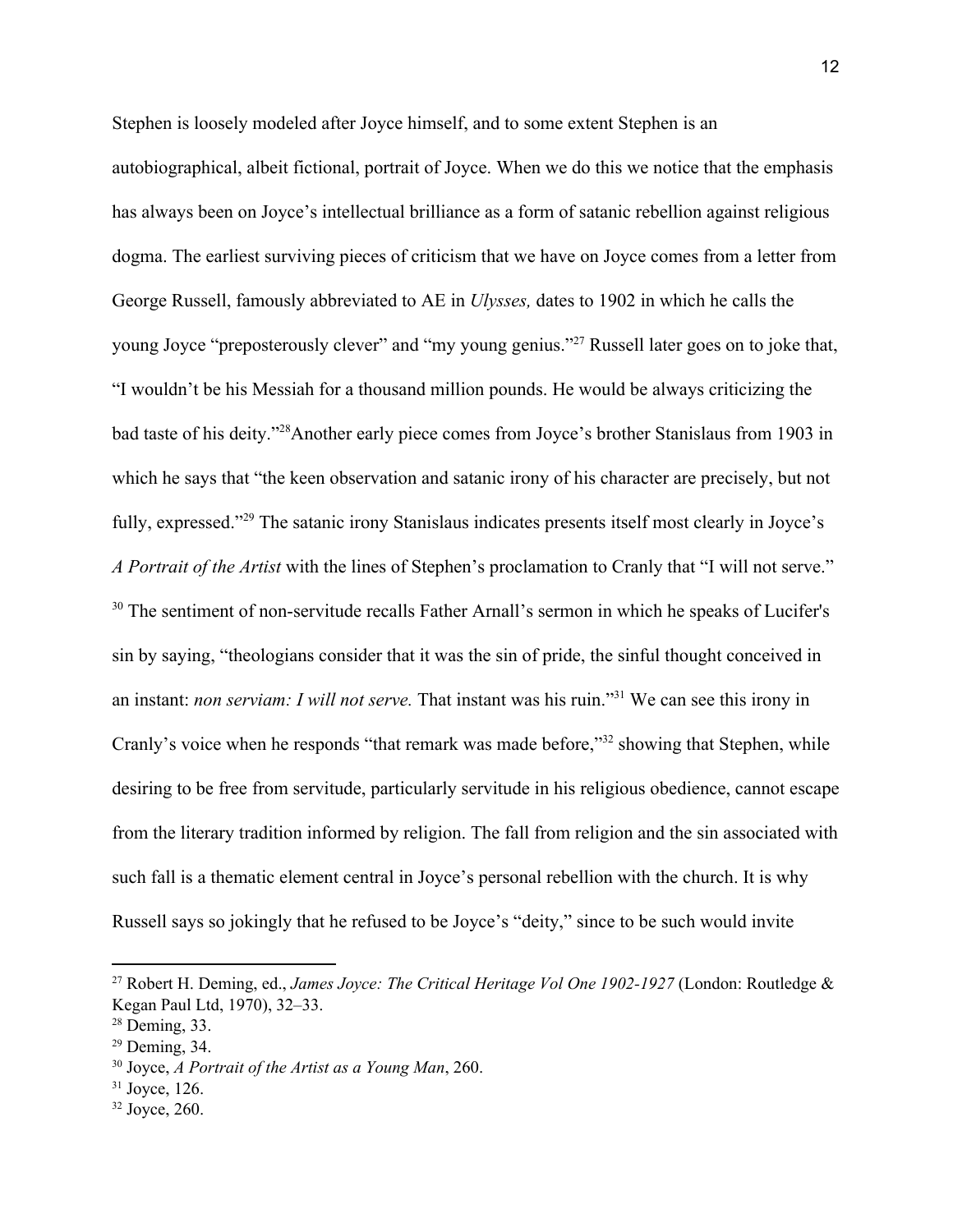criticism. When we think of the flower as an expression of Stephen's interiority alongside Joyce's crafting of Stephen as partaking in a satanic rebellion, we might look at the process of withering as an expression of Stephen's dissatisfaction with religion because it constricts his freedom.

The flower withers in association with Stephen's religious guilt, which itself stems from the guilt he has by acting upon his sexual desires. Again, this can be viewed from the basis of Joyce's own experience with religion. In the February 17th, 1940 issue of the New Yorker Magazine, Clifton Fadiman reviewed Herbert Gorman's biography of James Joyce in a rather unfavorable light, concluding that "his book will probably not prove standard."<sup>33</sup> Within Fadiman's scathing assessment of Gorman, however, we are presented a rather standard narrative of Joyce's upbringing:

At six, James was dispatched to a Jesuit college. For the next fourteen years he was subject to a rigorous Jesuit training. This means, first of all, that he received a sound education; second, that he became an Aristotelian; third, that though he rebelled against the Catholic dogma, its subtlety and passion and logic were to inform his work for ever after. From one point of view it is not impossible to think of Joyce as the latest and one of the greatest of Jesuit writers…Catholicism and Ireland are the two hollow teeth which torment Joyce but which he can never let alone  $34$ 

A strong Jesuit education that informed an Aristotelian framework and the eventual troubling rebellion against the Catholic Church are not surprisingly the attributes Joyce ascribes to Stephen. Fadiman makes a rather interesting claim, however, when it comes to his third point. Although Joyce rebels against "Catholic dogma" he is viewed by Fadiman as "one of the greatest of Jesuit writers." The claim that Fadiman makes is a rather peculiar one. He essentially views

<sup>33</sup>Fadiman, Clifton. "Gorman's Joyce–Rauschning's Hitler" *The New Yorker,* 17 Feb. 1940, pp. 78 <sup>34</sup> Fadiman, 78.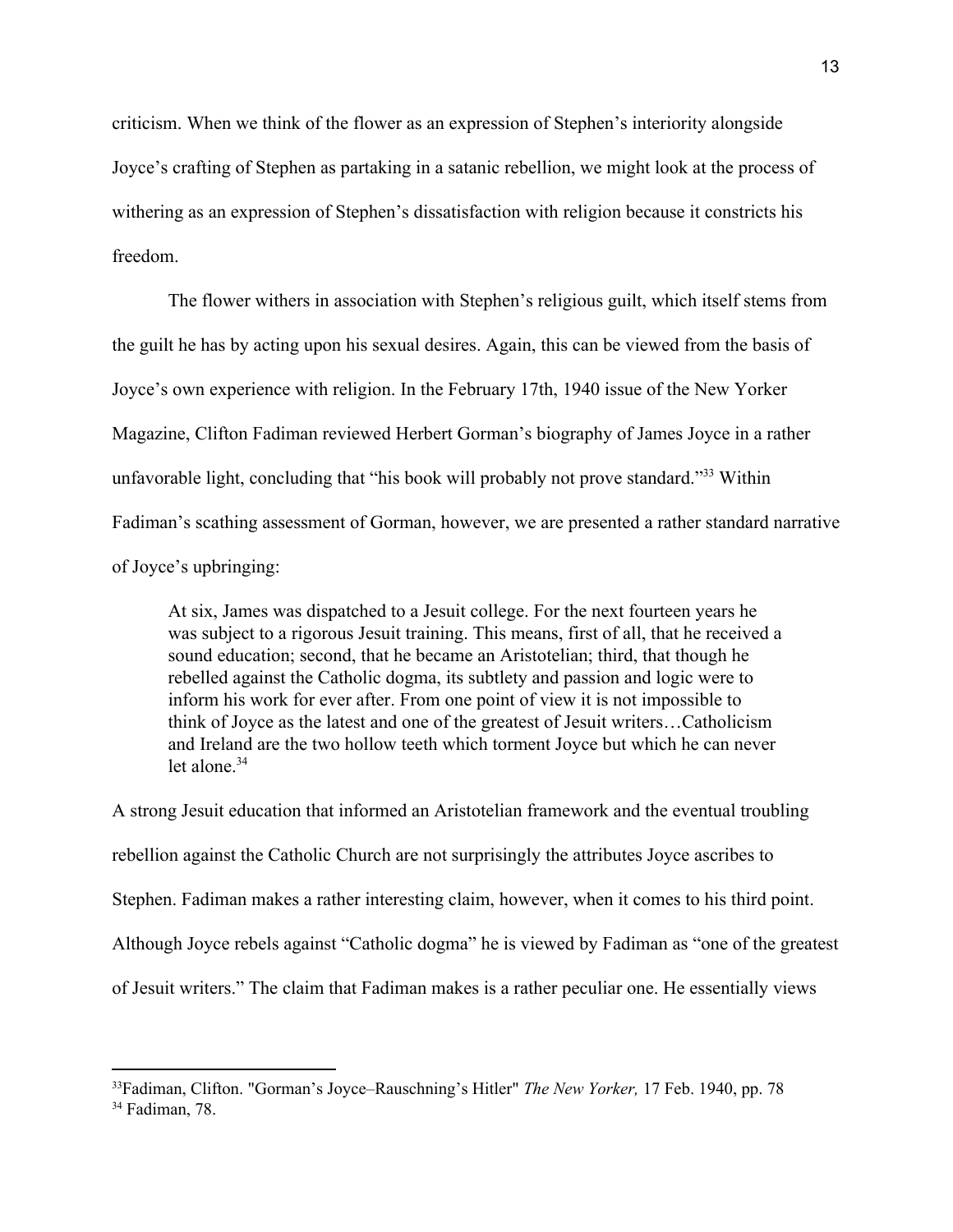Joyce as the greatest Jesuit writer through a type of rejection that works through the foundations of Jesuit doctrine.

The society of Jesus, whose members are fashioned as Jesuits, was founded by Saint Ignatius of Loyola in 1540. The founding principles of the order are expressed in the fundamental charter of the order. We can see what these are in Pope Julius III's papal bull dated to July 21, 1550, titled the *Exposcit Debitum,* which means in Latin "the Duty requires," which is the final approval for the foundation of the society. In it, Julius III writes:

Whoever desires to serve as a soldier of God beneath the banner of the Cross in our Society, which we desire to be designated by the Name of Jesus, and to serve the Lord alone and the Church, his spouse, under the Roman Pontiff, the Vicar of Christ on earth, should, after a solemn vow of perpetual chastity, poverty and obedience, keep what follows in mind. He is a member of a Society founded chiefly for this purpose: to strive especially for the defense and propagation of the faith and for the progress of souls in Christian life and doctrine, by means of public preaching, lectures and any other ministration whatsoever of the Word of God, and further by means of retreats, the education of children and unlettered persons in Christianity, and the spiritual consolation of Christ's faithful through hearing confessions and administering the other sacraments.<sup>35</sup>

If we take Ignatius' formula of religious servitude at face value, then to be a Jesuit means to take a "solemn vow of perpetual chastity, poverty and obedience," to spread the word of God by "preaching," "retreats," "education of children," "confessions and administering the other sacraments." Throughout Joyce's *A Portrait of the Artist* the fundamental charter of the order is worked through as Stephen struggles with his sexual appetite, as the financial state of his family slowly deteriorates from middle class to near poverty, as he ebbs from obedience to defiance in trying to keep the sacraments, as he goes on a Jesuit retreat where four lectures are given, and as he eventually makes confession. However, when Stephen is offered a chance to become a priest

<sup>&</sup>lt;sup>35</sup> "The Portal to Jesuit [Studies,"](https://www.zotero.org/google-docs/?C7hD1r) accessed May 2, 2020,

[https://jesuitportal.bc.edu/research/documents/1550\\_formula/.](https://www.zotero.org/google-docs/?C7hD1r)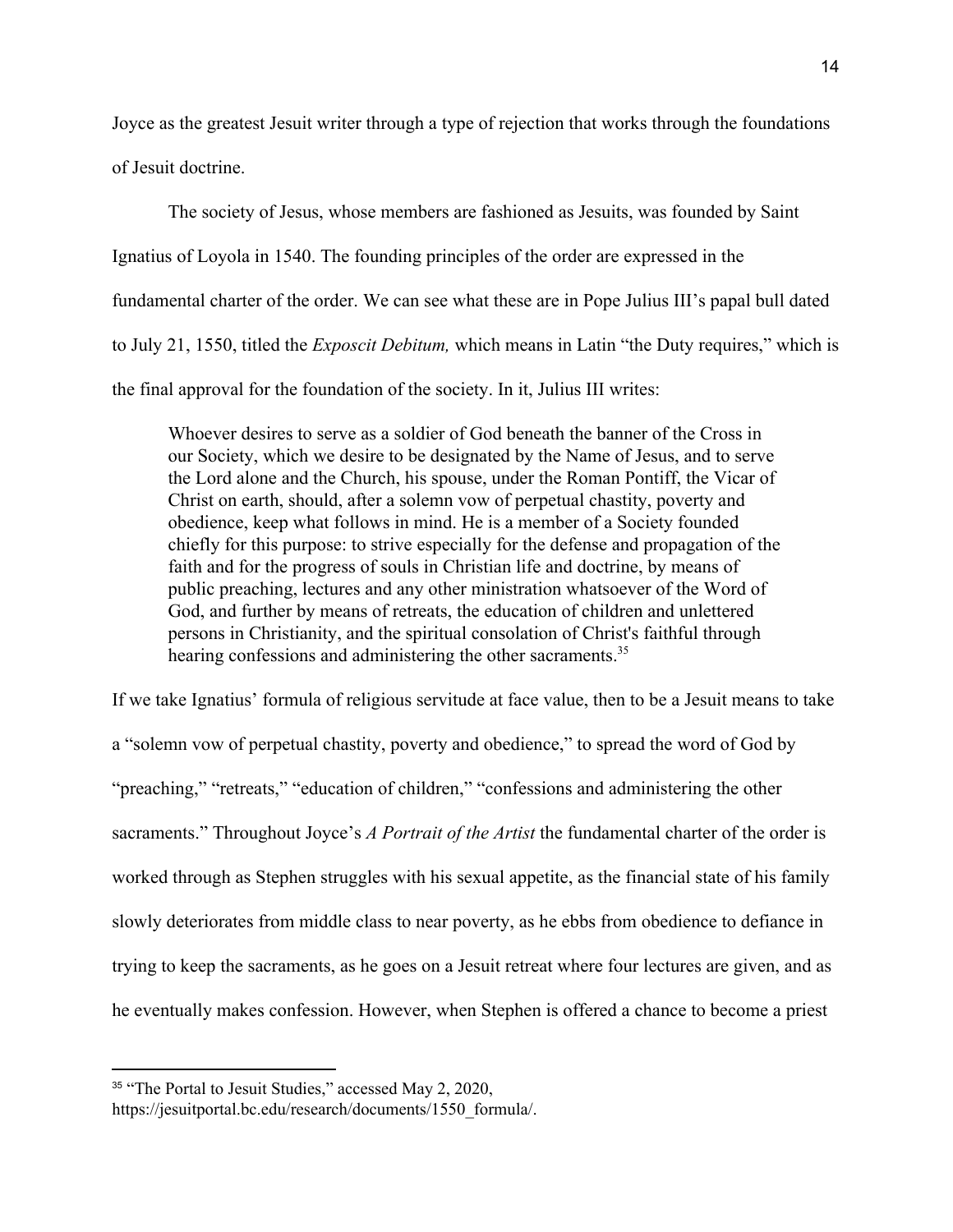by the director of the college he is warned that "once a priest always a priest" and that by taking the vows it "imprints on the soul an indelible spiritual mark which can never be effaced."<sup>36</sup> Stephen knows that if he were to take this vow "he would fall" due to the "snares of the world."<sup>37</sup> Similarly, in a famous letter Joyce wrote to Nora Barnacle, his wife and longtime muse, during "the early weeks of their acquaintance" he says:

Six years ago I left the Catholic Church, hating it most fervently. I found it impossible for me to remain in it on account of the impulses of my nature. I made secret war upon it when I was a student and declined to accept the positions it offered me. By doing this I made myself a beggar but I retained my pride. Now I make open war upon it by what I write and say and  $\delta$ .<sup>38</sup>

Although Joyce claims to have left the Church "hating it most fervently," a noteworthy aspect of this letter is the reason. Joyce says he could not stay because of the "impulses of my nature," meaning his sexual appetite which inevitably would cause him to break the vows of chastity. And, by leaving he is at least able to retain his pride, which is the sin of Lucifer mentioned by Father Arnall during Stephen's retreat. What we see is that Joyce, like his auto-biographical hero, is a Jesuit in training, but one who cannot abide by the charter set down by Ignatius, and clarified by Julius III. It is true, then, that Joyce can be seen as one of the greatest Jesuit writers, but it is important to note that this means he becomes one through a fundamental rejection of the foundational principles of the order, and a satanic rebellion that affirms his sexual desires and freedom.

 Joyce's rejection of religion and the narrative around his loss of belief is a source of contentious debate amongst scholars. Richard Ellmann writes that when Joyce was at his most

<sup>36</sup> [Joyce,](https://www.zotero.org/google-docs/?5LW9cV) *A [Portrait](https://www.zotero.org/google-docs/?5LW9cV) of the Artist as a Young Man*, [173.](https://www.zotero.org/google-docs/?5LW9cV)

<sup>37</sup> [Joyce,](https://www.zotero.org/google-docs/?tgvrH7) 175.

<sup>38</sup> *[Selected](https://www.zotero.org/google-docs/?izIepI) Letters of James Joyce*, Main edition [\(London:](https://www.zotero.org/google-docs/?izIepI) Richard Ellmann, 2003), 25.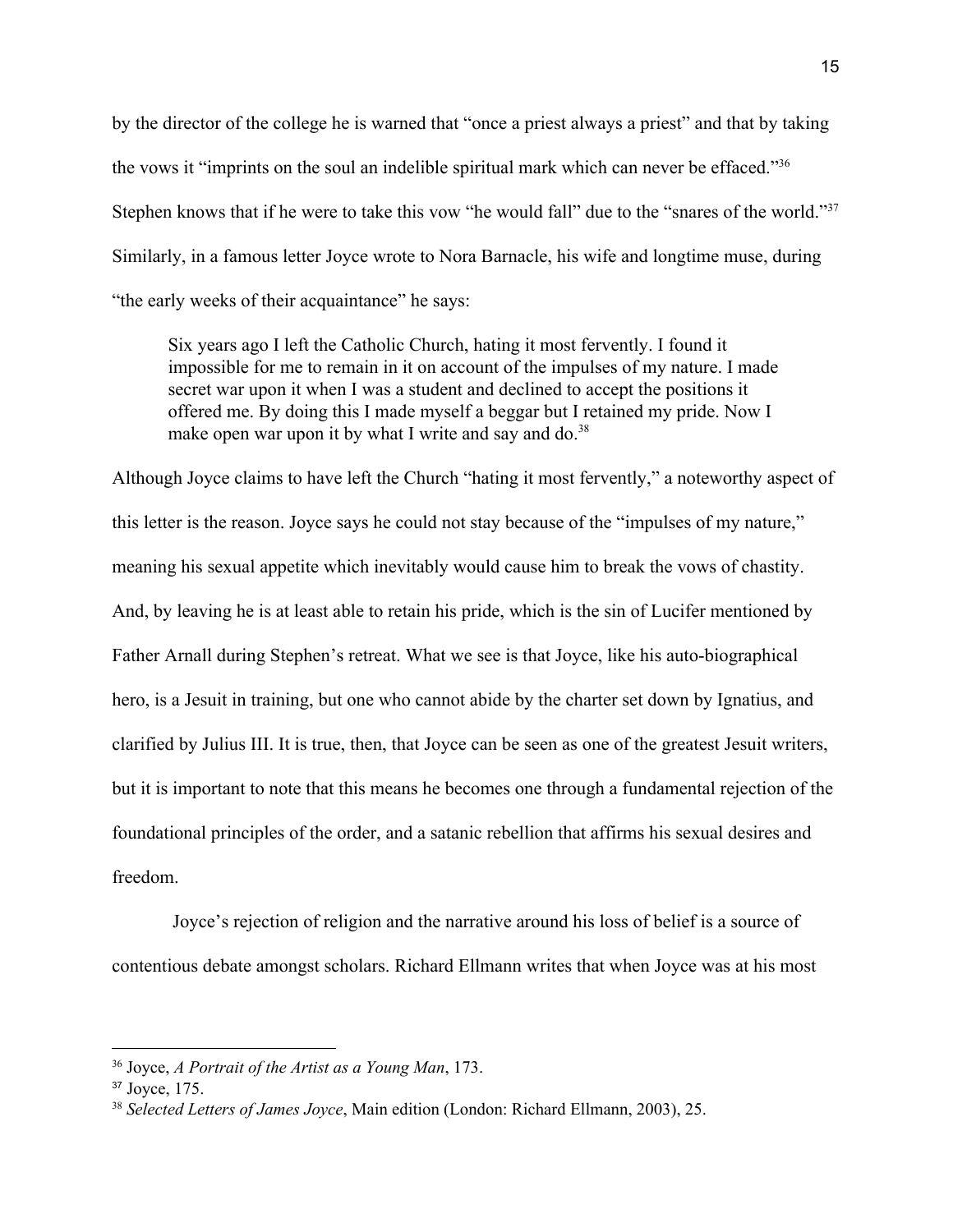religious "his sister Eileen saw him saying his rosary piously on the way to school."<sup>39</sup> The image of a young Joyce whispering his rosary quickly on his way to school did not last, as "what had seemed piety now seemed only the last spasm of religious terror."<sup>40</sup> This image made its way into the novel when Stephen is walking to school and describes his rosaries turning into "coronals of flowers." Ellmann further writes that "he felt he must choose between continual guilt and some heretical exoneration of the sense. By conviction Joyce could not abase himself before Catholic doctrine; by temperament he could not abase himself before other men."<sup>41</sup> Ellmann shows how religious terror is a method that forces Joyce into a false piety, as it does for Stephen, but only makes him weary since he constantly has to live in "continual guilt" and "heretical exoneration of the sense."

The guilt and religious terror over Joyce's childhood that forced him into being pious eventually weakens as he gets older. However, Joyce still retained the intellectual religious Ellmann says that "he was no longer a Christian himself; but he converted the temple to new uses instead of trying to knock it down, regarding it as a superior kind of human folly and one which, interpreted by a secular artist, contained obscured bits of truth."<sup>42</sup> Unlike Joyce's brother, Stanislaus, who outright rejected his Christianity and openly declared himself to be an atheist, Ellmann describes Joyce's loss of faith as a complex "transmutation,"<sup>43</sup> from himself being a Christian to "secular artist." The point of Joyce's transmutation occurred, Ellmann claims later in an essay titled *The Politics of Joyce,* when "religious and secular morality impinged directly

<sup>39</sup>Richard [Ellmann,](https://www.zotero.org/google-docs/?QNXwuT) *James Joyce, New and [Revised](https://www.zotero.org/google-docs/?QNXwuT) Edition*, [Revised](https://www.zotero.org/google-docs/?QNXwuT) ed. edition (New York: Oxford [University](https://www.zotero.org/google-docs/?QNXwuT) Press, 1983), 49.

<sup>40</sup> [Ellmann,](https://www.zotero.org/google-docs/?jr3wq8) 49–50.

 $41$  [Ellmann,](https://www.zotero.org/google-docs/?D75KMn) 50.

 $42$  [Ellmann,](https://www.zotero.org/google-docs/?eRZZwC) 66.

 $43$  [Ellmann,](https://www.zotero.org/google-docs/?M8u7MP) 65.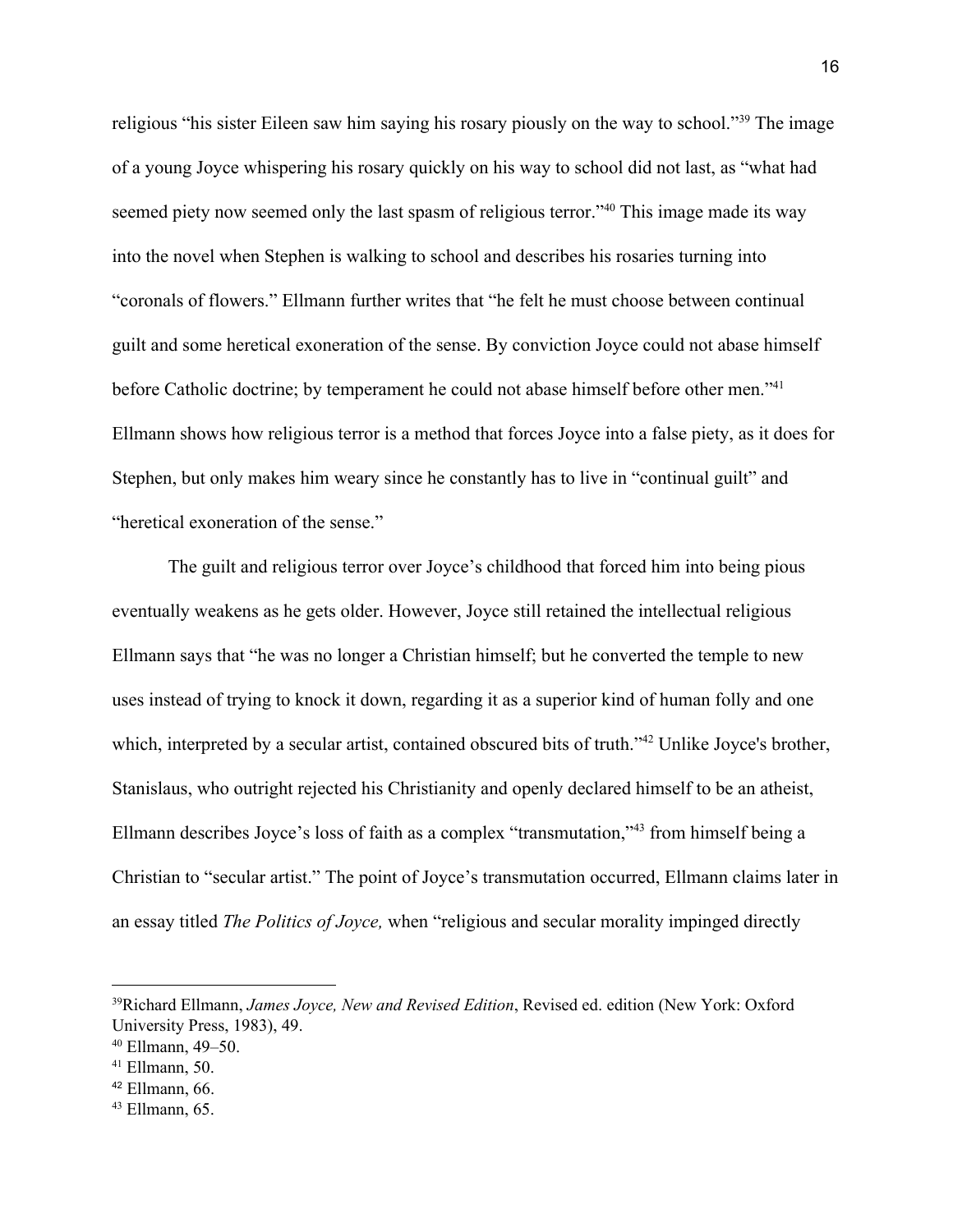upon him was its demand that he restrain his sexual impulses, or, as he interpreted the doctrine, that he masturbate rather than copulate."<sup>44</sup> The old temple of religion, which Fadiman describes as a hollow tooth that Joyce can never let alone, becomes for Ellmann a source that Joyce can now interpret as a "secular artist," since religion could now be seen as a folly, or type of human error.

Ellmann is adamant about the fact that although Joyce's transmutation to a secular artist while appearing to be a rejection of the church is more complicated than it seems. As Ellmann puts it, by choosing transmutation over denial "he would retain faith,"<sup>45</sup> but with different objects." This can be seen when "Morris L. Ernst asked Joyce, 'When did you leave the Catholic Church?' and he replied unhelpfully, 'That's for the Church to say.'"<sup>46</sup> Joyce's remark holds a similar tone that Stephen seems to express when Cranly asks him whether he believes in the Eucharist and he says "I do not," but later says "I neither believe in it nor disbelieve in it."<sup>47</sup> Stephen's doubt becomes central to Stephen's relationship with the church, and is something which is a far cry from all out rejection. This type of doubt translates over into Joyce's later work in *Ulysses* and is brought to the fore with Stephen's statement,"I believe, O Lord, help my unbelief. That is, help me to believe or help me to unbelieve?"<sup>48</sup>

During the sermon scene of the novel is the moment when Stephen's soul is described as "withering." From the act of withering, we can see where Ellmann gets the notion that religious terror and the inability to constrain his sexual impulses is what causes Joyce, and here it is

<sup>44</sup> Richard [Ellmann,](https://www.zotero.org/google-docs/?6QkVwp) "The Politics of Joyce," June 9, 1977,

[https://www.nybooks.com/articles/1977/06/09/the-politics-of-joyce/.](https://www.zotero.org/google-docs/?6QkVwp)

<sup>45</sup> [Ellmann,](https://www.zotero.org/google-docs/?4mTplh) *James Joyce, New and [Revised](https://www.zotero.org/google-docs/?4mTplh) Edition*, [65.](https://www.zotero.org/google-docs/?4mTplh)

<sup>46</sup> [Ellmann,](https://www.zotero.org/google-docs/?SHfhl1) 65.

<sup>47</sup> [Joyce,](https://www.zotero.org/google-docs/?pMGbMi) *A [Portrait](https://www.zotero.org/google-docs/?pMGbMi) of the Artist as a Young Man*, [260.](https://www.zotero.org/google-docs/?pMGbMi)

<sup>48</sup> *James Joyce: Ulysses (Gabler Edition) [\(Paperback\);](https://www.zotero.org/google-docs/?aEcQBt) 1986 Edition* [\(James](https://www.zotero.org/google-docs/?aEcQBt) Joyce, 1672), 176.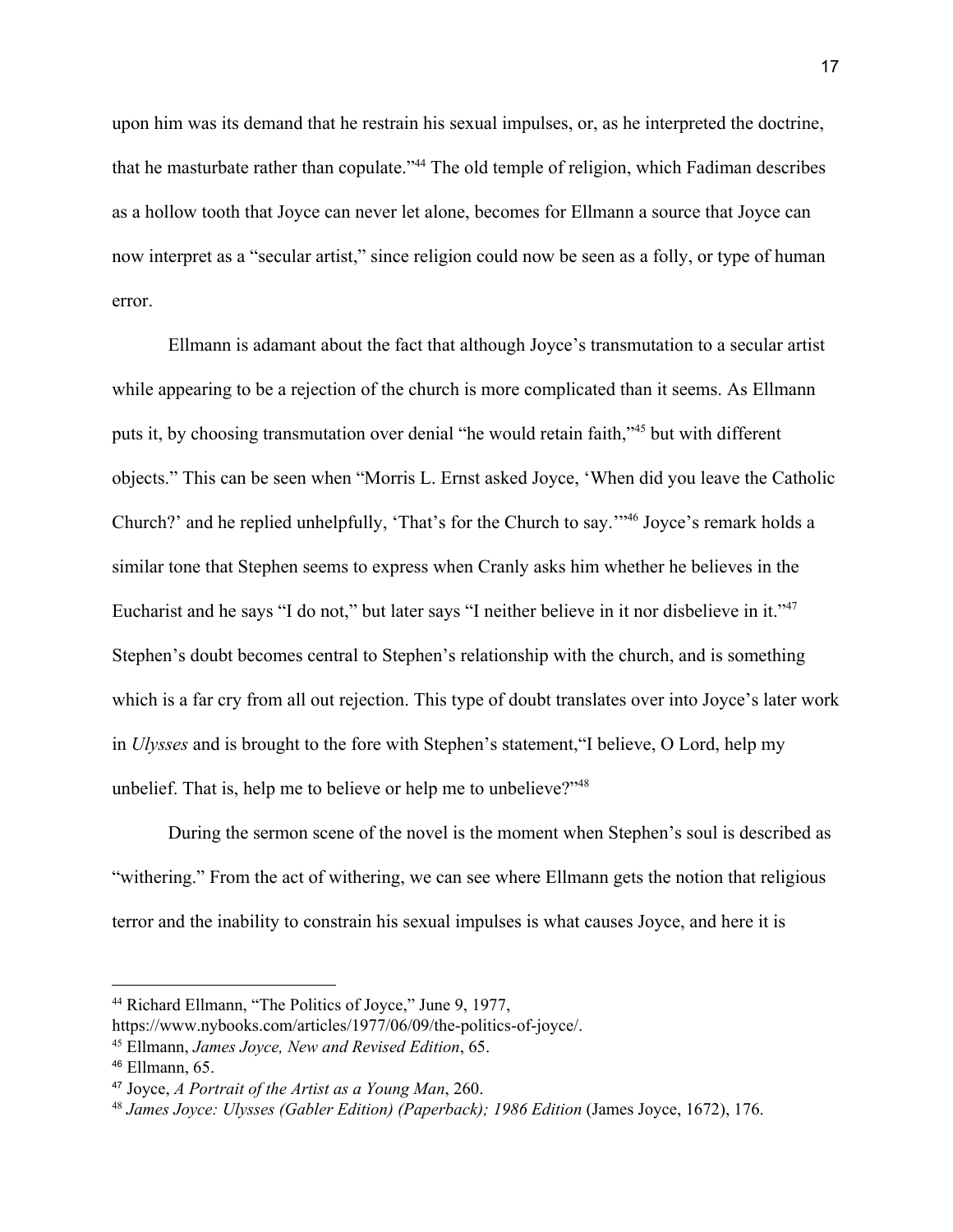Stephen, to have a falling out with the church. In this scene the suggestion is that religion is the cause of his soul withering. What we see is that for religion to retain its power over Stephen it uses terror, shame, guilt, and fear to solidify order and obedience. But no matter how much Stephen tries to be obedient he feels empty and devoid of any passion.

The retreat is a series of four lectures given by Father Arnall and is structured around "the four last things," meaning "death, judgement, hell and heaven."<sup>49</sup> During the beginning of the retreat we see that Stephen gets the feeling that he "became again a child's soul,"<sup>50</sup> and that he "had withered up like a flower." While the use of the term withering, here, is used to mean the feeling of humiliation, it also evokes the action of scorching caused to a plant that makes it shrivel. The act of shriveling that Stephen feels becomes a temporal return to childhood. For instance, when speaking about death and the judgement of the soul, Stephen returns to "the image of Emma" and a "flood of shame rushed forth anew."<sup>51</sup> Moreover, Stephen also recalls the "sordid details of his orgies" and from the "agony of shame" Stephen gets this sense of "abject powerlessness."<sup>52</sup> After the sermon, Stephen feels an incredible sense of guilt, but is mainly defined by a newfound fear of damnation, which brings about a desire to confess.

If we apply this to Seaton's tracing of floral personification within the medieval period, we can get to an understanding of how Joyce is using the flower to represent a shift from a cosmic biological personification to "abstracted spiritual qualities" that sought to "distance Christian ideas from the pagan background."<sup>53</sup> In the medieval period, Seaton claims flowers

<sup>49</sup> [Joyce,](https://www.zotero.org/google-docs/?dkqC71) *A [Portrait](https://www.zotero.org/google-docs/?dkqC71) of the Artist as a Young Man*, [117.](https://www.zotero.org/google-docs/?dkqC71)

 $50$  [Joyce,](https://www.zotero.org/google-docs/?4gjmSm) 116.

<sup>51</sup> [Joyce,](https://www.zotero.org/google-docs/?BSfjHV) 124.

<sup>52</sup> [Joyce,](https://www.zotero.org/google-docs/?0P48IW) 124.

<sup>53</sup> Seaton, "Towards a Historical Semiotics of Literary Flower [Personification,"](https://www.zotero.org/google-docs/?ZNEUfA) 683.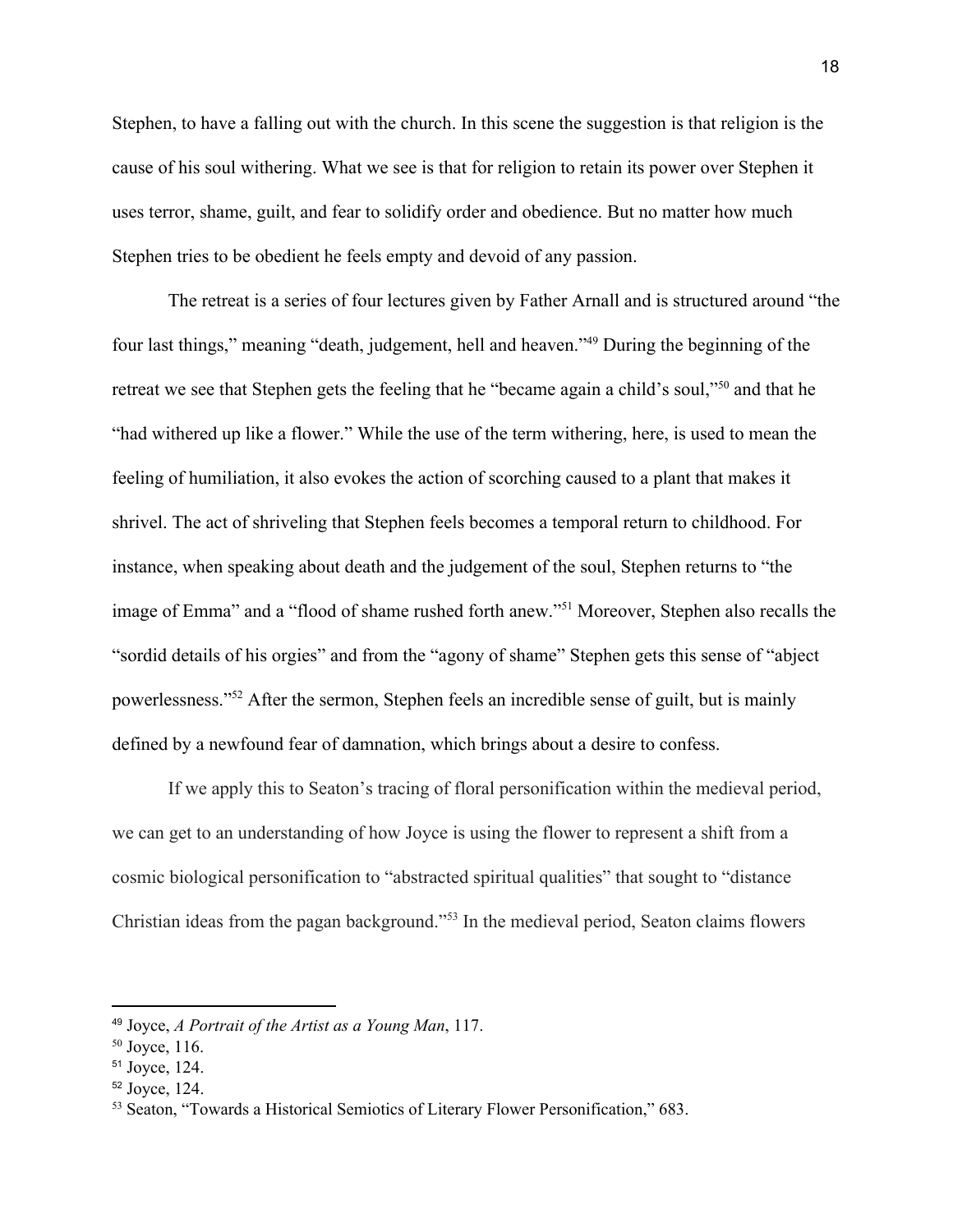were no longer biological in their association with emotions, but tended towards the social as they began to personify ideas. While citing Pliny and Tertullian, Seaton points to the flower becoming a "Christian symbol" that first attempted to reject the pagan "ceremonial use of flowers" by shifting the focus from "the body" to "the head," from emotions to ideas.<sup>54</sup> While the classical period focused on stories of metamorphosis, in the Middle Ages it would instead focus on symbolism as the main form of floral personification. The church would take the "rose, lily, and violet" as the "three great floral symbols of the church" and use them to "represent Christian virtues and the abstract qualities of major saints. Those virtues derive from the qualities of the flowers-color, odor, growth habits, uses-making them strongly iconic."<sup>55</sup> We can see this type of ceremonial quality of the flower as Stephen locates god "on the altar in the middle of flowers and candles," and with the image of his rosaries changing into "coronals of flower" that seemed to him "hueless and odourless as they were nameless." What this suggests is that the flowers Stephen perceives, if we are to use Seaton's analysis that the qualities of the flowers represent religious virtue, become devoid of their Christian symbolism.

The most potent symbol that we see in the medieval period in terms of floral personification, and one that Joyce uses is the image of the Virgin Mary as that of a rose, which symbolizes her motherly and virginal virtues. While Stephen is about to hear Father Arnoll's sermon Stephen says "the glories of Mary held his soul captive: spikenard and myrrh and frankincense, symbolizing her royal lineage, her emblems, the late-flowering plant and late-blossoming tree, symbolising the agelong gradual growth of her cultus among men."<sup>56</sup> The

<sup>54</sup> [Seaton,](https://www.zotero.org/google-docs/?dnvXFt) 685.

<sup>55</sup> [Seaton,](https://www.zotero.org/google-docs/?VOE5JG) 686.

<sup>56</sup> [Joyce,](https://www.zotero.org/google-docs/?R0yWNV) *A [Portrait](https://www.zotero.org/google-docs/?R0yWNV) of the Artist as a Young Man*, [112.](https://www.zotero.org/google-docs/?R0yWNV)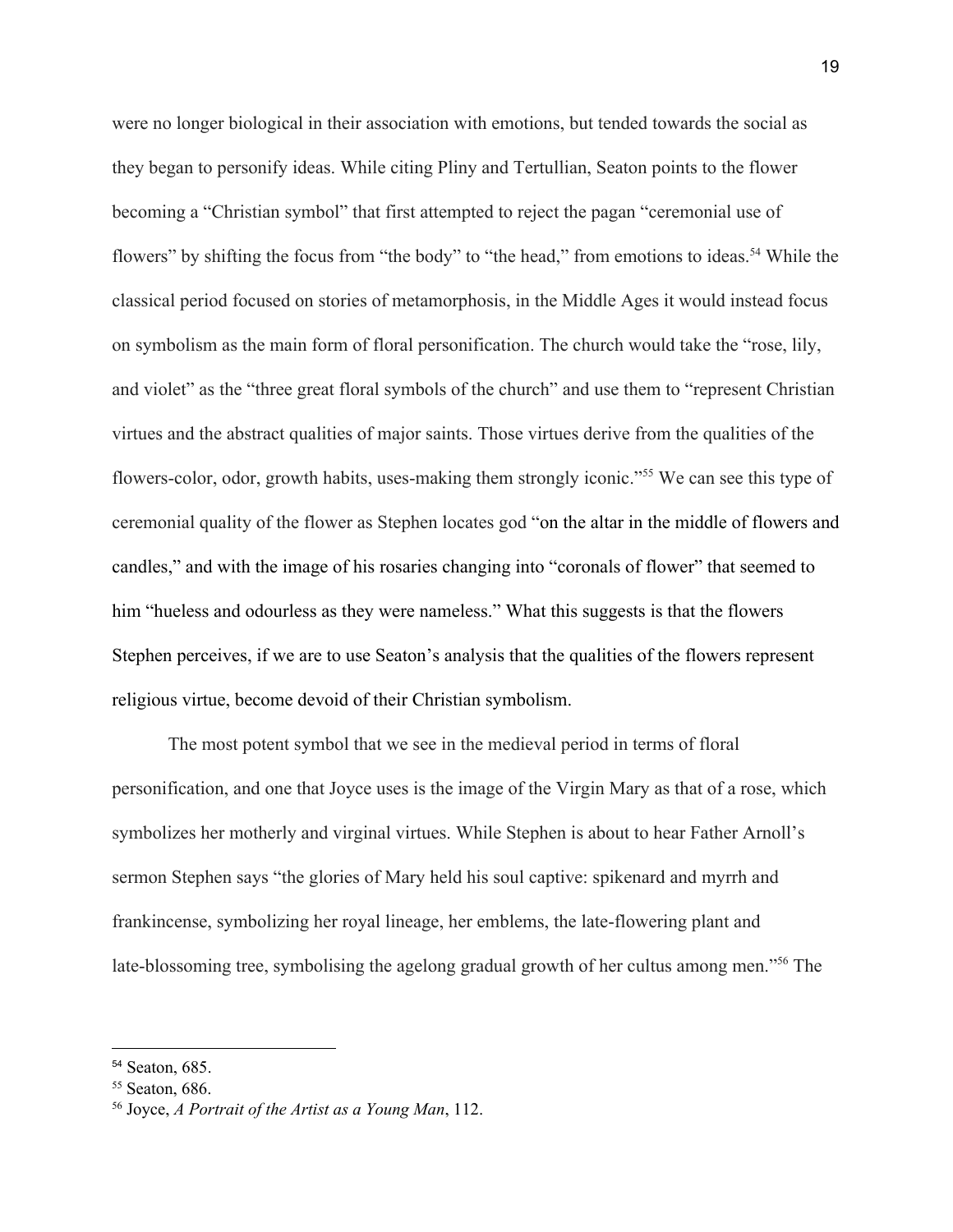focus of Mary here, by Stephen, is imbued with a symbolic tone, where Mary represents a type of "agelong gradual growth" for those who have sinned. Stephen thinks as much when he recounts "his sin, which had covered him from the sight of God, had led him nearer to the refuge of sinners."<sup>57</sup> Later when Stephen is feeling immense shame for his sinful behavior there is a plea:"O Mary, refuge of sinners, intercede for him! O Virgin Undefiled, save him from the gulf of death!"<sup>58</sup> What develops is another symbolic type of floral personification where Mary is the protectorate of sinners souls, particularly Stephen's. Seward confirms as much when she writes that "since the rose is traditionally symbolic of the Virgin as well as of womankind, Stephen's experience of penance as expressed in prayers to Mary is appropriately conveyed by the same flower that has been associated with his earlier female idol:"his prayers ascended to heaven from his purified heart like perfume streaming upwards from a heart of white rose."<sup>5960</sup>

<sup>57</sup> [Joyce,](https://www.zotero.org/google-docs/?9yNeIT) 112.

<sup>58</sup> [Joyce,](https://www.zotero.org/google-docs/?KSTXRX) 135.

<sup>59</sup> [Seward,](https://www.zotero.org/google-docs/?RTy7jN) "The Artist and the Rose," 183.

<sup>60</sup> [Joyce,](https://www.zotero.org/google-docs/?8px1LU) *A [Portrait](https://www.zotero.org/google-docs/?8px1LU) of the Artist as a Young Man*, [157.](https://www.zotero.org/google-docs/?8px1LU)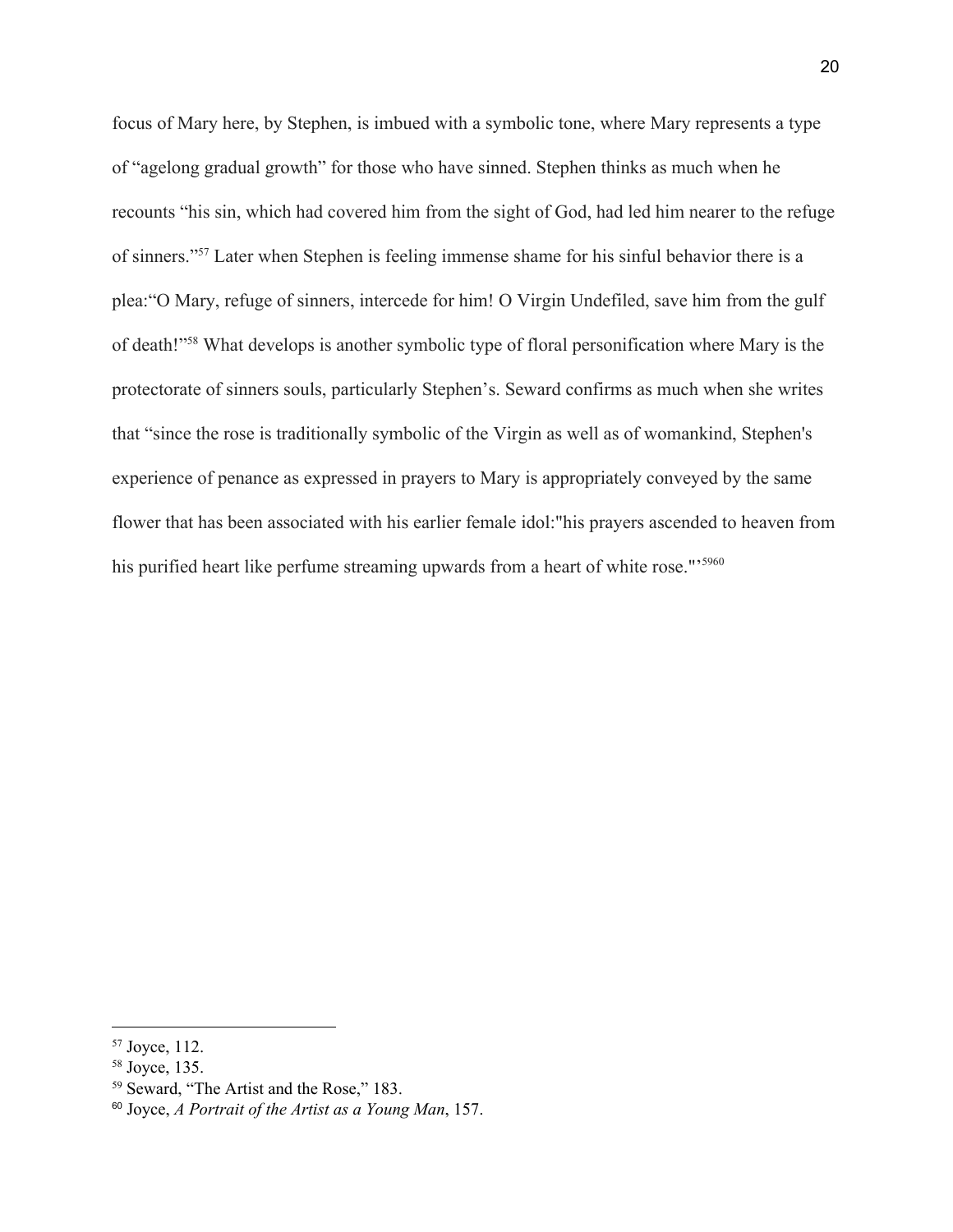#### **Chapter 2: The Flower as Sex Symbol**

The shift from the Medieval period to the Renaissance Seaton claims was defined by a type of "intertextuality," whereby the religious symbolism of the Medieval period changed into more "spiritualized sexual association."<sup>61</sup> The Renaissance, Seaton says, can be thought of broadly as "humanism fueled by sympathy with the classical world" that "react[ed] against the strong religious associations of flowers<sup> $\frac{1}{2}$ </sup> by associating them with erotic images. Joyce's reverence for Dante is a particularly keen example of the role of floral personification as Seaton views it during the Renaissance. While Dante is considered to be a late Middle Ages writer, the way in which Joyce uses Dante-esque imagery conveys the type of spiritualized sexual associations characteristic of the Renaissance. Seward while discussing the use of Stephen's fascination of Dumas' Mercedes as a version of Dante's Beatrice says that "Stephen, still preoccupied with the religion he is repudiating, has used Dantesque imagery to translate his sexual desire into anti-Catholic terms and to create of its object an inverted Virgin who is as potent a force for damnation as Mary is for salvation."<sup>63</sup>

A look at how the image of Mercedes is constructed in the novel clarifies how Joyce constructs Stephen's subversion of religion through sexual associations. There is a moment in the novel when Stephen is transferring schools from Clongowes to Belvedere College where we are given a glimpse into his leisurely summer. He spends most of his time reading and wandering around Dublin, but is struggling with boredom. Slowly he begins to notice "slight changes in his house" which "were so many slight shocks to his boyish conception of the world."<sup>64</sup> Change to

<sup>61</sup> Seaton, "Towards a Historical Semiotics of Literary Flower [Personification,"](https://www.zotero.org/google-docs/?gYVDwR) 683.

<sup>&</sup>lt;sup>62</sup> [Seaton,](https://www.zotero.org/google-docs/?R3bpe1) 688.

<sup>&</sup>lt;sup>63</sup> [Seward,](https://www.zotero.org/google-docs/?ukAXBD) "The Artist and the Rose," 188.

<sup>64</sup>[Joyce,](https://www.zotero.org/google-docs/?aNy91Q) *A [Portrait](https://www.zotero.org/google-docs/?aNy91Q) of the Artist as a Young Man*, [67.](https://www.zotero.org/google-docs/?aNy91Q)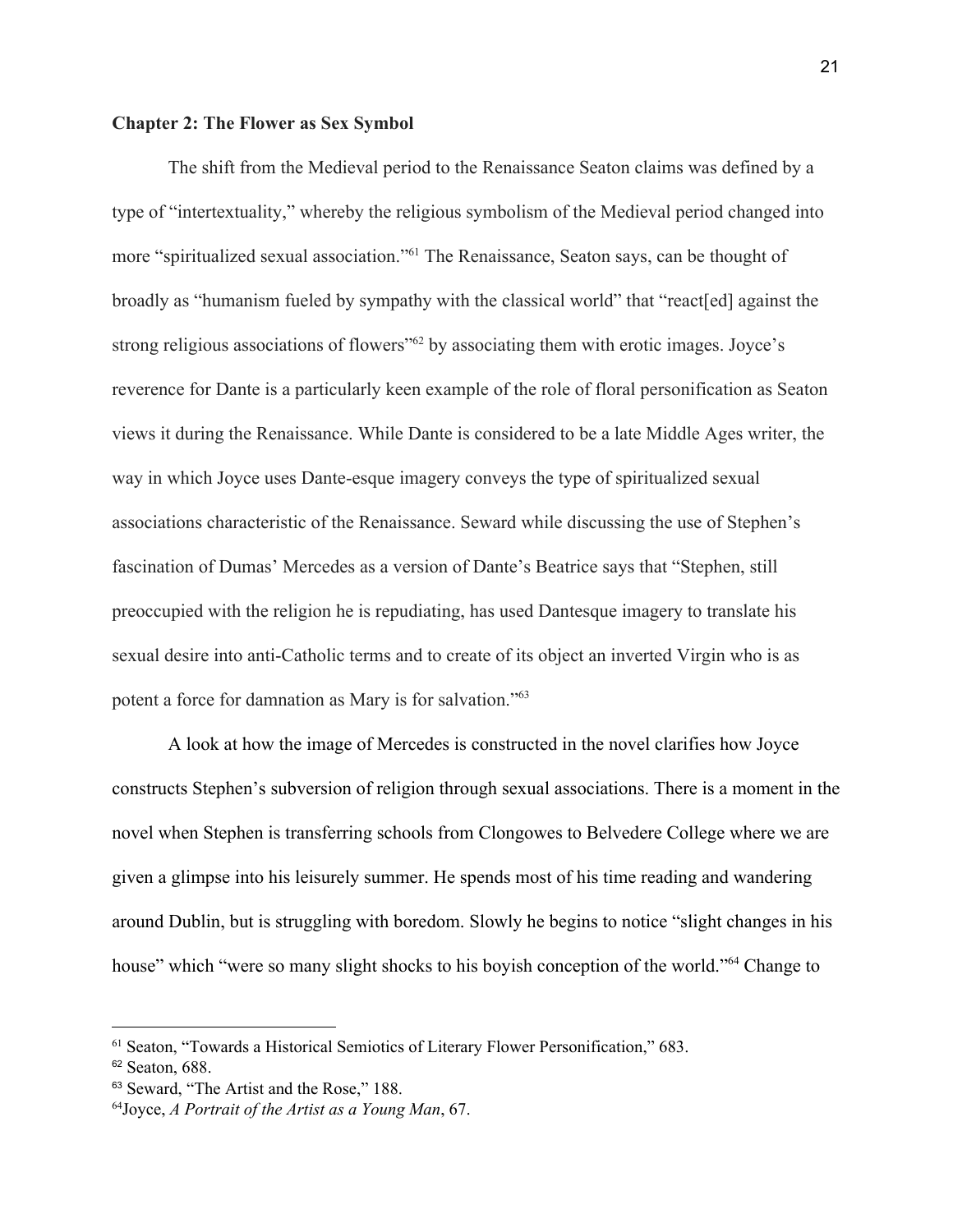the perception of things deemed unchangeable begins to occur to Stephen in his lethargy. And

while it does:

He returned to Mercedes and, as he brooded upon her image, a strange unrest crept into his blood. Sometimes a fever gathered within him and led him to rove alone in the evening along the quiet avenue. The peace of the gardens and the kindly lights in the windows poured a tender influence into his restless heart. The noise of children at play annoyed him and their silly voices made him feel, even more keenly than he had felt at Clongowes, that he was different from others. He did not want to play. He wanted to meet in the real world the unsubstantial image which his soul so constantly beheld. He did not know where to seek it or how: but a premonition which led him on told him that this image would, without any overt act of his, encounter him. They would meet quietly as if they had known each other and had made their tryst, perhaps at one of the gates or in some more secret place. They would be alone, surrounded by darkness and silence: and in that moment of supreme tenderness he would be transfigured. He would fade into something impalpable under her eyes and then in a moment, he would be transfigured. Weakness and timidity and inexperience would fall from him in that magic moment.<sup>65</sup>

The magical moment of transfiguration, where form and appearance alter into a higher dimension, is a dark and silent becoming. It is a moment of liminality that occurs when one wakes from the depths of the monotonous lull of the unconscious "real world" by encountering an imaginative "unsubstantial image." The enchanted instant of transfiguration requires two experiences: the everyday real world and that of a literary world. A question arises as to what is more real; the noise of the children playing or the image of Mercedes? While one possesses a concrete reality, in the sense that it is substantial, the imaginative realm is valued higher than that of everyday reality due to its reality aligning closer to truth. The children in their adolescence are annoying so Stephen does not desire to play with them. Even though the children possess a literal form of substantiality, since Stephen can interact with them, they only elicit feelings of

 $65$ [Joyce,](https://www.zotero.org/google-docs/?Ikcrp1)  $67$ .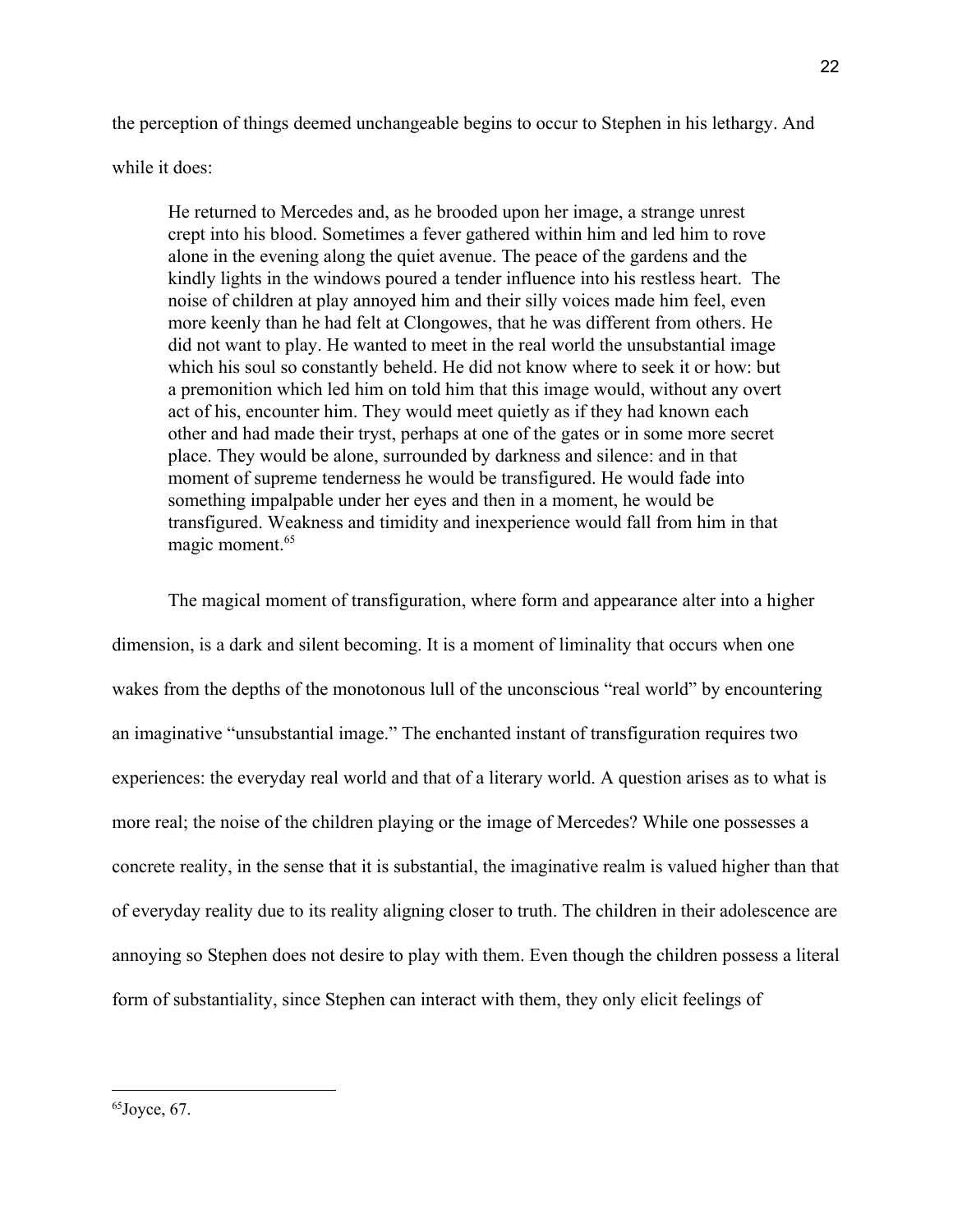differentiation and separation in their association with his past memories at Clongowes. And through their association with the past they become a literal unsubstantial memory.

The unsubstantial image of Mercedes that Stephen's "soul so constantly beheld" is an image of a purely literary imagination that is only real in the mind. But why, then, is Mercedes more real to Stephen than the children? While Mercedes can only live within the world of the novel, the desires that sprout from his experience of the image holds more power over Stephen's inner emotions and development than the very real children at play. What Joyce shows us here is that reality is something to be dissatisfied with. We see this as the image of Mercedes' elicits an emotion that holds more power than the annoyance of children at play. However, the unsubstantial image of Mercedes is also a source of dissatisfaction; he cannot meet her in reality. A solution presents itself through Stephen's dissatisfaction with imaginative reality when Stephen, although not with intention or "without any overt act of his," seeks the emotions that Mercedes makes him feel in a magical encounter.

The main emotion Stephen feels and desires is seemingly purely sexual, and is one which gives shape to the experience of a liberating transfigurative moment that permeates throughout the passage. However, there is something rather calming about the passage which shows his sexual desires are detached from his religious guilt. Stephen believes that the cause of his transfiguration will be presented like a Mercedes as a veiled and almost ambiguous image of an idealized female "under her eyes" when "they meet" in "some secret place." The construction of a female Other holds tremendous power over Stephen, as he will "fade into something impalpable" and suddenly "weakness," "timidity" and "inexperience would fall from him." The use of impalpable, here, turns Stephen's body into something incorporeal and unsubstantial, as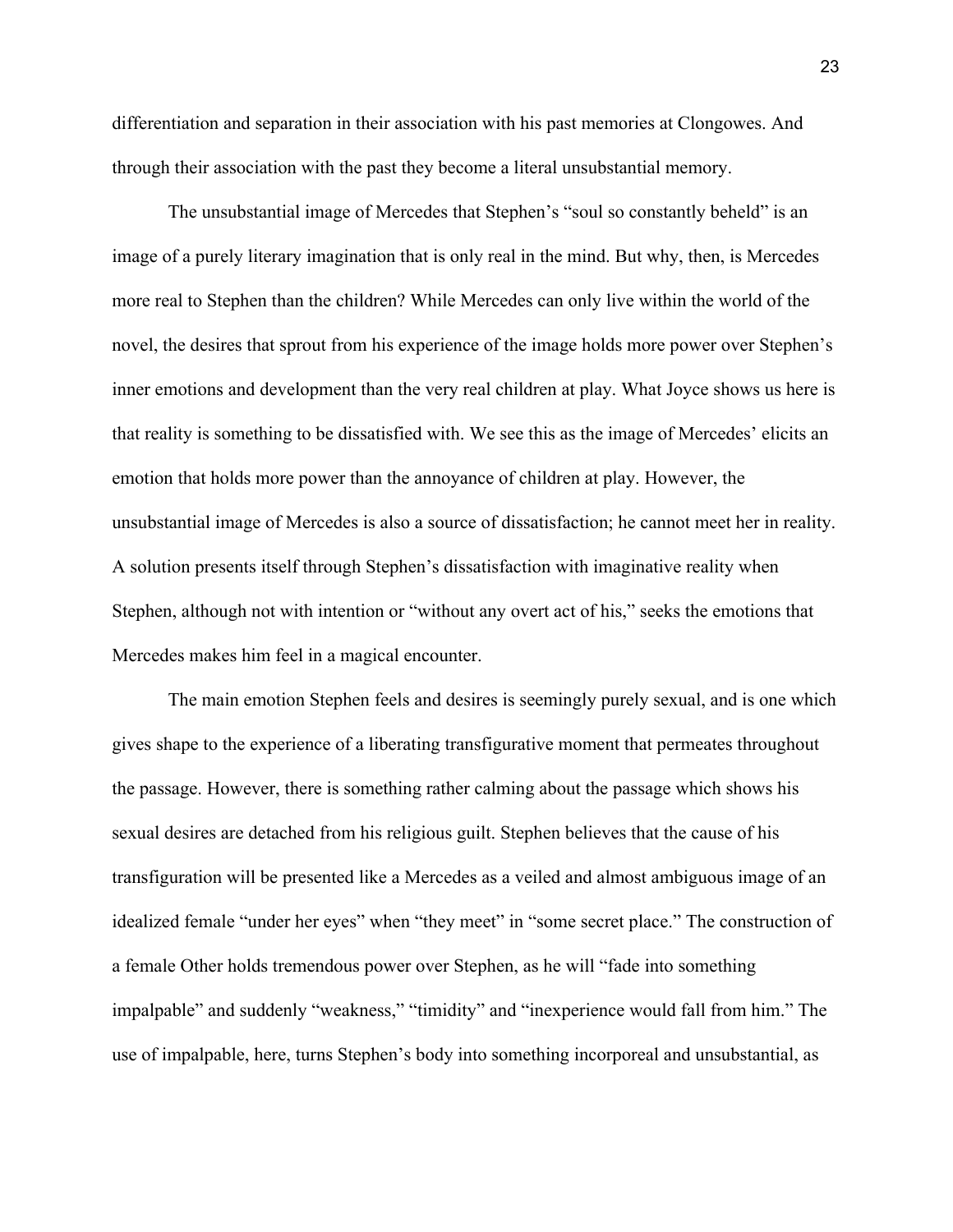his own being, his soul, aligns with figures like Mercedes. Seward shows Stephen's crafting of Mercedes as the "unsubstantial image" is constantly coupled with the image of a rose garden. Stephen says "only at times, in the pauses of his desire, when the luxury that was wasting him gave room to a softer languor, the image of Mercedes traversed the background of his memory. He saw again the small white house and the garden of rosebushes on the road that led to the mountains."<sup>66</sup>

Closer inspection at the moment of Stephen's first sexual encounter with a prostitute reveals that it is not in fact the magical moment that Stephen thought it would be. It is a moment that is shrouded in shame. Stephen is out walking the streets when the image of Mercedes comes to his mind again and he is then reminded of the "holy encounter" in which he will be transfigured. What becomes of this moment is one that fills Stephen with a demonic prowl of the beast as he becomes quite literally a demon:

His blood was in revolt…he wanted to sin with another of his kind, to force another being to sin with him and to exult with her in sin. He felt some dark presence moving irresistibly upon him from the darkness, a presence subtle and murmurous as a flood filling him wholly with itself. It's murmur besieged his ears like the murmur of some multitude in sleep; its subtle streams penetrated his being. His hand clenched convulsively and his teeth set together as he suffered the agony of its penetration. He stretched out his arms in the street to hold fast the fail swooning form that eluded him and incited him: and the cry that he had strangled for so long in his throat issued from his lips…He was in another world: he had awakened from a slumber of centuries…His lips would not bend to kiss her. He wanted to be held firmly in her arms, to be caressed slowly, slowly, slowly. In her arms he felt that he had suddenly become strong and fearless and sure of himself. But his lips would not bend to kiss her.<sup>68</sup>

<sup>66</sup> [Joyce,](https://www.zotero.org/google-docs/?tIk9k2) 105[.](https://www.zotero.org/google-docs/?tIk9k2)

<sup>67</sup> [Joyce,](https://www.zotero.org/google-docs/?j8I7l0) 106.

<sup>68</sup> [Joyce,](https://www.zotero.org/google-docs/?akR512) 106.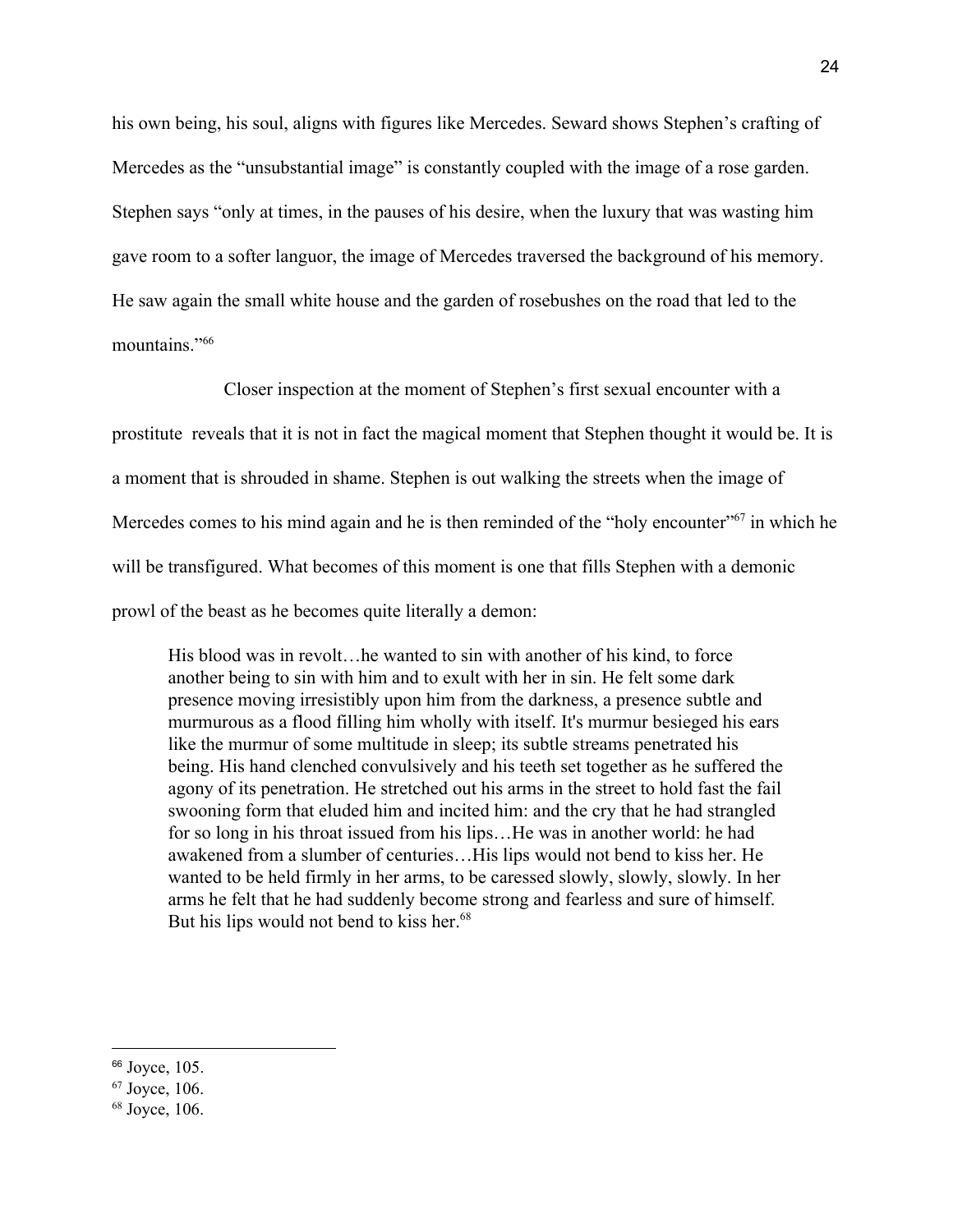While the scene and emotion seems to match what Stephen had earlier described in his moment of transfiguration where his soul would meet in reality the unsubstantial image through a sexual awakening, it turns into a somewhat dissatisfying moment. The scene is "dark," Stephen is in a moment where he is finally "under her eyes," although the exact details seem to reject that exact placement of Stephen in location to her eyes, and in "her arms" while he has this feeling that he has become "strong and fearless and sure of himself." However, it does not exactly match in a satisfactory way. One obvious reason why it does not exactly match is that there is a clear absence of silence similar to the noise of the children. Stephen hears "the murmur of some multitude in sleep" and he lets out a "cry" that is described "like a wail of despair from a hell of sufferers." The moment of transfiguration is one that is meant to be calm and peaceful, almost tranquil in its evocation of tenderness. It is nothing like the sound issuing forth from the multitude suffering in hell. Also there is an issue with the eyes. The eyes of the prostitute are described as "frank uplifted eyes." Within the holy encounter, the magical moment of transfiguration, Stephen is located "under her eyes," and yet in this moment his eyes are kept "closed." In a way their eyes never meet, indicating a reservation.

The main reason why this moment does not accord with Stephen's desire for a holy encounter has mainly to do with a form of reservation. Although he does feel himself becoming stronger in this instance, a moment where weakness and inexperience seems to fall from him, he is nevertheless still timid and full of shame. When the prostitute tells Stephen to "give me a kiss" he is unable to respond as "he would not bend to kiss her," and he can barely stand to look at her. The reason as to why Stephen does not bend to kiss her in this instance is deserving of unpacking as it suggests his reservation is driven in part by a moral dilemma rift with an Oedipal complex.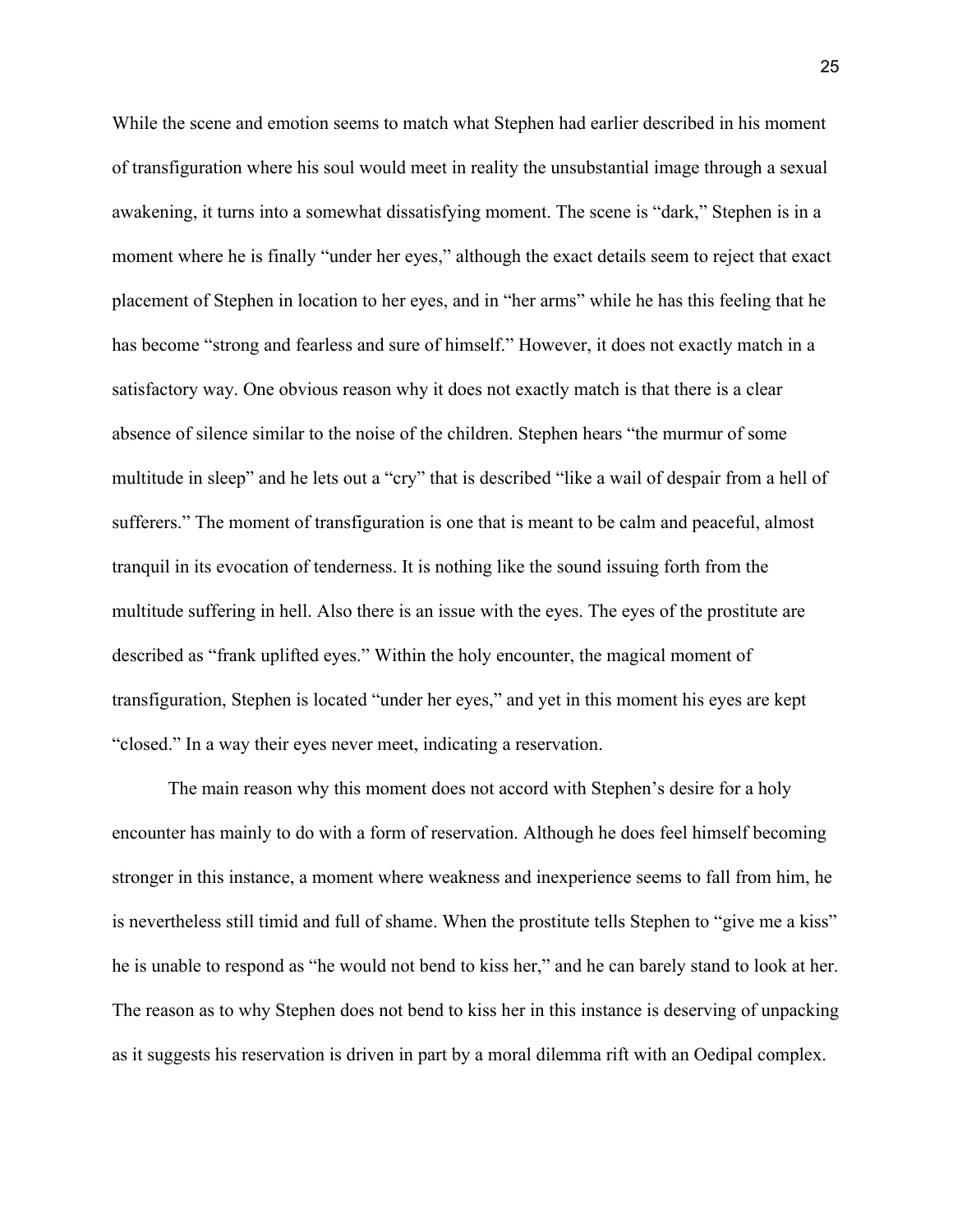Early on in the novel there is a moment when a group of boys are picking on Stephen and they ask him "do you kiss your mother before you go to bed."<sup>69</sup> Confused at what they mean by the question, Stephen responds first by saying that he does kiss his mother before going to bed, and then after they laugh at him he responds by saying that he does not. The confusion becomes a moral question: is it right to kiss his mother or wrong. This moral dilemma eventually becomes a semantic question; what does it even mean to kiss. Unable to answer these questions, and being embarrassed by his friends, Stephen is left in a state of uncertainty. That is why when the prostitute tries to kiss Stephen he is unable to look at her, he is still afraid, unsure of himself, and unable to make sense of the situation since it recalls the childhood memory of his mother giving him a kiss and the boys at school making fun of him.

Stephen's reservation towards kissing cannot be fully understood without a reference to how religion operates early on in the text. In the opening of the novel, the influence of a religious ethos over Stephen's childhood imagination is subtly the most pervasive element that gives shape to Stephen's early interactions with reality. It starts with a bedtime story told to Stephen by his father: "Once upon a time and a very good time it was there a moocow coming down along the road and this moocow that was coming down along the road met a nicens little boy named baby tuckoo."<sup>70</sup> While the story is being told to him, Stephen begins to differentiate between things. He first differentiates between the "moocow" and the "tuckoo," a type of father-son differentiation. Stephen then makes a differentiation in a song between "wild roses" and "green roses," saying that the song is his. Then the narrative continues to Stephen making sensory differentiations between touch and smell. Joyce writes,"when you wet the bed first it is warm

 $69$  [Joyce,](https://www.zotero.org/google-docs/?7yG8pt) 10.

 $70$  [Joyce,](https://www.zotero.org/google-docs/?whq5pH)  $3$ .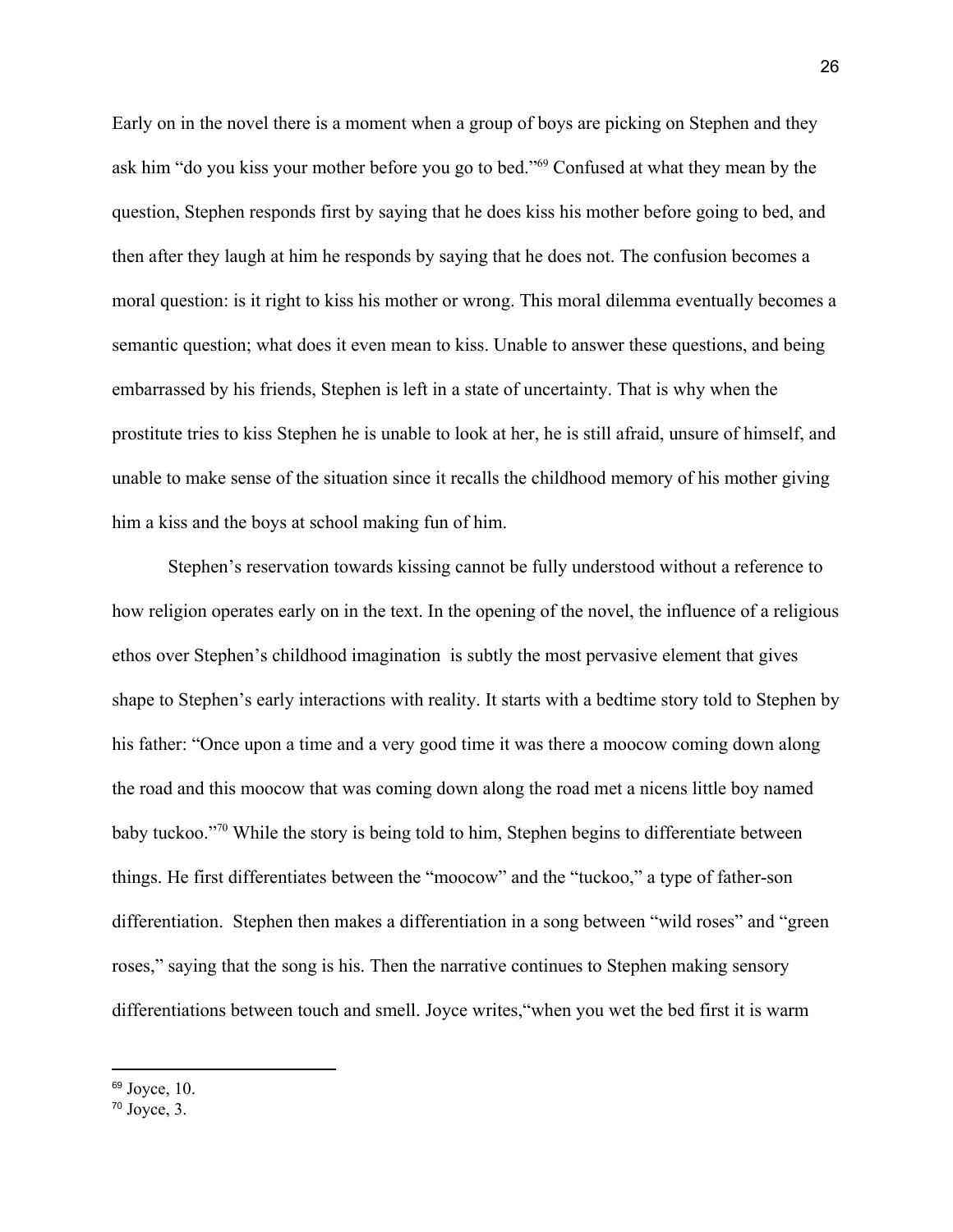then it gets cold. His mother put on the oilsheet. That had the queer smell. His mother had a nicer smell than his father."<sup>71</sup> Next there is the transition to differentiation between the nuclear family and the extended family; "Uncle Charles and Dante clapped. They were older than his father and mother but Uncle Charles was older than Dante."<sup>72</sup> The next level of differentiation goes outside of the extended family to encompass neighbors: "The Vances lived in number seven. They had a different father and mother. They were Eileen's father and mother. When they were grown up he was going to marry Eileen. He hid under the table."<sup>73</sup> After Stephen hides under the table Dante says to the Vances, "O, Stephen will apologise…if not, the eagles will come and pull out his eyes."<sup>74</sup> The act of differentiation throughout the first sequence of the novel in effect imitates the story of Genesis after the fall of Adam and Eve. As we all know, once Eve eats from the tree of knowledge she is able to differentiate between good and evil, but she also begins to feel shame in her nakedness and clothes herself. In a similar manner, when Stephen "wets the bed," the suggestion here of an unconscious sinful act, he immediately differentiates between a pleasant "warm" transitioning into "cold." One could then imagine, in Stephen's childhood, that he feels some form of shame and embarrassment when his mother must come and change the sheets to an "oilcloth" after he has wet the bed and it has gone cold, as indicated by the perception of the "queer smell," and the fact that Stephen now has to be literally covered, just as Adam and Eve do once they realize that they are naked. In another instance we are given the notion that the feeling of shame one gets when committing a sinful act can be resolved through confession. When Stephen finds out that when he grows up he will have to marry Eileen his embarrassment caused

 $71$  [Joyce,](https://www.zotero.org/google-docs/?2QrPmN) 3.

 $72$  [Joyce,](https://www.zotero.org/google-docs/?UIQE0m) 3.

 $73$  [Joyce,](https://www.zotero.org/google-docs/?47ZUP3) 4.

 $74$  [Joyce,](https://www.zotero.org/google-docs/?gxzTuP) 4.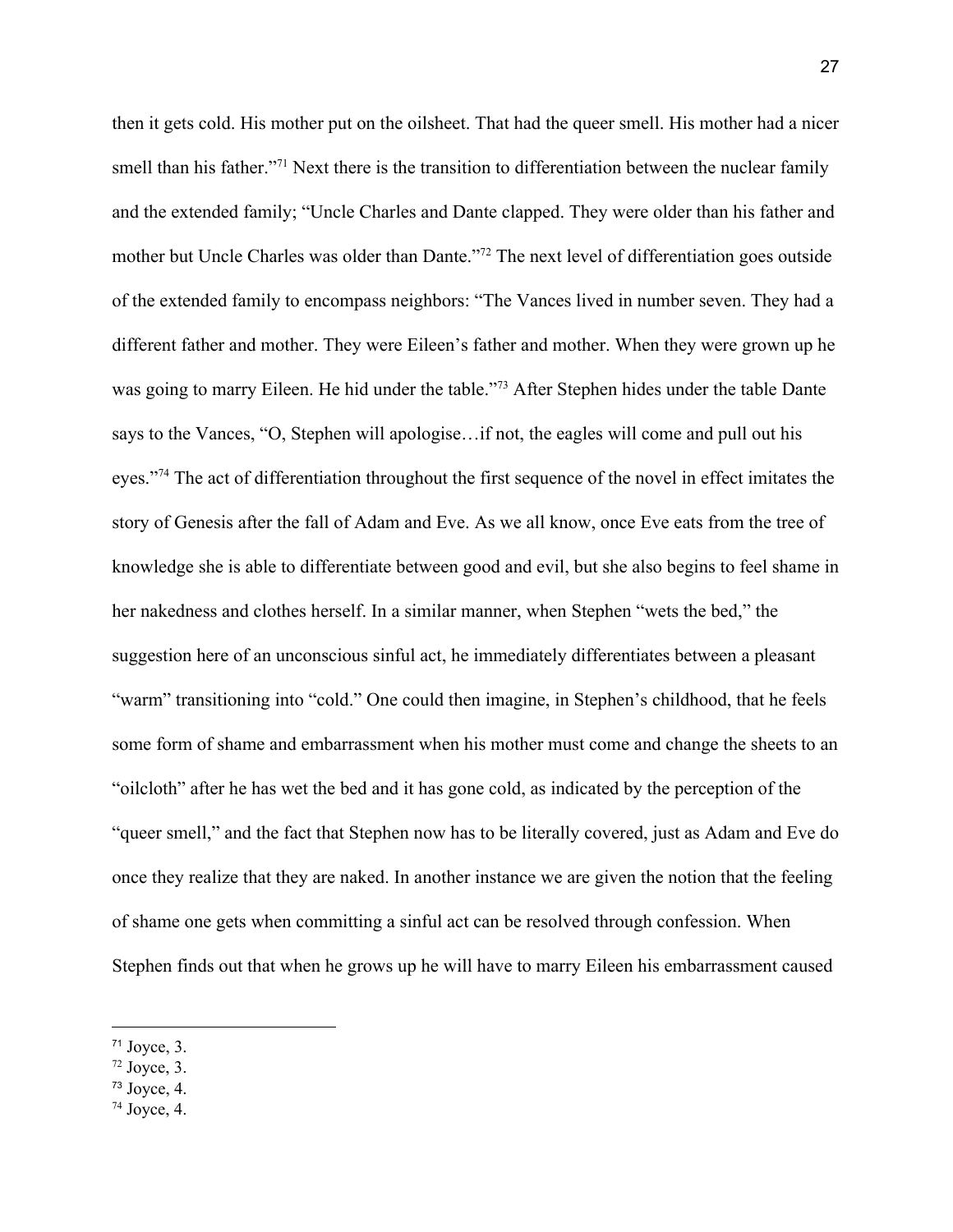him to hide under the table. In this moment, just as in the moment with the oilsheet, Stephen mimics the shameful act of concealing oneself once they possess a type of moral knowledge. The problem of religious morality presents itself here in the form of confession. If Stephen does not "apologies" the eagles will come and pull out his eyes, meaning that when one sins only by seeking God's forgiveness can they avoid punishment. From this we can see that Joyce mimics the didactic element of genesis in the earliest moments of Stephen's childhood. Shame and guilt in the earliest formative moments of Stephen's childhood indicates that religion controls his interaction with reality. Like the embarrassment he feels with Eileen causing him to hide under the table, and the reservation towards kissing.

The personification of the flower as it pertains to the realm of sexual desire and religion shows that Stephen is still stuck in an emotionally undeveloped state. The personification of the flower represents these two sides. As Seward claims, "the use of rose symbolism for both Mary and Mercedes to evoke analogous moods of elevated serenity makes apparent a parallel between Stephen's divine and earthly ideals."<sup>75</sup> Mary, being the white rose of innocence and purity, ends up coming to represent the divine ideals that Stephen struggles to conform to but also the type of "unsubstantial image" that provides him with a mode of salvation. Mercedes, on the other hand, comes to represent Stephen's earthly ideals, what Seward calls "the worship of things earthly"<sup>76</sup> meaning things and people of actual substance, which despite being a source of damnation, allows him to grow and develop without fear. This can be seen just before Stephen has his first sexual encounter with the prostitute where he imagines Mercedes and "and the garden of rosebushes on the road." As Seward puts it rather elegantly:

<sup>75</sup> [Seward,](https://www.zotero.org/google-docs/?cVcq55) "The Artist and the Rose," 183.

<sup>76</sup> [Seward,](https://www.zotero.org/google-docs/?EIavqu) 184.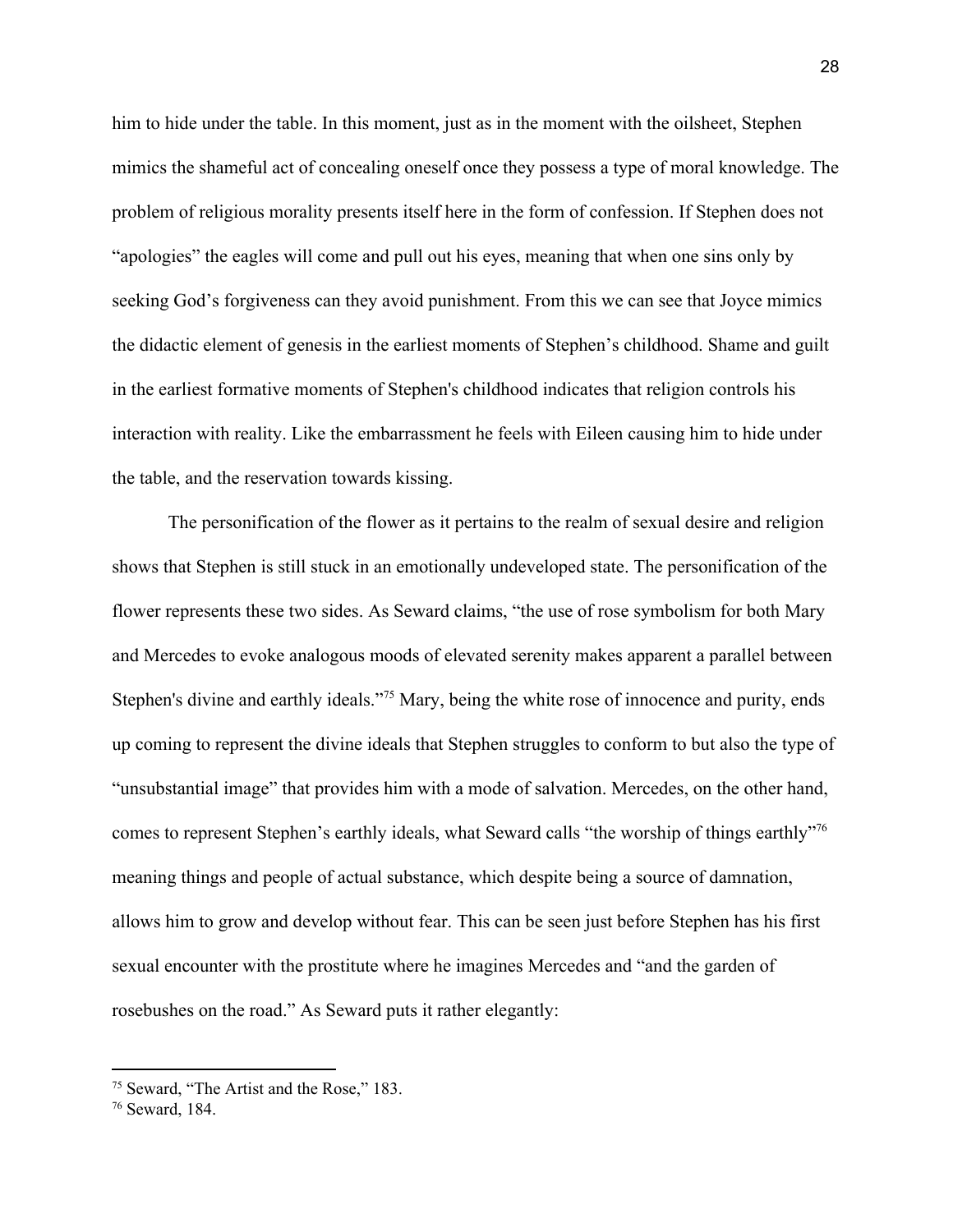Certainly the fantasy of Mercedes contains in embryo both religious and profane poles of Stephen's conflict, while his subsequent worship of the Virgin represents his first conscious choice between opposites. Since the choice is contrary to his nature, his repudiation of the Virgin in favour of a secular ideal is almost inevitable. Significantly, his reversal, the climax of the book, again reminds us of Mercedes and this time culminates in a gigantic red rose.<sup>77</sup>

The struggle between the two, the erotic and religious, ends up becoming embodied by an overarching sense of expansion and growth. As the body flowers so does the soul, albeit in a negative way. Mercedes contains both Stephen's erotic sexual fantasies and the religious components of the Virgin Mary as a harbor for sinners. This idea holds particular bearing in T.S. Eliot's famous essay on Baudelaire when he writes that "damnation itself is an immediate form of salvation<sup>"/8</sup> since it saves us from "the ennui of modern life, because it at last gives some significance to living."<sup>79</sup> This is not to say that damnation is itself a form of salvation for the soul, whereby after death one is granted admission into heaven, or that the ability to save oneself from the "ennui" of the quotidian is what gives life a source of meaning outside of the prescribed ethics of religion. What this means, when we view it from Stephen's angle, is that damnation, the choice of earthly ideals over divine, is a transcendence that allows the glorification of the body, its growth, to lead to the spiritual growth of the individual, which becomes a choice of Mercedes over the Virgin Mary.

<sup>77</sup> [Seward,](https://www.zotero.org/google-docs/?a5GVkW) 184.

<sup>78</sup>T.S. [Eliot,](https://www.zotero.org/google-docs/?kzFUZX) *Selected Essays, [1917–1932](https://www.zotero.org/google-docs/?kzFUZX)*, Revised edition [\(Houghton](https://www.zotero.org/google-docs/?kzFUZX) Mifflin Harcourt, 2014), 343. <sup>79</sup>[Eliot,](https://www.zotero.org/google-docs/?HDY4ET) 343.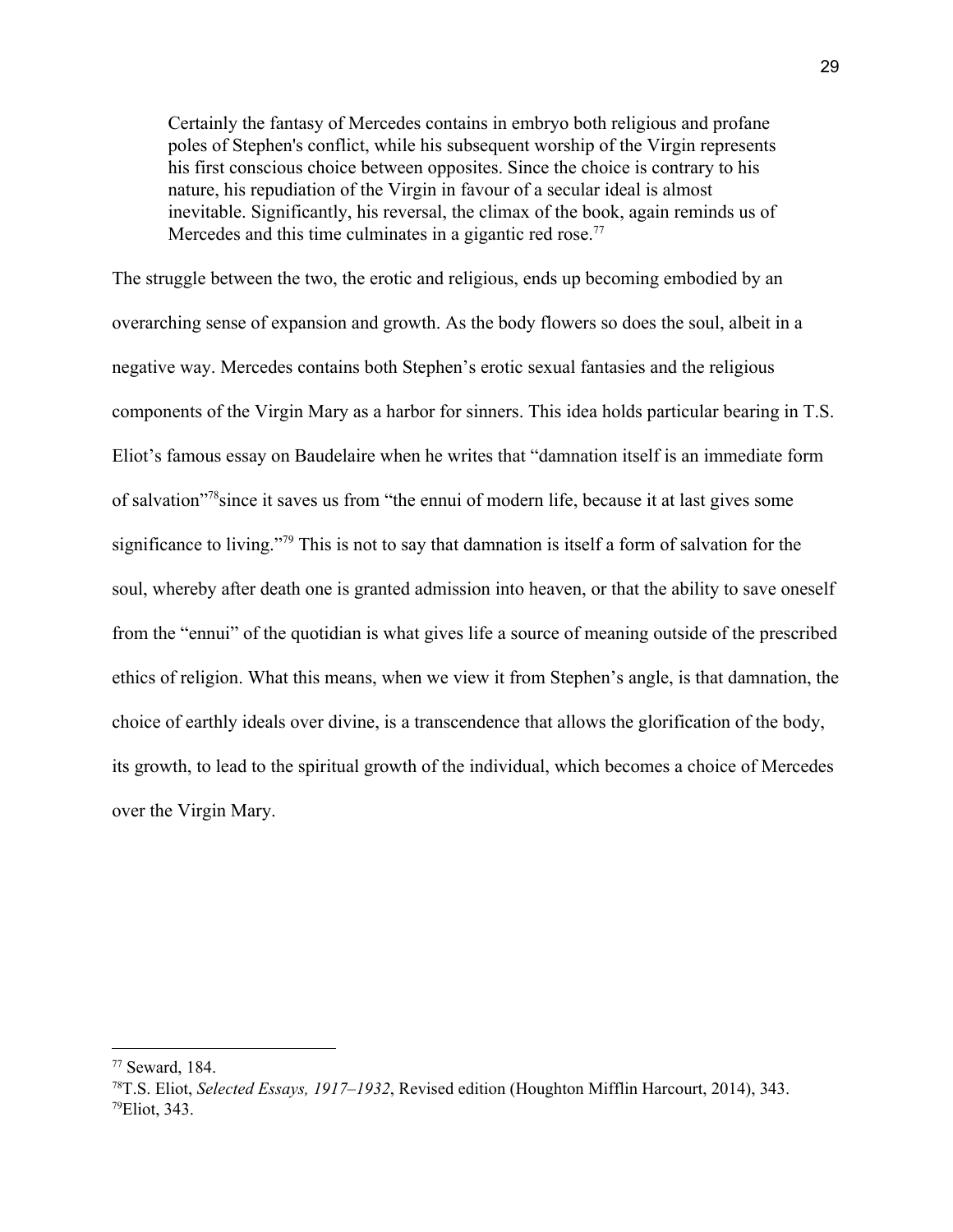#### **Chapter 3: The Flower as the Artist's Symbol**

If the flower is withering in the realm of religion, what then causes it to open up? Again, the use of floral personification allows us to see that Stephen is able to develop once he chooses art, and the life of the artist. What stands out throughout Joyce's imitation of the story of Genesis in Stephen's childhood is the image of a green rose. While the image is stylistically one of differentiation, meaning he differentiates between wild roses and green roses, it is one that holds particular bearing on floral imagery in the novel due to its appearance on the first page. In it, Stephen recalls a song with the lines, *O, the wild rose blossoms/On the little green place*."<sup>80</sup> It is clear that the green rose is a personification of Ireland, while the wild rose blossoms are seemingly Stephen himself. This is an important aspect to note according to Seward since "the green rose...hints of Stephen's artistic inclinations."<sup>81</sup> We can see how Stephen's artistic inclinations are presented. As Seward says, "by altering the wording he is exercising incipient creativity, and by positing a green rose he is creating in imagination that which does not exist elsewhere."<sup>82</sup> The green rose symbolically foreshadows Stephen's proclamation at the end of the novel where he will "forge in the smithy of my soul the uncreated conscience of my race."<sup>83</sup>

Joyce again returns to the literary tradition of floral personification as a basis for Stephen's flower to open up. The eighteenth century, for Seaton, placed emphasis back to a social basis, which was characterized generally by "the age of Enlightenment" and "the age of sentiment" where "botanical science" and "fables" were used for "teaching moral lessons to

<sup>80</sup> [Joyce,](https://www.zotero.org/google-docs/?iNglZL) *A [Portrait](https://www.zotero.org/google-docs/?iNglZL) of the Artist as a Young Man*, [3.](https://www.zotero.org/google-docs/?iNglZL)

<sup>&</sup>lt;sup>81</sup> [Seward,](https://www.zotero.org/google-docs/?dDFkbu) "The Artist and the Rose," 181.

<sup>82</sup> [Seward,](https://www.zotero.org/google-docs/?gUOZvE) 181.

<sup>83</sup> [Joyce,](https://www.zotero.org/google-docs/?nrvsyP) *A [Portrait](https://www.zotero.org/google-docs/?nrvsyP) of the Artist as a Young Man*, [276.](https://www.zotero.org/google-docs/?nrvsyP)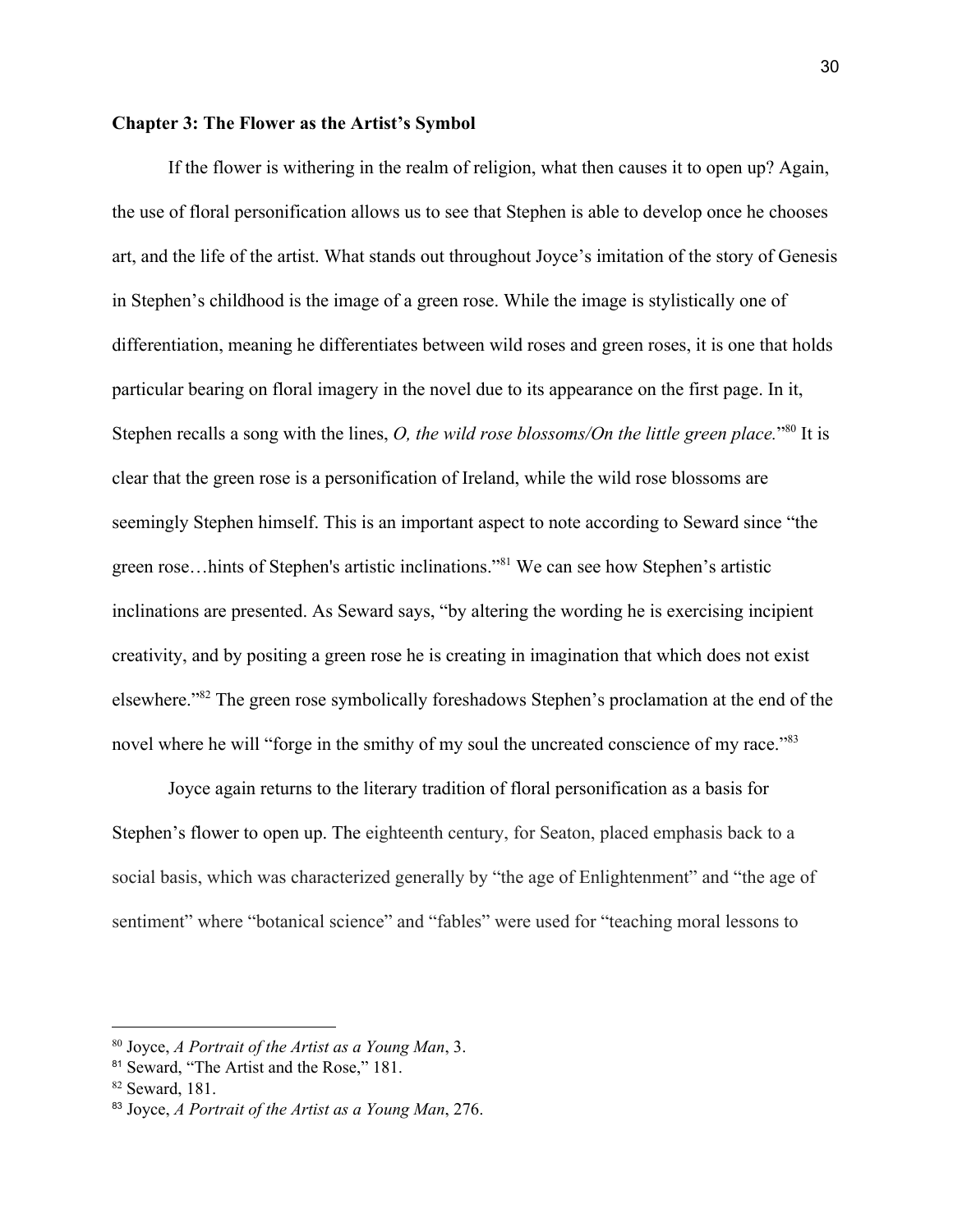children."<sup>84</sup> Pointing to John Langhorne's *The Fables of Flora* and John Wynne's *Fables of Flowers for the Female Sex,* Seaton claims that "in such fables as these, the flowers represent persons in society, and the lessons they teach are meant to socialize their reader."<sup>85</sup> While the scholarly consensus of Joyce as a thoroughly anti-didactic writer is one that I hold to be true, the degree to which Stephen can be considered to be socialized into society is a concern that the reader bears witness to while Stephen develops.

While Seaton's distinction between biological and social differences in floral personification represents one paradigm of understanding, the *Bildungsroman* tradition, first presented in the eighteenth and brought to full form in the Victorian era of the nineteenth century, hold particular bearing on how we understand flowers, and plants more broadly, as a way of grappling with pedagogical notions of aesthetic and moral education. While Seaton is correct in saying that fables were used to teach children morals and "socialize their reader" in a slightly didactic way, she misses out on the philosophical tradition that greatly informs why flowers were personified. In doing so, she does not provide an entirely accurate caricature of the use of floral personification during the time and thus does not fully develop a key social component, if we are to use her word. M.H. Abrahms writes in *Natural Supernaturalism: Tradition and Revolution in Romantic Literature* that Hegel's "metaphysical system" is one that is "biological" like "the growth of a living organism."<sup>86</sup> Abrahms further writes that, "'the idea' Hegel says, is like a flower, 'a unity of leaves, of form, of color, of smell, something living and

<sup>84</sup> Seaton, "Towards a Historical Semiotics of Literary Flower [Personification,"](https://www.zotero.org/google-docs/?RLunqB) 683. <sup>85</sup> [Seaton,](https://www.zotero.org/google-docs/?ko0lGl) 692.

<sup>86</sup> M. H. [Abrams,](https://www.zotero.org/google-docs/?YdLLSi) *Natural [Supernaturalism:](https://www.zotero.org/google-docs/?YdLLSi) Tradition and Revolution in Romantic Literature*, The [Norton](https://www.zotero.org/google-docs/?YdLLSi) Library (New York: [Norton,](https://www.zotero.org/google-docs/?YdLLSi) 1973), 175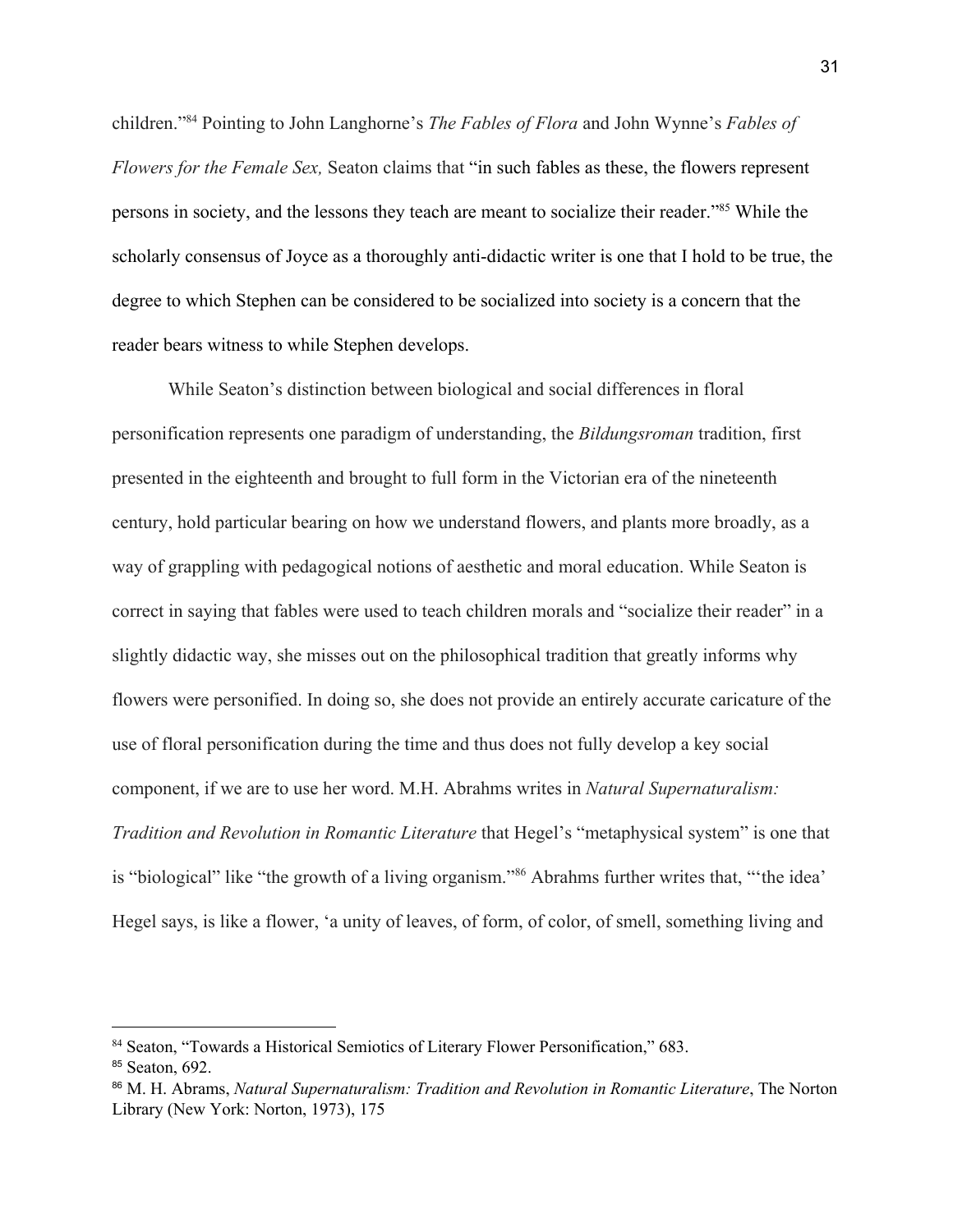growing."<sup>87</sup> The notion that an idea could be like a flower fits into the writing of Wilhelm von Humboldt when comparing the growth of flowers to that of man. In *The Limits of State Action* Humboldt writes:

In the vegetable world, the simple and less graceful form seems to prefigure the more perfect bloom and symmetry of the flower which it precedes, and into which it gradually expands.[…] The flower fades and dies, and the germ of the fruit reproduces the stem[…] to ascend slowly through the same stages of development as before. But when, in man, the blossom fades away, it is only to give place to another still more beautiful; and the charm of the most beautiful is only hidden from our view in the endlessly receding vistas of an inscrutable eternity.<sup>88</sup>

For Humboldt each stage of man's developmental process is marked by stages similar to flowers. A flower begins as a seed, sprouts into a seedling, blooms, and slowly fades away until it dies. Yet when the flower dies it recreates another flower which goes through the same formative stages. In man the death of one stage marks the birth of a new one. The new flower, under the right conditions, "give[s] place to another still more beautiful" until it is concealed "from our view in the endlessly receding vistas of an inscrutable eternity." In a similar fashion Walter Benjamin notes the importance of education while describing Kafka's parables when he says "the word 'unfolding' [*Entfalten]* has a double meaning. A bud unfolds into a blossom, but the boat which one teaches children to make by folding paper unfolds into a flat sheet of paper."<sup>89</sup> The temporal aspect of how a flower unfolds compared to how a piece of paper unfolds is a small but essential element. When one unfolds a piece of paper it is a temporally bounded event; one moment of unfolding transitions into another distinct fold. When it comes to a flower unfolding into a blossom we are no longer in a temporally bounded event but rather in a process.

<sup>87</sup> [Abrams,](https://www.zotero.org/google-docs/?qO23Bp) 175–76.

<sup>88</sup> Wilhelm Von [Humboldt,](https://www.zotero.org/google-docs/?XxwnfY) *The Sphere and Duties of [Government](https://www.zotero.org/google-docs/?XxwnfY)* [\(Martino](https://www.zotero.org/google-docs/?XxwnfY) Fine Books, 2014), 14. <sup>89</sup> *Walter Benjamin: Selected Writings, Volume 2: [1927-1934](https://www.zotero.org/google-docs/?R2G1W0)*, First Edition edition [\(Cambridge,](https://www.zotero.org/google-docs/?R2G1W0) Mass: Belknap Press of Harvard [University](https://www.zotero.org/google-docs/?R2G1W0) Press, 1999), 802.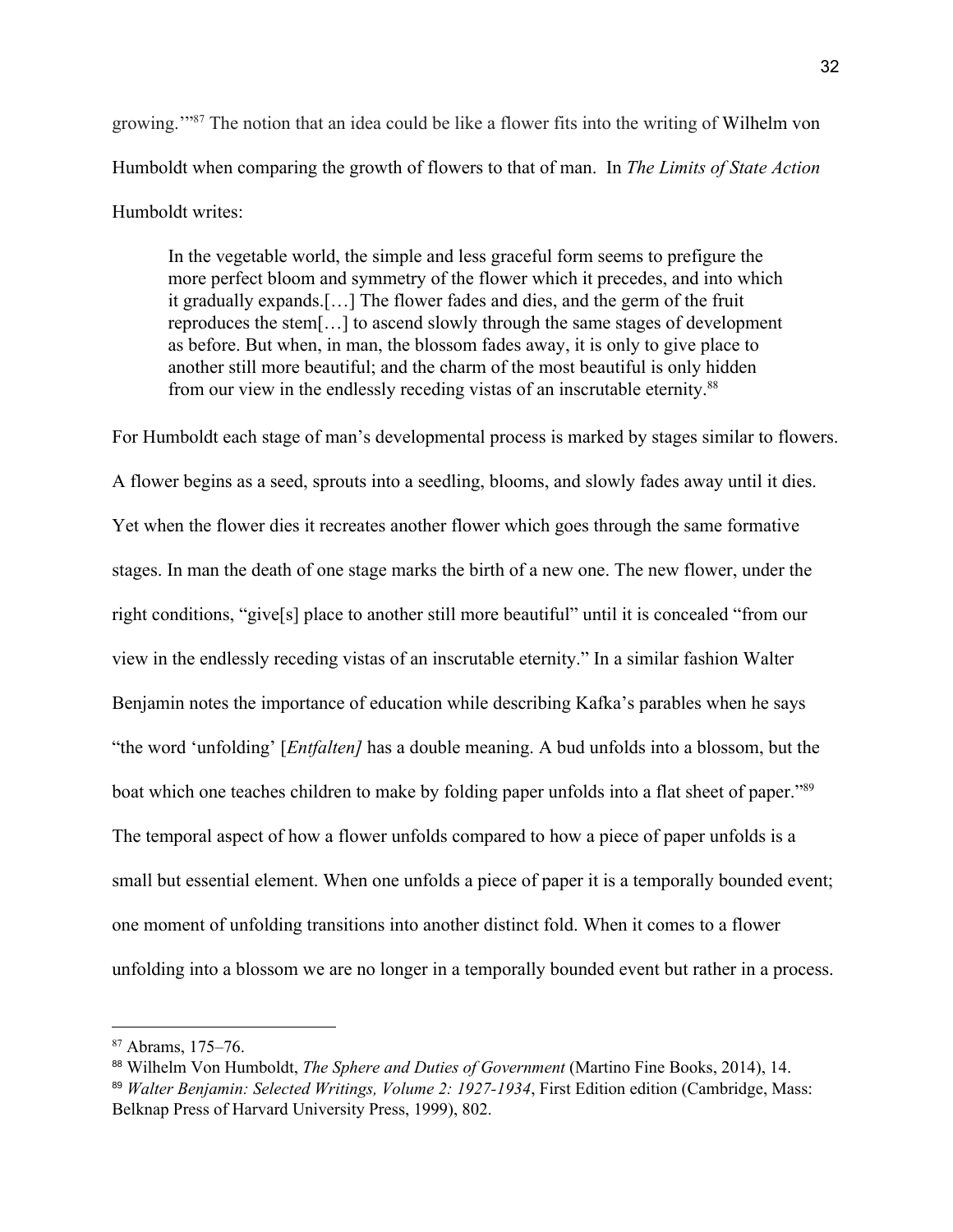The moment when Stephen's perception of the world changes to "an opening flower" is described in similar terms as the flower "spread in endless succession to itself, breaking in full crimson and unfolding and fading to palest rose."<sup>90</sup>

The German word *Bildung* describes the type of education necessary for an individual to blossom fully, like a flower, into a functioning adult. One aspect of *Bildung* that has already been discussed is that of biology which provides us with the terms unfolding, development, growth, and formation that focuses on education as a process. While the term translates to education or self-cultivation, it is important to keep in mind the etymology; it contains the word *Bild,* which can mean an image, creation, or shape. Like the Greek *poiesis* which gives rise to the English word for poetry and means to make or create, the cultivation of man is one that can be shaped and created into a particular form similar to a work of art, or a piece of poetry. The image of a flower provides us with an image, or *Bild,* that allows us to chart Stephen's own emotional development.

The end goal of *Bildung* is tied closely with notions of freedom, as Wilhelm von Humboldt expresses when he says:

the true end of Man, or that which is prescribed by the eternal and immutable dictates of reason, and not suggested by vague and transient desires, is the highest and most harmonious development of his powers to a complete and consistent whole. Freedom is the first and indispensable condition which the possibility of such a development presupposes; but there is besides another essential–intimately connected with freedom, it is true–a variety of situations. Even the most free and self-reliant of men is hindered in his development, when set in a monotonous situation.<sup>91</sup>

<sup>90</sup> [Joyce,](https://www.zotero.org/google-docs/?1IGOAB) *A [Portrait](https://www.zotero.org/google-docs/?1IGOAB) of the Artist as a Young Man*, [187.](https://www.zotero.org/google-docs/?1IGOAB)

<sup>91</sup> [Humboldt,](https://www.zotero.org/google-docs/?CPGwRc) *The Sphere and Duties of [Government](https://www.zotero.org/google-docs/?CPGwRc)*, [11.](https://www.zotero.org/google-docs/?CPGwRc)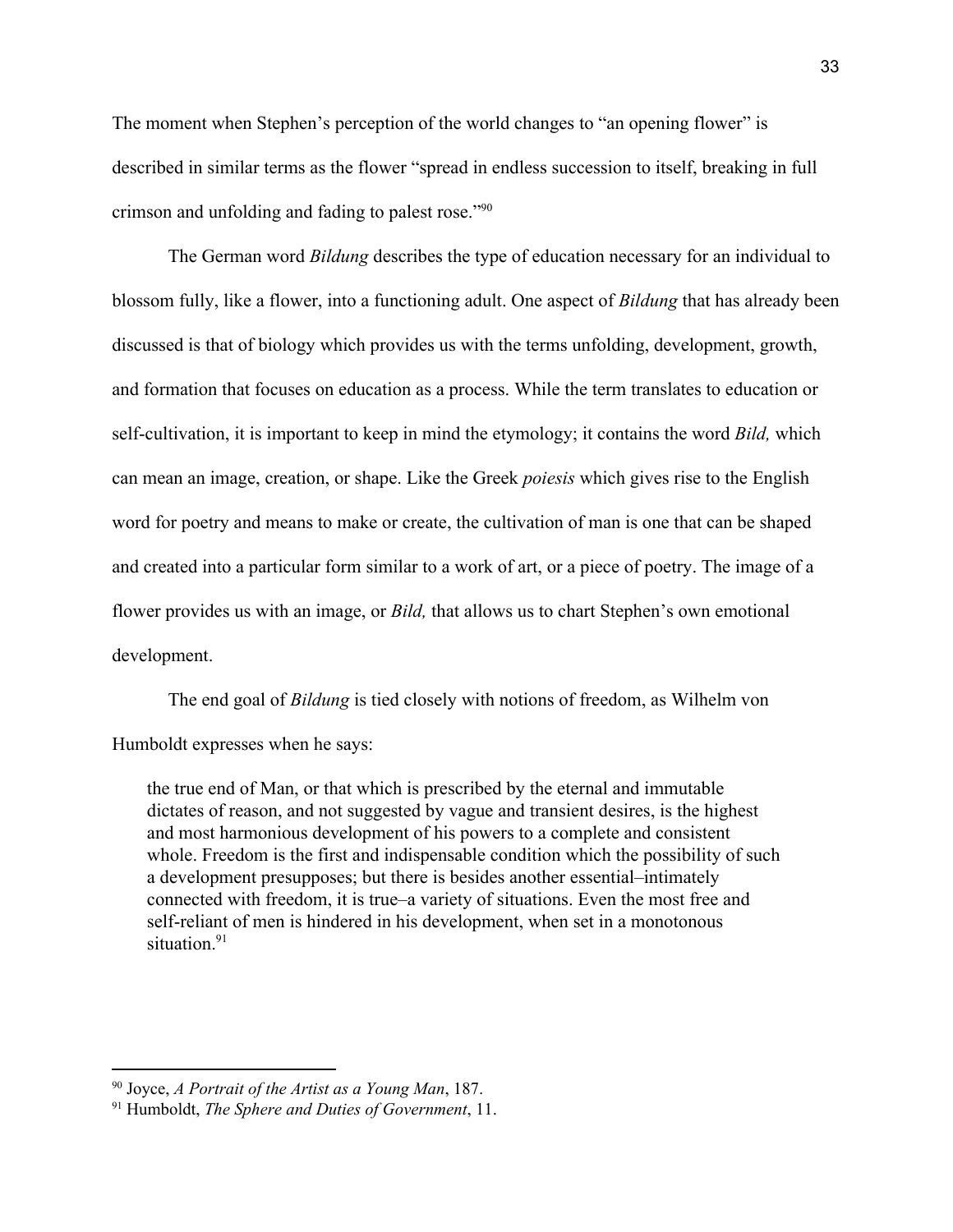In order to have proper *Bildung* there needs to be "harmonious development" in order for a person to develop into "a complete and consistent whole." For this to be the case, Humboldt claims, freedom and a non-monotonous condition is required. Returning to Joyce's *A Portrait of the Artist,* with Seaton's distinction between biological and social uses of flower personification and the tradition of *Bildungsroman* informed by Humboldt and Benjamin in mind, we can see that Joyce is participating within this tradition with how he crafts Stephen's aesthetic theory.

Joyce's aesthetic theory is heavily informed by Aquinas when it comes to both his fiction and non-fiction writing. From March of 1903 to November of 1904 Joyce first began a serious contemplation of his aesthetic philosophy in his Pola Notebook. In it he pulls two quotes from Aquinas' *Contra Gentiles* which focus on the nature of goodness, beauty, and truth in relation with each other. The two quotes are: "*Bonum est in quod tendit appetitus"*and "*Pulchra sunt quae visa placent.*"<sup>92</sup> In the same order, Joyce translates it as "the good is that towards the possession of which an appetite tends," and "those things are beautiful the apprehension of which please."<sup>93</sup> This formulation finds its way into Joyce's *Stephen Hero* when he writes "Aquinas has defined the good as that towards the possession of which an appetite tended, the desirable. But the true and the beautiful were desirable, were the highest, most persistente orders of the desirable, truth being desired by the intellectual appetite which was appeased by the most satisfying relations of the intelligible, beauty being desired by the esthetic appetite which was

<sup>92</sup>James [Joyce,](https://www.zotero.org/google-docs/?DiHi4G) *The Critical [Writings](https://www.zotero.org/google-docs/?DiHi4G) of James Joyce*, ed. [Ellsworth](https://www.zotero.org/google-docs/?DiHi4G) Mason and Richard Ellman, Sixth [Edition](https://www.zotero.org/google-docs/?DiHi4G) (New York: The Viking Press, 1972), 146.

<sup>93</sup> Joyce, *The Critical Writings of James Joyce*, 146–47.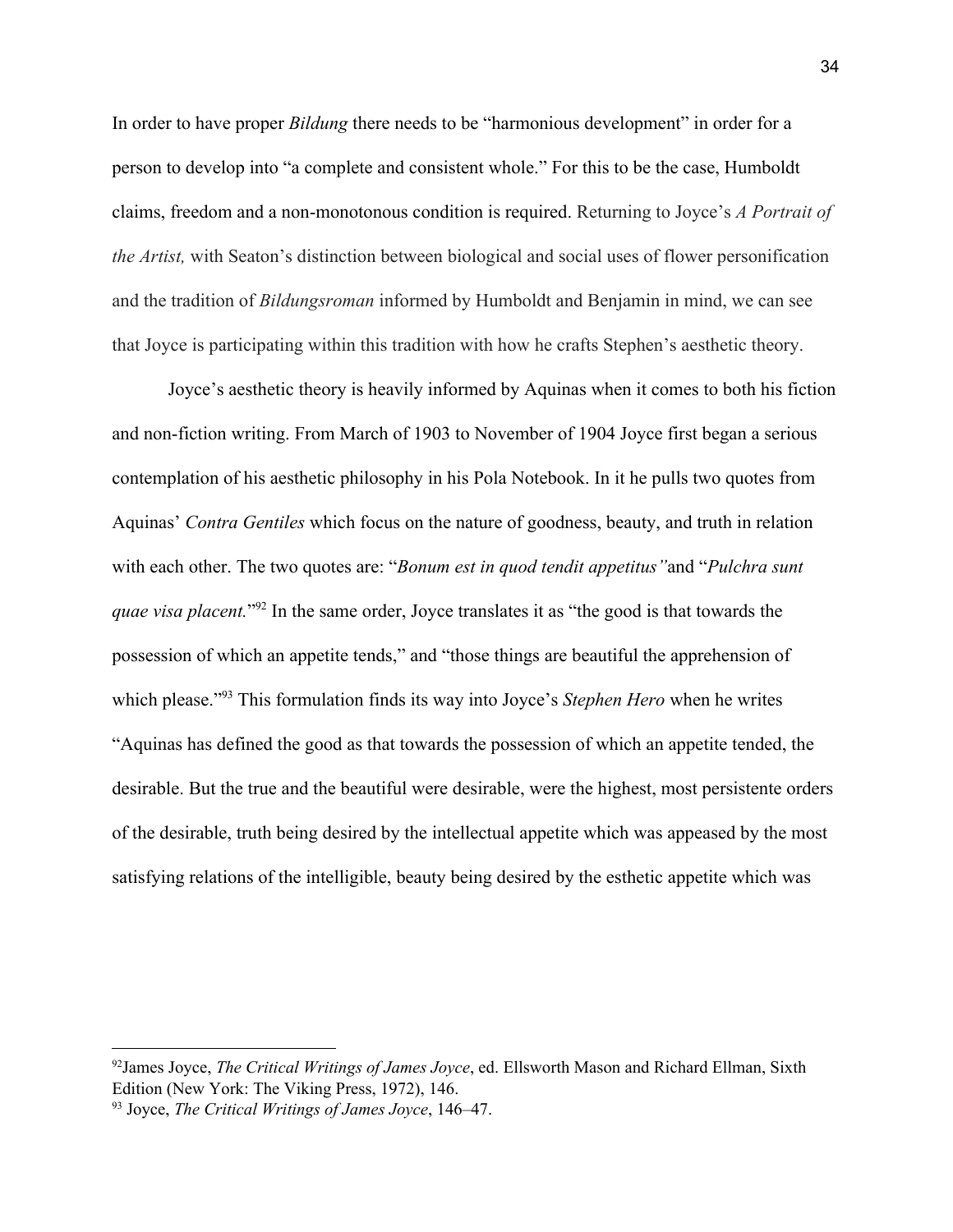appeased by the most satisfying relations of the sensible."<sup>94</sup> And, in *A Portrait of the Artist*, Stephen reiterates both phrases from exactly as they are written in his Pola notebook.<sup>95</sup>

What is extremely noteworthy about Joyce's and Stephen's usage of Aquinas here is the manipulation of how beauty is apprehended through a moral construct. For Aquinas the nature of goodness and beauty is one that is divorced from individual appetites. O'Rourke claims that Aquinas' overall perspective in discussing briefly beauty, truth, and goodness "had been the focus of profound speculation as early as Plato and developed into the highly sophisticated theory of the so-called 'transcendental' i.e., those characteristics pertaining to all things simply by virtue of the fundamental richness of their existence.<sup>"%</sup> We can look at the floral image in A *Portrait of the Artist* in Saldivar's understanding as a "transfigurative flash" that possesses a similar type of religious transcendence that Thomistic theory posits. This interests Aquinas since it allows an inquiry into "the pristine characteristics of divine being."<sup>97</sup> The transcendental quality of apprehending a beautiful object, which allows one to think of the divine, is something that Joyce uses when crafting Stephen's view of women. This can be seen when Joyce uses the same formula to reject the Thomistic transcendental doctrine of beauty by showing that,"intellectual appetite" and "esthetic appetite," as Stephen calls it, are desirable. This translates roughly into Stephen's subversion of the religious morality against having sex, allowing him to come to terms with his sexual impulses by freeing him from guilt and shame.

<sup>94</sup> James Joyce, *Stephen Hero*, 171.

<sup>95</sup> Joyce, *A Portrait of the Artist as a Young Man*, 201.

<sup>96</sup> Fran O'Rourke, "Joyce's Early [Aesthetic,"](https://www.zotero.org/google-docs/?gSywU0) *Journal of Modern [Literature](https://www.zotero.org/google-docs/?gSywU0)* 34, no. 2 (2011 [Winter](https://www.zotero.org/google-docs/?gSywU0) 2011): [100.](https://www.zotero.org/google-docs/?gSywU0)

<sup>97</sup> [O'Rourke,](https://www.zotero.org/google-docs/?jSuJMp) 100.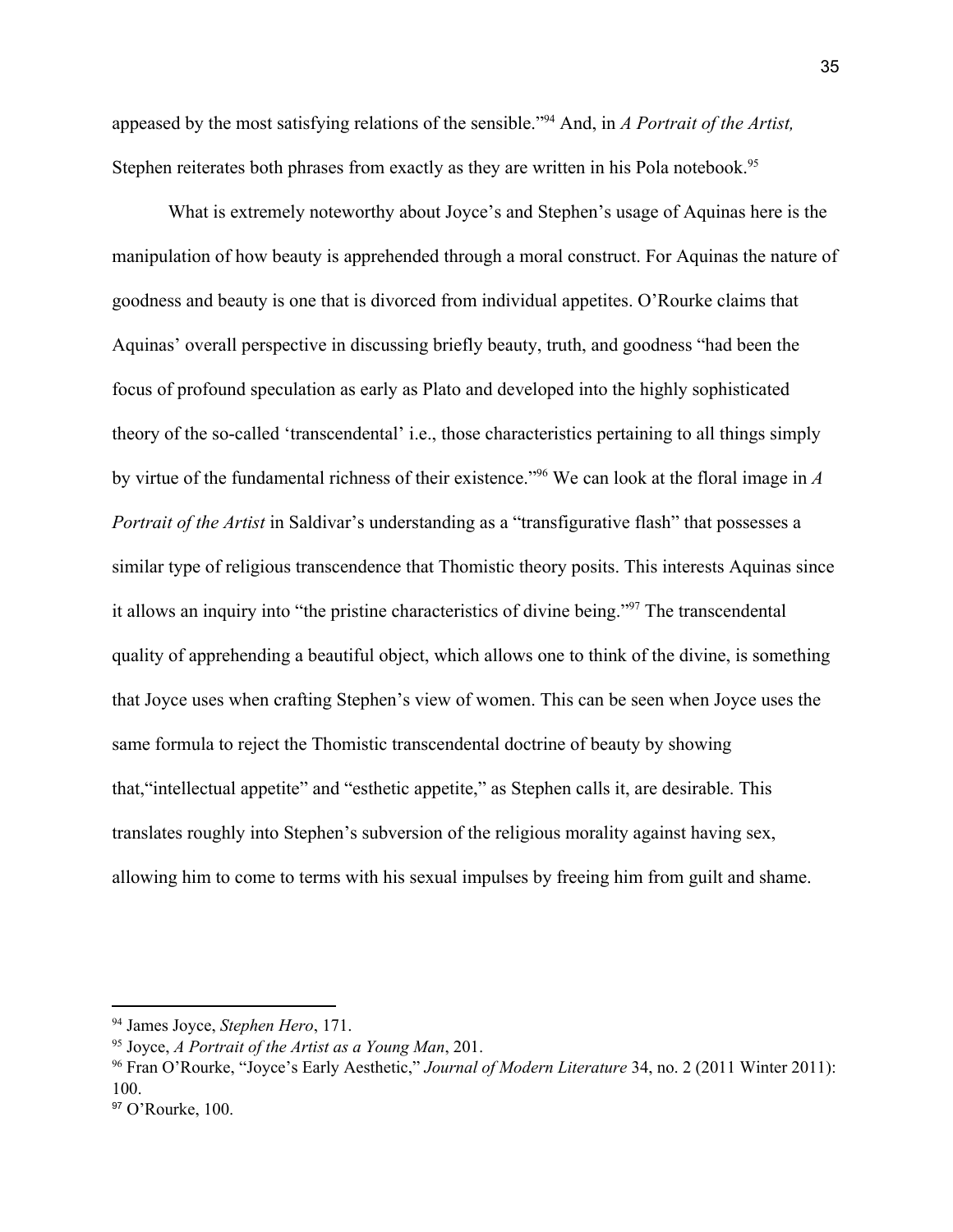Stephen's aesthetic theory, informed greatly by the *Bildungsroman* tradition of the Humboldtian model, holds a strong significance on how the flower is represented for Stephen when it is opening up. As Seward puts it, "Joyce, seeking symbolic expression for Stephen's secular aesthetics, continues to choose the transcendental of literary roses to emphasize the supreme importance to Stephen of his doctrine of earthly beauty in art."<sup>98</sup> After Stephen has chosen the vocation of the artist over that of the priesthood he is walking around Dublin where he finally encounters the Mercedes-esque "unsubstantial image." Stephen notices that "a girl stood before him in midstream, alone and still, gazing out to sea."<sup>99</sup> She makes him feel all the sexual desires he felt with Mercedes and the prostitute, as "his cheeks were aflame; his body was aglow; his limbs were trembling."<sup>100</sup> The girl is further described as "a wild angel" who "had appeared to him, the angel of moral youth and beauty, an envoy from the fair courts of life, to throw open before him in an instant of ecstasy the gates of all the ways of error and glory,"<sup>101</sup> which recalls Seward's view of Mercedes as an "inverted Virgin" that is a potent force for damnation. After this, similar to the calming balm that Mercedes and the Virgin Mary offer from his sexual desires, Stephen enters into a moment of quietude where "he felt above him the vast indifferent dome and the calm processes of the heavenly bodies; and the earth beneath him, the earth that had borne him, had taken him to her breast.,"<sup>102</sup> again a shift from the divine to earthly ideals. Finally, we are presented with Stephen's transformation from a withering flower to that of an opening flower:

<sup>98</sup> [Seward,](https://www.zotero.org/google-docs/?7wFUie) "The Artist and the Rose," 187.

<sup>99</sup> [Joyce,](https://www.zotero.org/google-docs/?wEYm2U) *A [Portrait](https://www.zotero.org/google-docs/?wEYm2U) of the Artist as a Young Man*, [185.](https://www.zotero.org/google-docs/?wEYm2U)

<sup>100</sup> [Joyce,](https://www.zotero.org/google-docs/?1t5mD0) 186.

 $101$  [Joyce,](https://www.zotero.org/google-docs/?Iik9Ya) 186.

<sup>102</sup> [Joyce,](https://www.zotero.org/google-docs/?1Ig2ln) 187.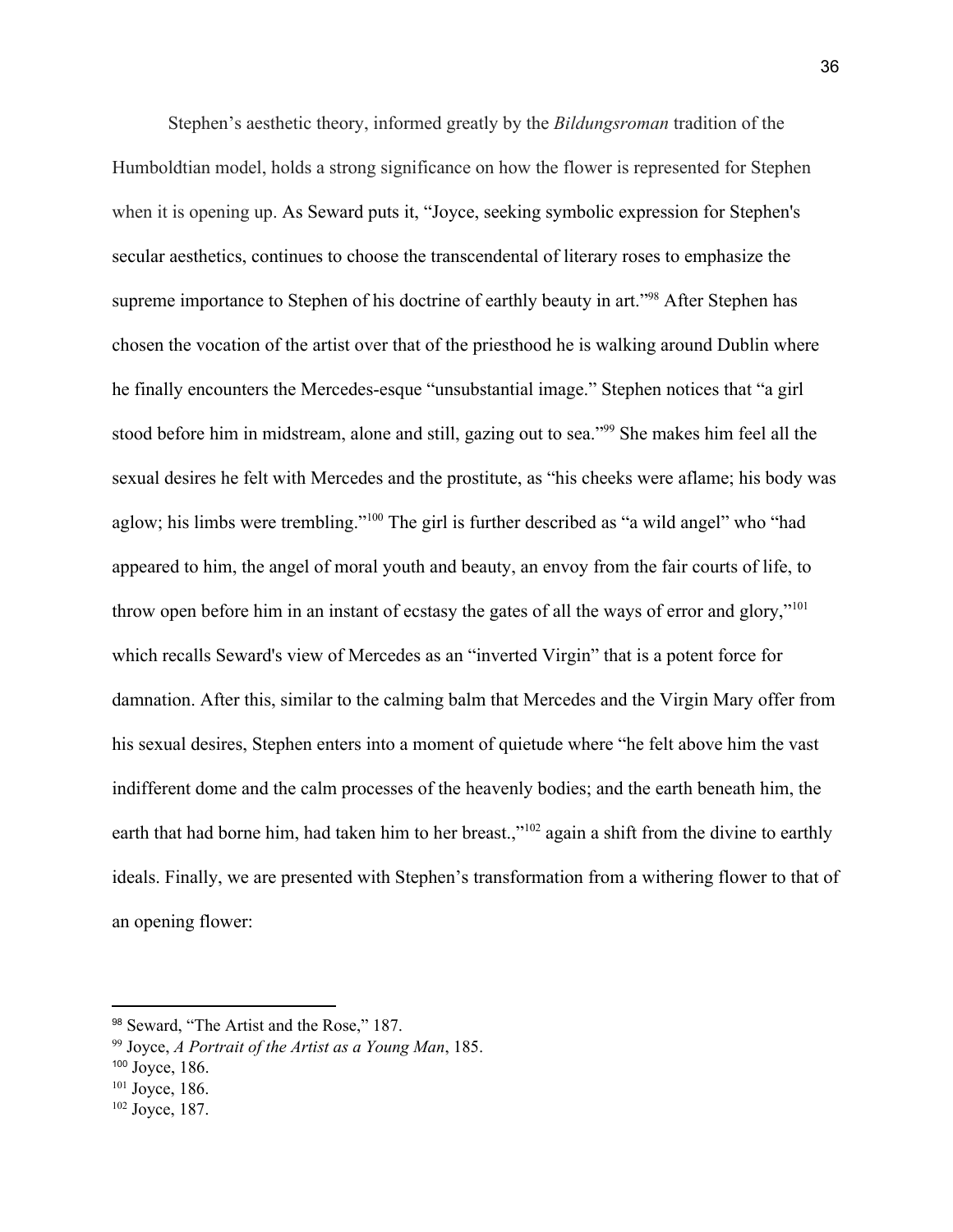His soul was swooning into some new world, fantastic, dim, uncertain as under a sea, traversed by cloudy shapes and beings. A world, a glimmer, or a flower? Glimmering and trembling, trembling and unfolding, a breaking light, an opening flower, it spread in endless succession to itself, breaking in full crimson and unfolding and fading to palest rose, leaf by leaf and wave of light by wave of light, flooding all the heavens with its soft flushes, every flush deeper than the other $103$ 

For Saldivar this moment represents the "perception of quidditas,"<sup> $104$ </sup> meaning the "whatness of a thing,"<sup>105</sup> in Stephen's aesthetic theory insofar the "ecstatic moment" represents the moment when "artistic creation takes place only after the empirical impulses of sexual arousal are transformed into an allegory of spiritual ecstasy."<sup>106</sup> Seward furthers this by saying "his conceptions of art and woman are, then, at this time inseparable. Both are aesthetic, sensual, and anti-Catholic, and both rest on the same infirm emotional foundation." $107$  It thus becomes clear that only in the moment of Stephen's "holy encounter" with the "unsubstantial image" is the moment that causes the flower to open up suddenly and calmly into a world of artistic creation. This is why at the moment when Stephen mediates on the phrase "a day of dappled seaborne clouds," he is able to leave behind the "sensible world" and enter into the "prism of language" $108$  the only prism where the flower opens.

<sup>103</sup> [Joyce,](https://www.zotero.org/google-docs/?DbzAFU) 187.

<sup>104</sup> Ramon [Saldivar,](https://www.zotero.org/google-docs/?0hxZr6) *Figural [Language](https://www.zotero.org/google-docs/?0hxZr6) in the Novel:* [\(Princeton:](https://www.zotero.org/google-docs/?0hxZr6) Princeton University Press, 1984), 193, [https://doi.org/10.1515/9781400856770.](https://www.zotero.org/google-docs/?0hxZr6)

<sup>105</sup> [Joyce,](https://www.zotero.org/google-docs/?Cod58Y) *A [Portrait](https://www.zotero.org/google-docs/?Cod58Y) of the Artist as a Young Man*, [231.](https://www.zotero.org/google-docs/?Cod58Y)

<sup>106</sup> [Saldivar,](https://www.zotero.org/google-docs/?ZjGGKb) *Figural [Language](https://www.zotero.org/google-docs/?ZjGGKb) in the Novel*, [193.](https://www.zotero.org/google-docs/?ZjGGKb)

<sup>&</sup>lt;sup>107</sup> [Seward,](https://www.zotero.org/google-docs/?sy23Yl) "The Artist and the Rose," 188.

<sup>108</sup> [Joyce,](https://www.zotero.org/google-docs/?neFNtt) *A [Portrait](https://www.zotero.org/google-docs/?neFNtt) of the Artist as a Young Man*, [180–81.](https://www.zotero.org/google-docs/?neFNtt)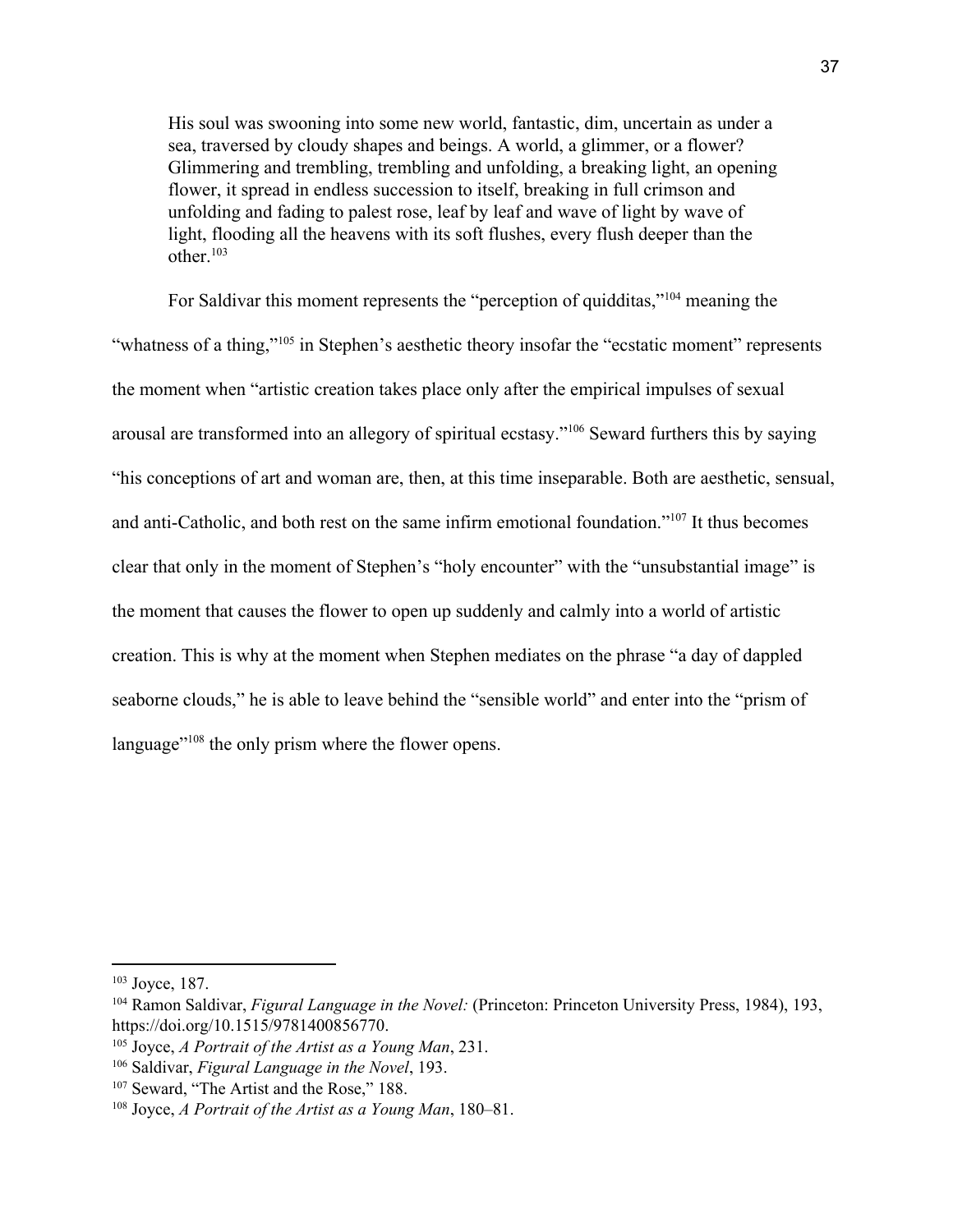#### **Conclusion:**

When we look at how Seaton traces the uses of floral personification throughout Western literature, it becomes apparent that Joyce is participating within this tradition throughout *A Portrait of the Artist*, but only till a certain point. For instance, the shift from the eighteenth century to the nineteenth century represented a return to a biological mode in which the basis was on "emotions" and the "desire to internalize flower 'feelings."<sup>109</sup> Seaton points to the famous "language of flowers" from the Victorian era that essentially listed a bunch of flowers in association with their representative emotions, or sentiment, and provided a litany of poems by romantic poets. The phenomena of floral dictionaries in turn gave shape to the standard definitions we now associate with flower emotions and has now become highly conventionalized. Two extremely popular books in this period were the book *Language of Flowers* by Kate Greenaway, published in 1884, and Frederic Shoberl's *Floral Poetry and the Language of Flowers*, each of which provides a glossary of flowers and a one word description of its corresponding meaning. For instance in Greenaway's book white lilies mean "purity" and "sweetness," while yellow lilies mean "falsehood" and "gaiety."<sup>110</sup> In Shoberl's book, however, one major difference stands out. Instead of giving a clear meaning, each flower is said to contain a "sentiment" informed by romantic poets.  $111$  The flower when given as a gift was like giving a piece of poetry to someone else since the flower itself contained a certain feeling or emotion.

<sup>109</sup> Seaton, "Towards a Historical Semiotics of Literary Flower [Personification,"](https://www.zotero.org/google-docs/?xajIVE) 683. <sup>110</sup> "The Project Gutenberg EBook of Language of Flowers, by Kate [Greenaway,"](https://www.zotero.org/google-docs/?fToKUo)

[http://www.gutenberg.org/files/31591/31591-h/31591-h.htm.](https://www.zotero.org/google-docs/?fToKUo)

<sup>111</sup> J. H. [S.,](https://www.zotero.org/google-docs/?7BFkJn) *Floral Poetry and the [Language](https://www.zotero.org/google-docs/?7BFkJn) of Flowers* [\(London,](https://www.zotero.org/google-docs/?7BFkJn) Marcus Ward & Co., 1877), 266, [http://archive.org/details/cu31924068941578.](https://www.zotero.org/google-docs/?7BFkJn)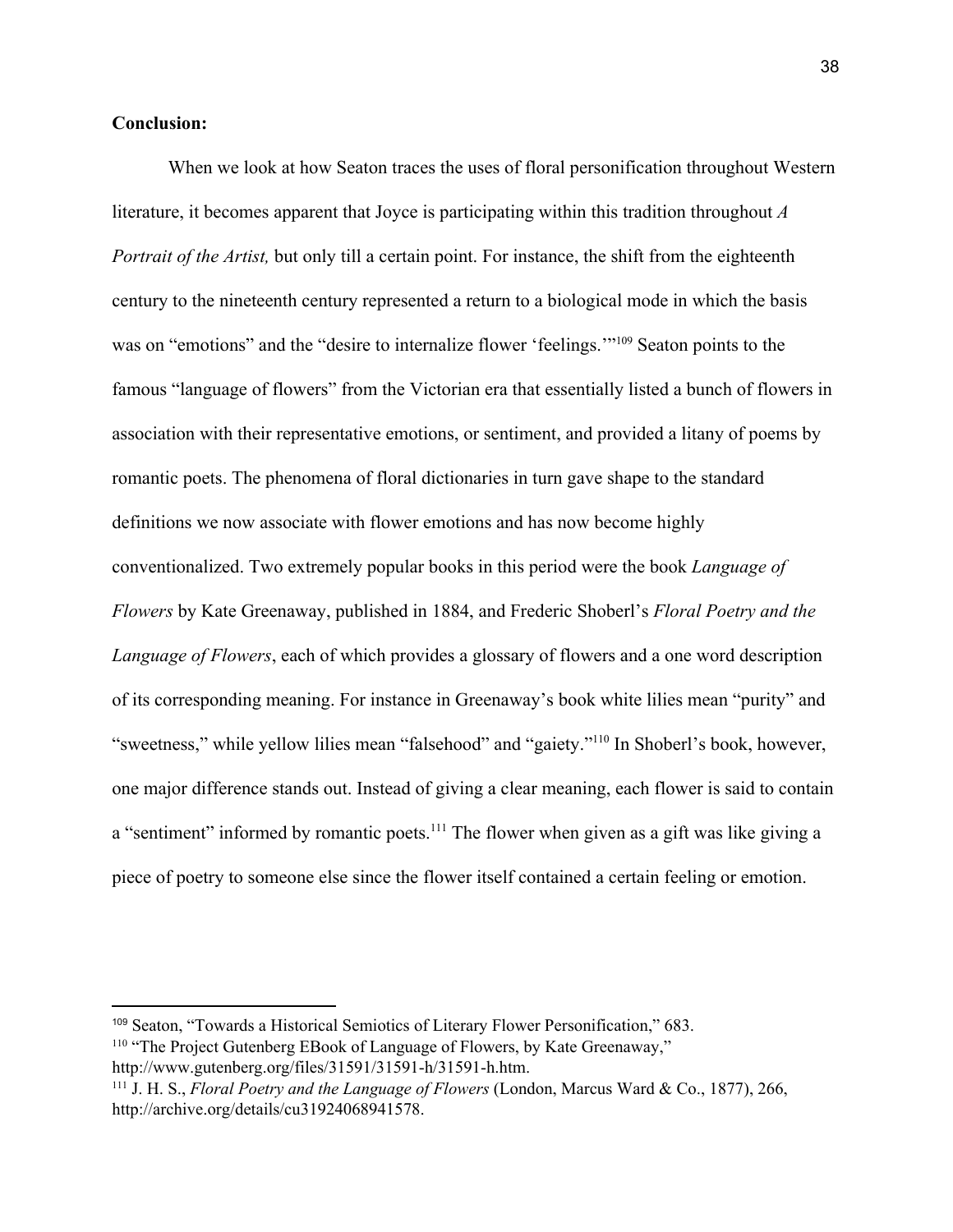Seaton says this idea that flowers could represent emotions "rests on the notion that flowers 'speak the language of love' across centuries and cultures."<sup>112</sup> Furthermore, flower personification during this period "were considered suitable to express the reader's most precious emotions, in an internalized way," by "trying to bring man back into the realm of sentiment nature, to fit mankind into the cosmos by showing how nature represents human emotions and situations."<sup>113</sup> Joyce's use of floral personification in *A Portrait of the Artist* does not use flowers the way the Victorians do, since the emotional focus is on Stephen's fluctuating internal state rather than the physical meaning of flowers themselves.

Seaton's analysis ends in the nineteenth century and she only speculates about flower personification in the twentieth century very briefly. Seaton claims that flower personification in the twentieth century is defined by a mode of "parody."<sup>114</sup> She points to the famous lines "a rose is a rose is a rose"<sup>115</sup> by Gertrude Stein that conveys a notion that "our Western culture is demythologizing again, stripping the flowers of their spiritualized universe,"<sup>116</sup> indicating that "flowers cannot and do not speak for us." $117$ We all know that Joyce continues the story of Stephen over into *Ulysses,* and continues to work through the themes he began in *A Portrait of the Artist.* A project seeking to look at how Joyce furthers the development of floral personification over into *Ulysses* as a modernist parody of the Victorian era's language of flowers has yet to be fully undertaken in context to the longer tradition going back to the classical era. Many have noted that Joyce uses the image of flowers as central to the plot of

- <sup>113</sup> [Seaton,](https://www.zotero.org/google-docs/?29QBWx) 697.
- <sup>114</sup> [Seaton,](https://www.zotero.org/google-docs/?pn26Z1) 697.
- <sup>115</sup> [Seaton,](https://www.zotero.org/google-docs/?aOzwRG) 697.
- <sup>116</sup> [Seaton,](https://www.zotero.org/google-docs/?ZVmPeB) 697.

<sup>112</sup> [Seaton,](https://www.zotero.org/google-docs/?K6Ate5) 696.

<sup>117</sup> [Seaton,](https://www.zotero.org/google-docs/?dF2H0d) 697.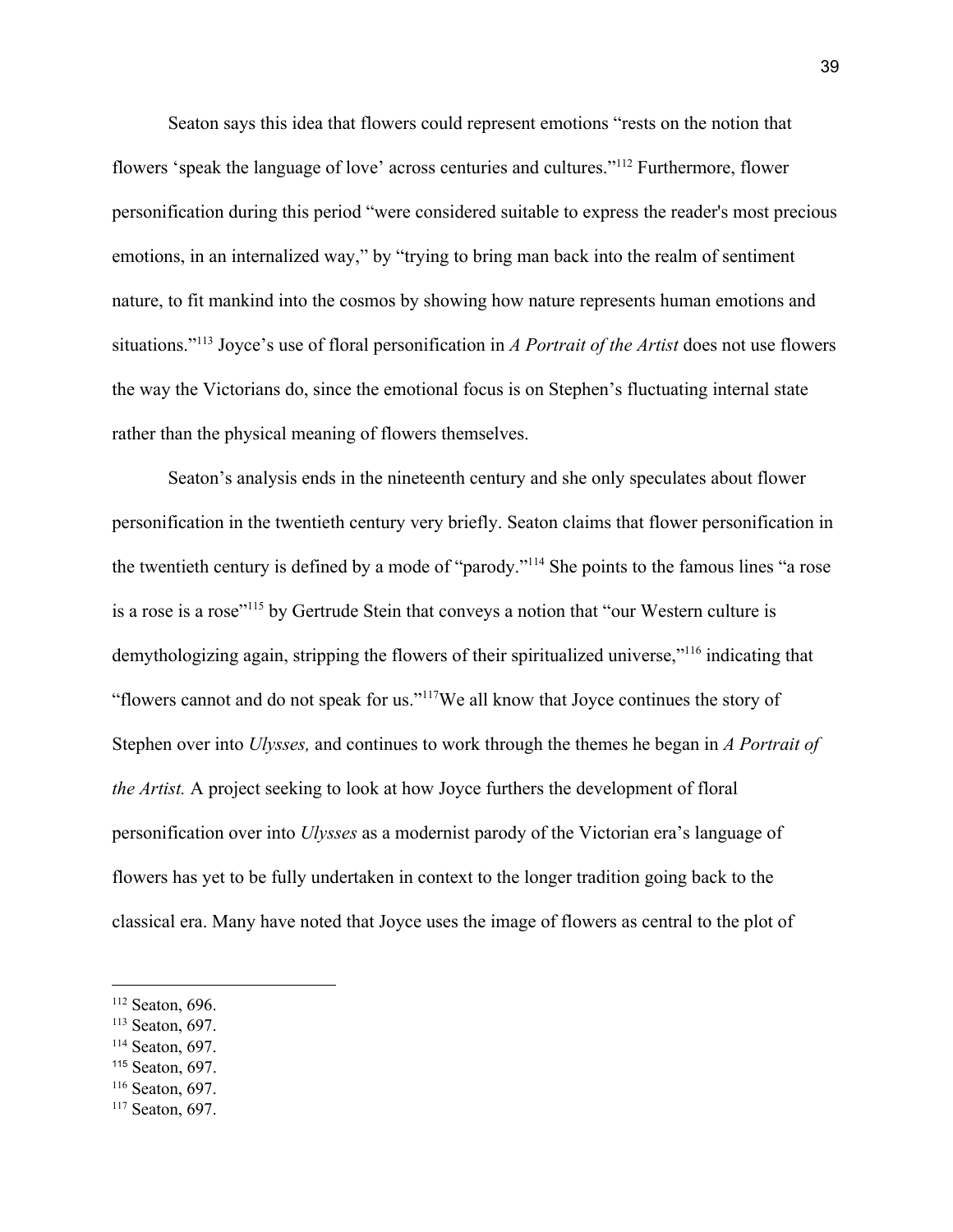*Ulysses,* particularly with Leopold Bloom's letter to his speculative mistress where he uses the pseudonym Henry Flower.

How the symbolic usage of flowers operate in Joyce's *A Portrait of the Artist* is a question which contains a strong thread in structuring Stephen's emotional development. The process of the flower's growth is crafted around a symbolic and transformative nature. It comes to represent the symbolic sphere of religious dogma, presented with the image of white rose with the Virgin Mary and its ceremonial placement in Stephen's early childhood memory. Yet we see that Stephen is unable to flourish in his attempt at being obedient, as he becomes a withering flower. While sexual desire is seen as a type of solution to the withering flower problem, we notice that when Stephen acts on his desire he is still trapped in childhood modes of guilt and shame. The elusive image of Mercedes constantly presents itself in Stephen's mind as a reprieve from this guilt, but we are unable to understand why. Finally, towards the end of the novel, the moment comes when Stephen's encounters the unsubstantial image and his world becomes an opening flower. Through his rejection of the priesthood and decision to become a writer, Stephen can indulge in his sexual desires free from the guilt imposed upon him from religion.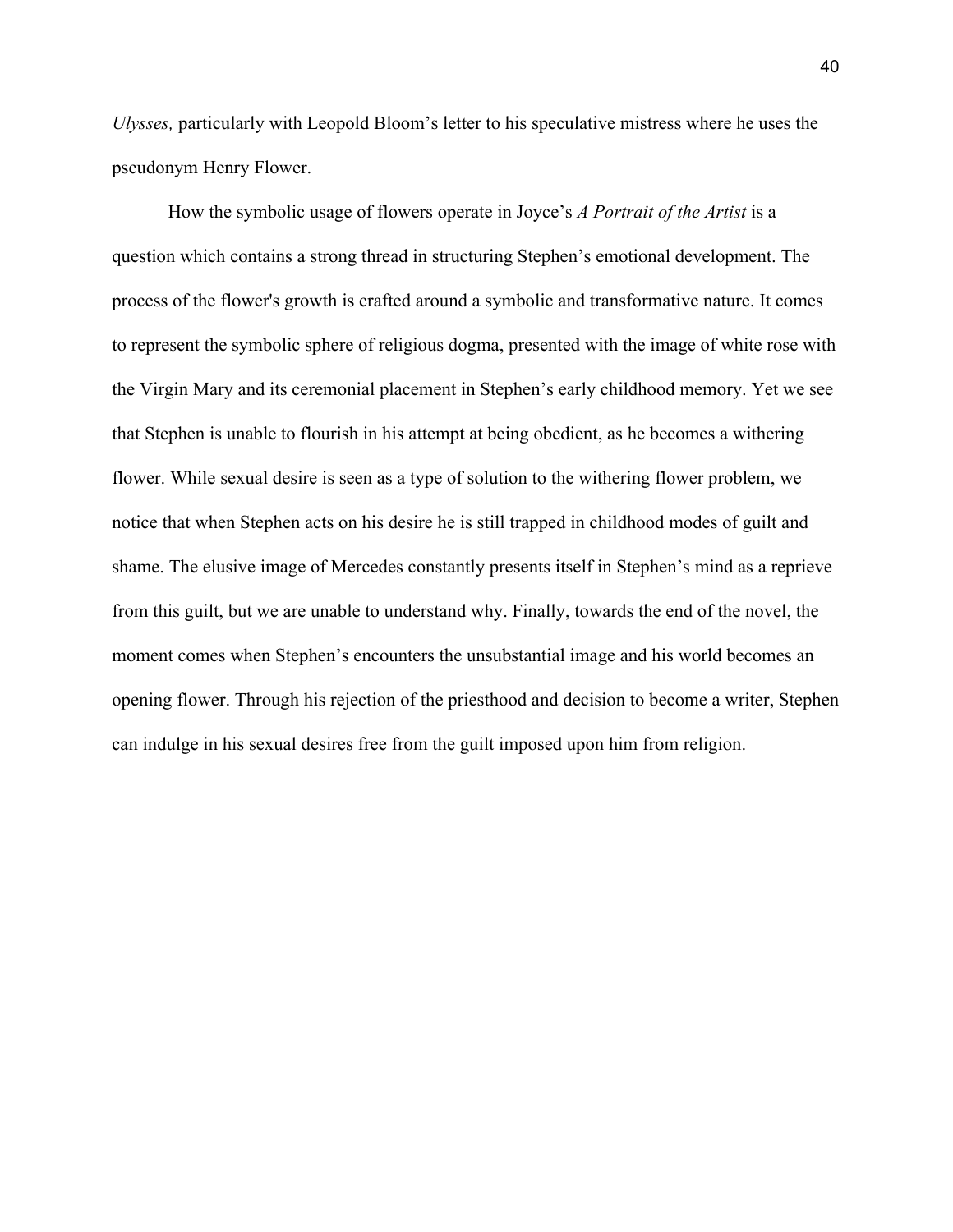#### **Bibliography:**

- Abrams, M. H. *Natural Supernaturalism: Tradition and Revolution in Romantic Literature*. The Norton Library. New York: Norton, 1973.
- Deming, Robert H., ed. *James Joyce: The Critical Heritage Vol One 1902-1927*. London: Routledge & Kegan Paul Ltd, 1970.

Eliot, T.S. *Selected Essays, 1917–1932*. Revised edition. Houghton Mifflin Harcourt, 2014.

Ellmann, Richard. *James Joyce, New and Revised Edition*. Revised ed. edition. New York: Oxford University Press, 1983.

———. "The Politics of Joyce," June 9, 1977.

https://www.nybooks.com/articles/1977/06/09/the-politics-of-joyce/.

Fadiman, Clifton. "Feb 17, 1940." Accessed May 1, 2020.

https://archives.newyorker.com/newyorker/1940-02-17/flipbook/078/.

Humboldt, Wilhelm Von. *The Sphere and Duties of Government*. Martino Fine Books, 2014.

James Joyce. *Stephen Hero*, 1944. http://archive.org/details/in.ernet.dli.2015.225804.

*James Joyce: Ulysses (Gabler Edition) (Paperback); 1986 Edition*. James Joyce, 1672.

- Joyce, James. *A Portrait of the Artist as a Young Man*. Edited by Seamus Deane. Penguin Books. New York: Penguin Group, 2003.
- ———. *The Critical Writings of James Joyce*. Edited by Ellsworth Mason and Richard Ellman. Sixth Edition. New York: The Viking Press, 1972.
- O'Rourke, Fran. "Joyce's Early Aesthetic." *Journal of Modern Literature* 34, no. 2 (2011 Winter 2011): 97–120.